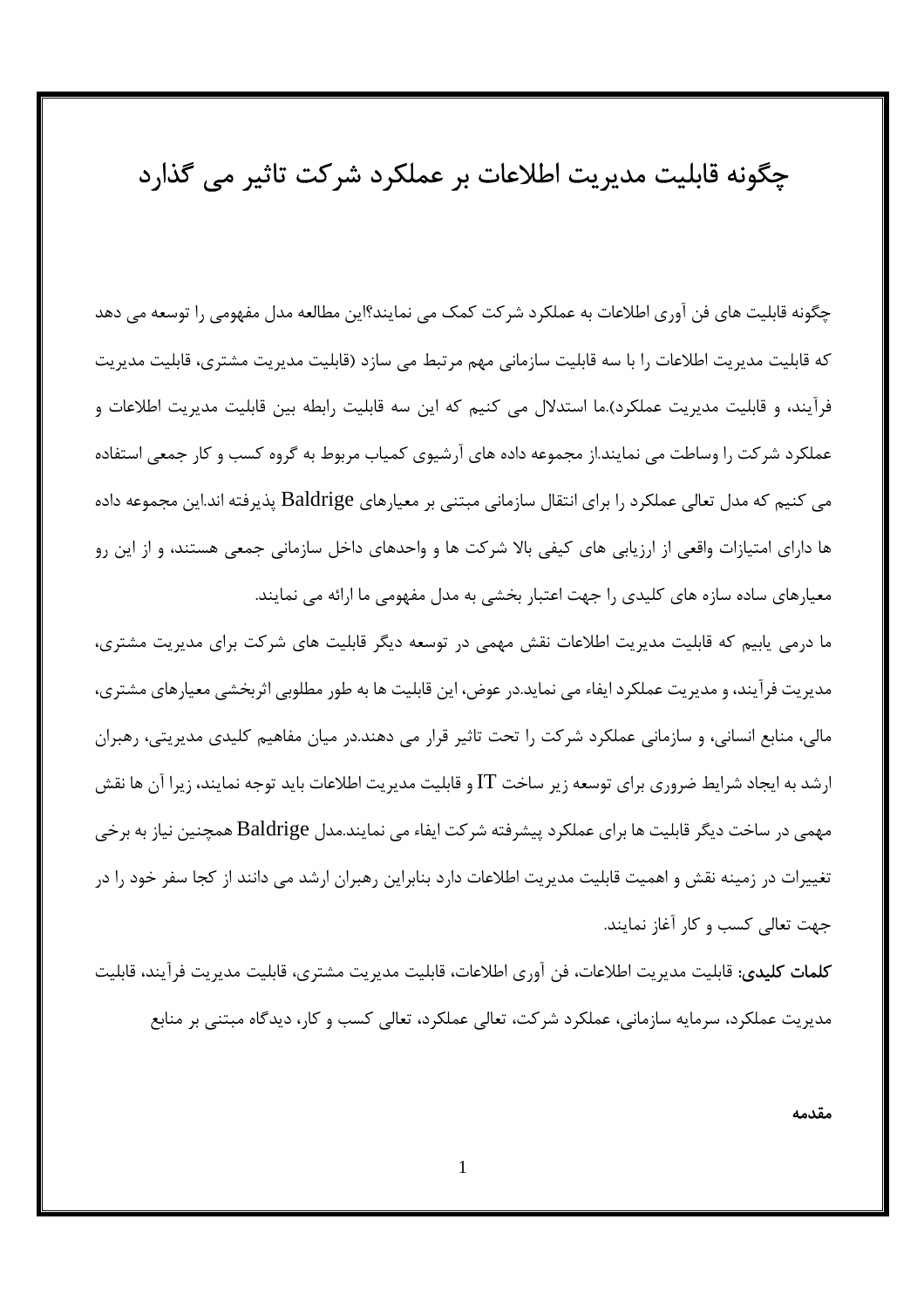با وجود پیشرفت چشمگیر در پاسخ گویی به این پرسش که چگونه فن آوری اطلاعات به عملکرد شرکت کمک می نمايد (ددريک ٰ و همکاران، 2003؛ واد ٗ و هولاند ؒ، 2004)، حداقل سه فرصت باقي مي ماند.ابتدا، ارزش کسب و کار اخير مربوط به IT اهميت جوانب مديريت اطلاعات مربوط به قابليت IT را برجسته نموده است (بات ً و گروور 2005، 2005؛ کوتلر ٔ و بندولی '،2006؛ کوهلی '،2007؛ کوهلی و گروور،2008؛ مارچاند °،2005؛ مارچاند و همکاران،2000؛ مارچاند و همکاران،2002؛ مندلسون `` و پیلای'`،1998).با این حال، به جز چند مورد استثنایی قابل توجه (به عنوان مثال، مارچاند و همکاران،2000)، مطالعات اندکی به صورت تجربی ارتباط بین قابلیت مدیریت اطلاعات و عملکرد شرکت را بررسی نموده اند.دوم، نقش و بیان مکانیسم های زیربنایی که از طریق آن ها قابلیت های IT عملکرد شرکت را بهبود می بخشند هنوز نامشخص است (بارادواج٢'، 2000، صفحه 188).در نهایت، از منظر تجربی، بسیاری از مطالعات قبلی که IT و قابلیت های مرتبط با عملکرد شرکت را به هم متصل نموده اند به طور کامل مسائل مرتبط با معیارهای واکنشی و عدم تجانس مشاهده نشده شرکت را مورد بررسی قرار نمی دهند.

این مقاله به بررسی ارزش کسب و کار  $\Pi$  و ادبیات مدیریت کیفی (QM) می پردازد جهت متصل نمودن قابلیت مدیریت اطلاعات و عملکرد شرکت و ایجاد همکاری سه گانه.ابتدا، به قابلیت مدیریت اطلاعات توجه می نمائیم- یعنی، توانایی جهت ارائه داده ها و اطلاعات به کاربران با سطوح مناسبی از دقت، به موقع بودن، قابلیت اطمینان، امنیت، محرمانه بودن، اتصال، و در دسترس بودن و توانایی جهت سازمان دادن این موارد در پاسخ به تغییر نیازها و مسیرهای کسب و کار از معیار ممتد قابلیت مدیریت اطلاعات استفاده می کنیم جهت پاسخ دادن به تماس هایی برای تحقیق

- $1$  Dedrick
- <sup>2</sup> Wade
- <sup>3</sup> Hulland
- $^4$  Bhatt  $5$  Grover
- <sup>6</sup> Cotteleer
- $7$  Bendolv
- <sup>8</sup> Kohli
- <sup>9</sup> Marchand
- <sup>10</sup> Mendelson
- <sup>11</sup> Pillai
- <sup>12</sup> Bharadwaj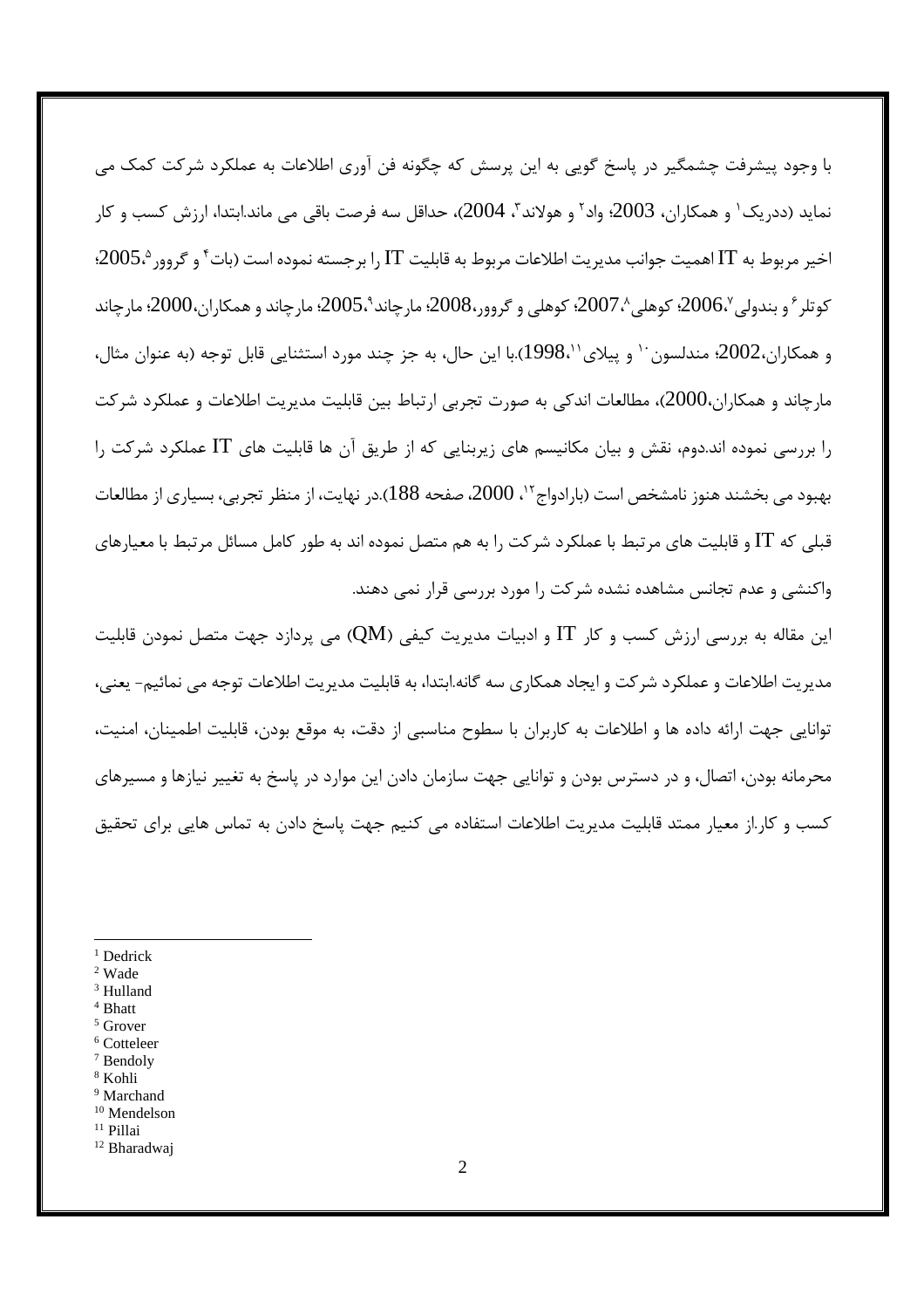جهت توسعه ارزیابی ممتد قابلیت IT و کاهش مشکلات رخ داده با توجه به ماهیت دودویی معیار موجود (سانتانام<sup>۱۳</sup> و ها, تونو <sup>۱۴</sup>،2003، صفحه 151).

دوم، ما به شناسایی سه قابلیت سازمانی قابل توجه می پردازیم که ارتباطات بین قابلیت مدیریت اطلاعات و عملکرد شر کت را وساطت می نمایند: (1) قابلیت مدیریت عملکرد، یا توانایی جهت توسعه بازبینی مناسب، ارزیابی و سیستم های کنترل جهت مشاهده عملکرد کسب و کار و هدایت عملیات مدیریتی (بوم <sup>۱۵</sup>و همکاران،2002؛ اکلس<sup>۱۶</sup>، 1991؛ کايلان <sup>۱۷</sup> و نور تون <sup>۱</sup>⁄ ، 1992)؛ (2) قابليت مديريت مشتري، يا توانايي جهت توسعه روابط مشتري قابل توجه و اموزش مشتری هم به عنوان مصرف کننده و هم به عنوان شرکاء نوآوری در توسعه محصول جدید (میساس<sup>۱۹</sup> و همكاران،2005؛ نامبيسان ٢٠ (2002)؛ و (3) قابليت مديريت فرآيند، يا توانايي جهت توسعه فرآيندها با دسترسي مناسب و توانگری برای هدایت تولید، زنجیره تامین، توسعه نرم افزار، فعالیت های مالی، و دیگر فعالیت های مهم (داون پورت<sup>۲۱</sup> و بیرس<sup>۲۲</sup>، 1995؛ راماسوبو۲۳ و همکاران، 2008؛ سامبامورسی<sup>۲۴</sup> و همکاران، 2003).

سوم، از مجموعه داده های کمیاب طولی با معیارهای نسبتا ساده مبتنی بر معیارهای Balthige برای تعالی عملکرد استفاده می کنیم (NIST 2002 مشاهده گردد).این مجموعه داده ها به ارائه معیارهای ساده و ممتد قابلیت های سازمانی می پردازند جهت رفع نمودن برخی محدودیت های ذاتی روش های مبتنی بر تحقیق، که می توانند از اندازه گیری واکنشی و پتانسیل تحقیق و طراحی پرسش نامه تاثیرگذار بر خروجی تحقیق در عذاب باشند (وب<sup>۲۵</sup> و همکاران، 1966). به دلیل ماهیت پانل داده های ما، نگرانی های مربوط به اتوژنتیک و ناهمگنی غیر قابل مشاهده ثابت در زمان را حذف می نمائیم که برای بررسی رگرسیون سطح متقاطع یا مدل های مسیر دشوار می باشند.

- $^{\rm 14}$  Hartono
- <sup>15</sup> Boume
- $^{16}$  Eccles
- <sup>17</sup> Kaplan
- $18$  Norton <sup>19</sup> Mithas
- 
- <sup>20</sup> Nambisan <sup>21</sup> Davenport
- <sup>22</sup> Beers
- <sup>23</sup> Ramasubbu
- <sup>24</sup> Sambamurthy
- $25$  Webb

<sup>&</sup>lt;sup>13</sup> Santhanam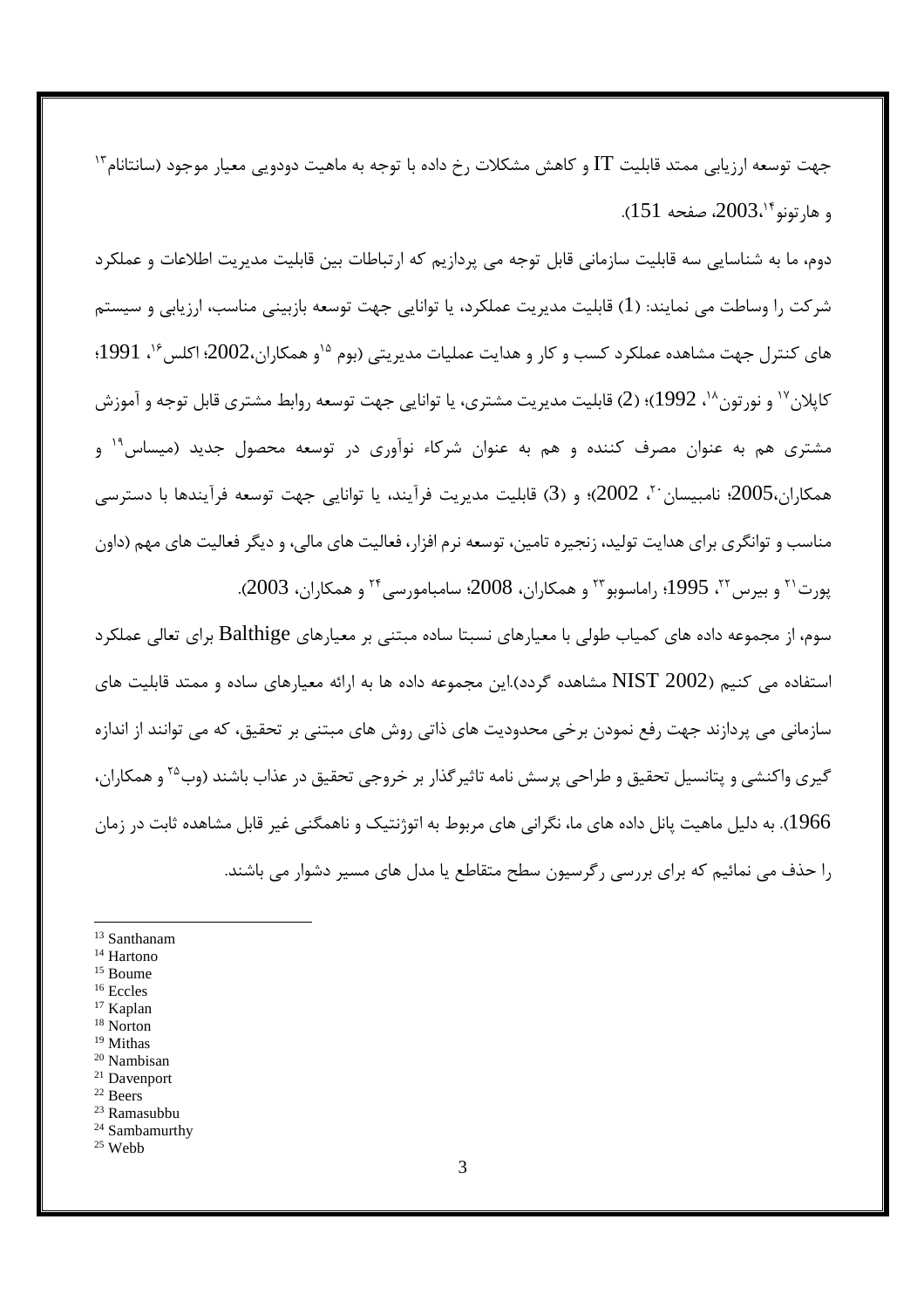يس زمينه و فرضيات

ادبيات قبلى

### $IT$  ارزش کسب و کار ادبیات

اگرچه محققین سیستم های اطلاعات، ابعاد متعددی از قابلیت های  $\Gamma$ را مفهومی نموده اند (جدول الف  $1$  در پیوست الف مشاهده گردد؛ همچنین بات و گروور، 2005 مشاهده گردد)، مطالعات بسیار اندکی به صورت تجربی این قابلیت ها را اندازه گیری نموده و اهمیت آن ها را برای عملکرد شرکت ارزیابی کرده اند.در میان مطالعاتی که به اندازه گیری برخی قابلیت های  $\rm{T}$  می پردازند، بات و گروور (2005) قادر به یافتن ارتباط بین کیفیت زیرساخت  $\rm{T}$  و مزیت رقابتی نیستند و نشانگر نیاز ممتد به مفهوم سازی جایگزین و اعتبار تجربی قابلیت های IT می باشند.علاوه بر این، تحقیق قبلے نشان مے ،دھد که زیرساخت IT و مفاهیم مرتبط قابلیت IT به تنهایی ممکن نیست برای موفقیت شرکت كافي باشد (گليز, ٢٠ ،1991؛ مندلسون و پيلاي، 1998).در عوض، توانايي شركت ها جهت نفوذ زيرساخت هاي IT آن ها برای ارائه داده ها و اطلاعات دقیق، به موقع، و قابل اعتماد به کاربران- آنچه که ما قابلیت مدیریت اطلاعات می نامیم- ممکن است مهم تر باشد.

دیگر استدلال ها در خصوص ارزش کسب و کار ادبیات  $\Gamma\Gamma$ نشان می دهند که تاثیرات اولیه  $\Gamma\Gamma$ باید در سطح فرآیندهای سازمانی رخ بدهند فرآیندهایی که از دارایی ها و منابع IT استفاده می نمایند (بارو<sup>۲۷</sup> و موخوپادیای<sup>۲۸</sup>، 2000؛ ملویل<sup>۲۹</sup> و همکاران، 2004؛ تالون َ٣٠ و همکاران، 2000).به عبارت ديگر، قابليت مديريت اطلاعات IT قابليت هاي کسب و کار مرتبه بالاتر را توانمند می سازد، که در عوض بر عملکرد شرکت تاثیر می گذارند (کوهلی ۳۱ و گروور، 2008؛ سامبامورتی و همکاران، 2003).بنابراین، ما مدل دو مرحله ای را با قابلیت مدیریت اطلاعات مطرح می نمائیم به عنوان ساختار

- <sup>26</sup> Glazer
- <sup>27</sup> Barua
- <sup>28</sup> Mukhopadhyay
- <sup>29</sup> Melville
- <sup>30</sup> Tallon
- $31$  Kohli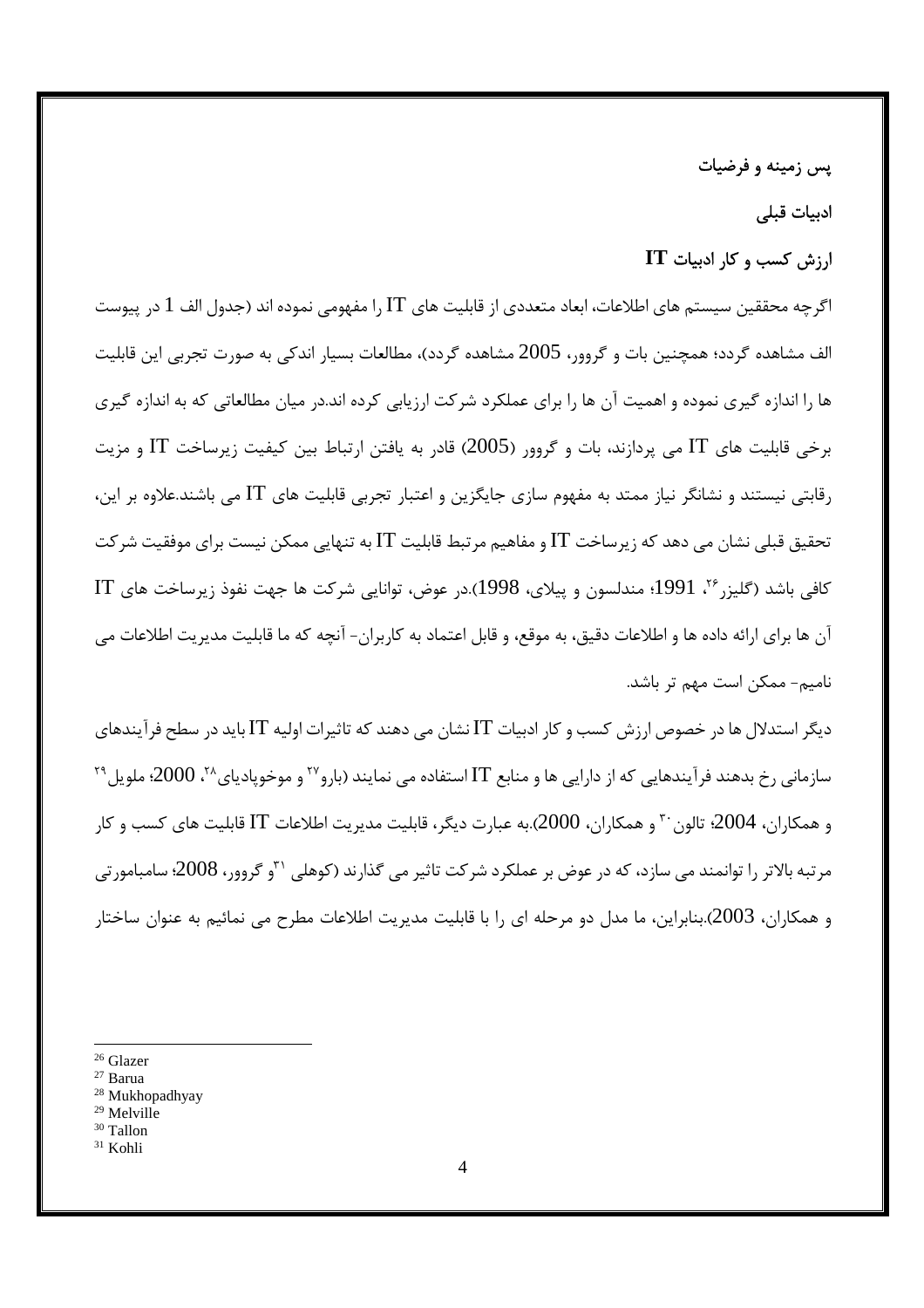کانونی و قابلیت های سازمانی مر تبه بالاتر (قابلیت مدیریت مشتری، قابلیت مدیریت فرآیند، و قابلیت مدیریت عملکرد) به عنوان میانجی بین قابلیت مدیریت اطلاعات و عملکرد شرکت.

## $OM$  ادبیات

ادبیات QM در ارائه راهنمایی برای رسیدن به تعالی عملکرد در شرکت ها بانفوذ بوده است.قانون بهبود کیفیت ملی Malcolm Baldrige سال 1987، که بسیاری عناصر ادبیات QM را در بر می گیرد، چارچوبی را برای پیاده سازی مجموعه ای از شیوه های مدیریت عملکرد بالا، از جمله مشتری مداری، مدیریت فرآیند کسب و کار، و مدیریت مبتنی بر واقعیت را پیشنهاد می نماید.این چارچوب به روابط متقابل بین اطلاعات و تحلیل، مدیریت فرآیند، مدیریت مشتری، و مدیریت عملکرد اشاره می نماید و اذعان دارد که مدیریت دارایی های IT و جریان اطلاعات یک عامل کلیدی برای موفقیت شرکت است.این موضوع به قابلیت ها و فرآیندهای سازمانی کلیدی توجه می نماید و ممکن است ارتباط بین قابلیت مدیریت اطلاعات و عملکرد شرکت را واسطه گری نمایند.

اگرچه تحقیق قبلی (به عنوان مثال، فلین™ و سلادین™، 2001) ارتباط بین دسته های Baldrige را بررسی نموده است، مطالعه ما به طرق متعدد قابل توجه این کار را توسعه می دهد.ابتدا، کار قبلی توسط فلین و سالادین (2001)، در میان دیگران، از عملیات سازی مبتنی بر بررسی سازه های کلیدی معیارهای Baldrige سال 1992 و 1997استفاده نموده است، در حالي كه مطالعه ما از امتيازات واقعي مبتني بر چارچوب معيارهاي Baldrige سال 1999–2002 همان گونه که بعدها بحث خواهیم نمود استفاده می نماید.همان گونه که جدول الف 2 در پیوست الف نشان می دهد، تفاتو های چشمگیری بین آیتم های اساسی دسته اطلاعات و تحلیل در مفهوم سازی اولیه و مطالعه ما وجود دارند.به خصوص، عملياتي بودن تحليل و اطلاعات در مدل هاي Baldrige سال 1992 و 1997 به شدت بر عملیات تولید و داده های کیفیت توجه می نماید، و جریان اطلاعات IT را مدنظر قرار نمی دهد.

دوم، مفهوم سازی تحلیل و اطلاعات در کار قبلی هم قابلیت مدیریت اطلاعات و هم قابلیت مدیریت عملکرد را دربر می گیرد و بنابراین تحلیل تاثیرات مستقل آن ها را بر عملکرد شرکت تسهیل نمی بخشد.در عوض، مطالعه ما با قابلیت

<sup>&</sup>lt;sup>32</sup> Flynn

<sup>&</sup>lt;sup>33</sup> Saladin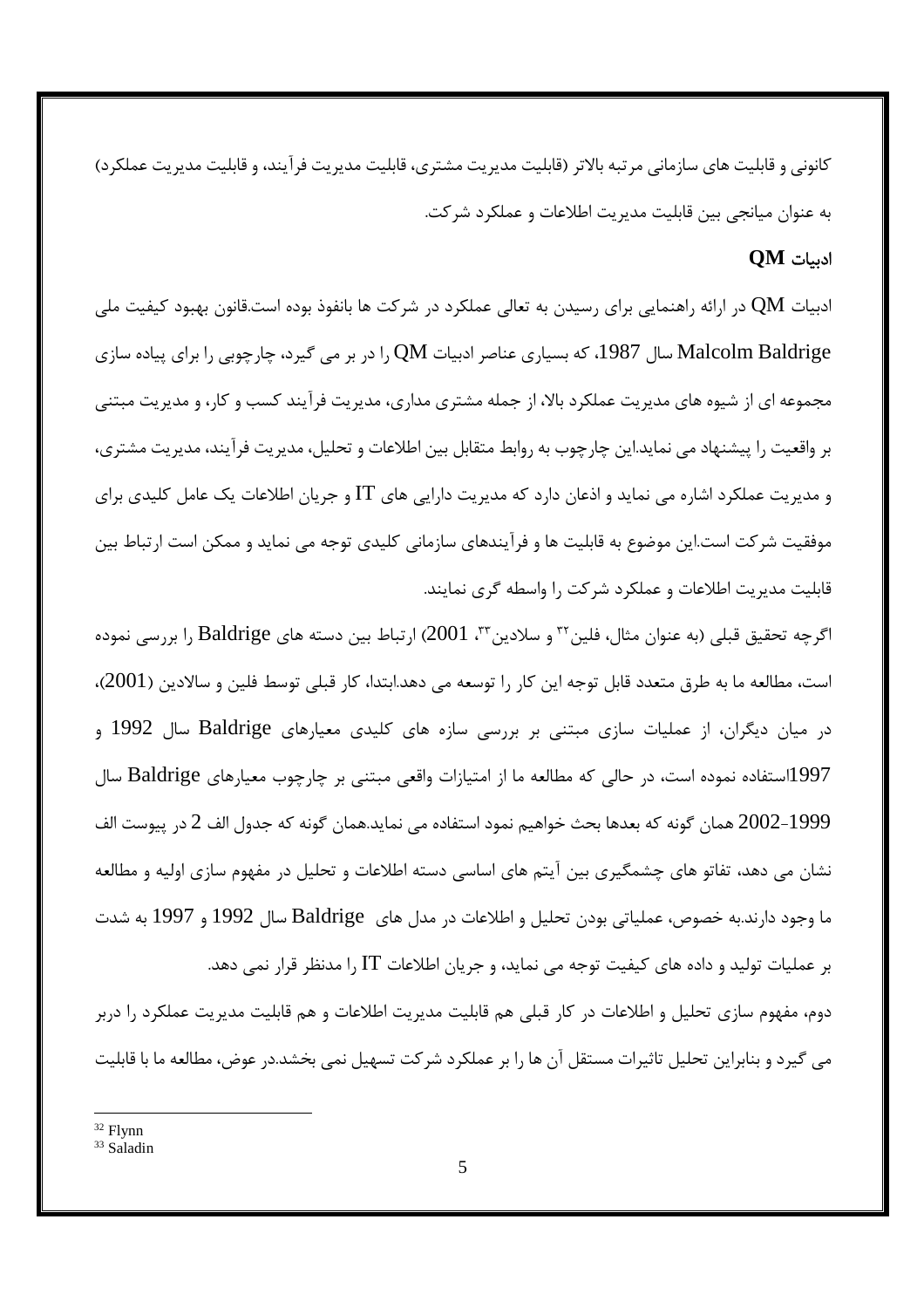مدیریت اطلاعات و قابلیت مدیریت عملکرد به عنوان ساختارهای جدا برخورد می نماید.بررسی آیتم ها در تحلیل عملکرد شرکت (فلین و سالادین، 2001، صفحه 648 مشاهده گردد) نشان می دهد که این آیتم ها از نظر مفهومی جدای از آیتم های موجود در انتخاب اطلاعات و داده ها هستند و باید به عنوان ساختار جدا برخورد بشوند- چیزی که ما در مطالعه خود بررسی می نمائیم.

سوم، کار قبلی به طور معمول میان معیارهای متعدد عملکرد شرکت و نتایج کسب و کار تشخیصی ایجاد نمی نماید و به بررسی ارتباط از تمرکز بازار و مشتری و قابلیت مدیریت عملکرد به نتایج کسب و کار نمی پردازد، چیزی که ما در این مطالعه انجام می دهیم.علاوه بر این، برخی از این مطالعات به بررسی احتمال تاثیر مستقیم اطلاعات و تحلیل بر نتایج کسب و کار نمی پردازند.

به صورت بی طرف، برخی محدودیت های کار قبلی در عملیات ادبیات مدیریت مربوط به استفاده از نسخه های قدیمی تر مدل Baldrige می باشند و استفاده از این مدل ها تقریبا به صورت کامل نشانگر مشخصات تجربی هستند.روش ما بستگی به استفاده از داده های مدل Baldrige جدید، به روز رسانی شده می باشد که به طور خاصی جریان های اطلاعات  $\rm T$  را اندازه می گیرد.علاوه بر این، حتی اگر ما از داده های  ${\rm Baldrige}$  استفاده کنیم، ویژگی های مدل تجربی ما مبتنی هستند بر استدلالات نظری ادبیات قبلی که به نقش قابلیت مدیریت اطلاعات در تاثیر گذاری بر قابلیت های سازمانی و عمکلرد شرکت توجه می نماید.بنابراین، مطالعه ما از کار قبلی در IS و ادبیات مدیریت توسط مفهوم سازی مجدد مدل Baldrige پیشی می گیرد، از داده های واقعی (در حالی که مخالف با داده های پرسش نامه موجود در فلین و سالادین می باشد) و تحلیل های پیچیده تر برای توسعه مدل های روش جایگزین، که توسط فلین و سالادين ( 2001، صفحه 642) نام نهاده شد استفاده مي نمايد.جداول الف 1 و الف 3 در پيوست الف به جمع بندي ابعاد کلیدی می پردازد که در این خصوص مطالعه ما متفاوت از مطالعات قبلی  $\mathrm{IS}$  و  $\mathrm{QM}$  می باشد. شکل 1، حاصل از ادغام دو جریان ادبی که بررسی نمودیم، نشانگر مدل مفهومی برای این تحقیق می باشد.

### مدل نظری و فرضیه ها

مفهوم سازى قابليت مديريت اطلاعات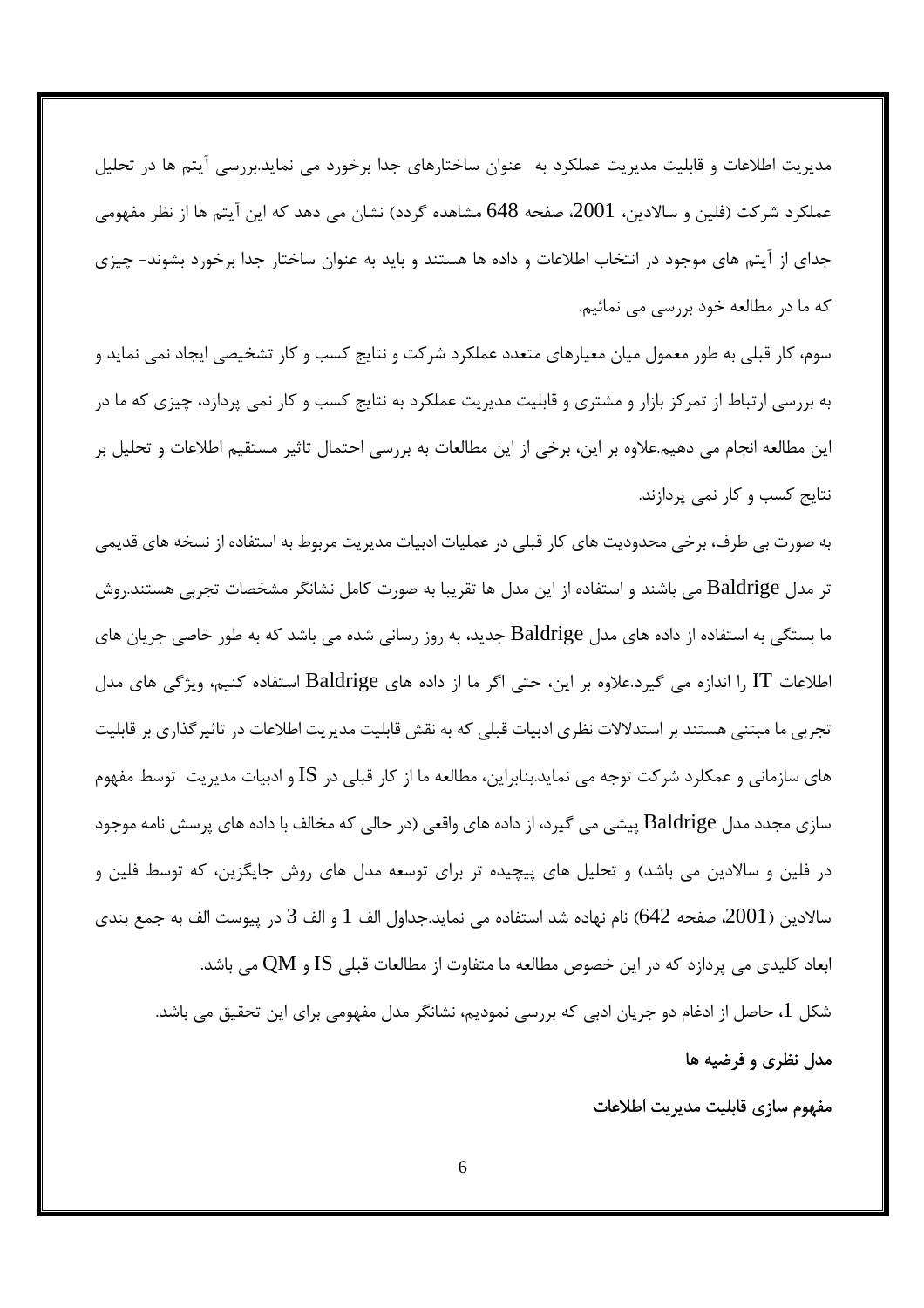مفهوم قابلیت مدیریت اطلاعات در این مطالعه حاصل کار مارچاند<sup>۳۴</sup> و همکاران (2000) در خصوص قابلیت های مدیریت اطلاعات می باشد.آن ها نشان می دهند که سه سری از عوامل موفقیت شرکت را توصیف می نمایند: (1) کیفیت شیوه های مدیریت IT (به عنوان مثال، تلفیق IT با فرآیندهای مدیریتی و عملکردی کلیدی)؛ (2) توانایی جهت توسعه فرآيندهاي مناسب مديريت اطلاعات به منظور حس نمودن، جمع آوري نمودن، سازمان دادن، و اشاعه اطلاعات؛ و (3) توانايي جهت القاي ارزش ها و رفتارهاي مطلوب اطلاعات (به عنوان مثال، به اشتراك گذاري، صداقت، طرفدار فعال بودن).در حالی که زیرساخت IT به ارائه مبنای اساسی می پردازد، مدیریت اطلاعات در تاثیر گذاری بر عملكرد شركت از اهميت بالايي برخوردار است (كوتلر<sup>۳۵</sup> و بندولي<sup>۳۶</sup>، 2006؛ داون پورت، 1998؛ داون پورت و ليندر<sup>۳۷</sup>، 1994).توجه به اطلاعات به عنوان مخالف با فن آوري توسط ديگر محققين تكرار شده است. به عنوان مثال، گليزر \*\* (1991، صفحه1-2) نیاز به بررسی فن آوری را جهت بررسی مدیریت اطلاعات به عنوان دارایی برای رسیدن به مزیت رقابتی مهم می داند.



- <sup>34</sup> Marchand
- <sup>35</sup> Cotteleer
- <sup>36</sup> Bendoly
- <sup>37</sup> Linder
- <sup>38</sup> Glazer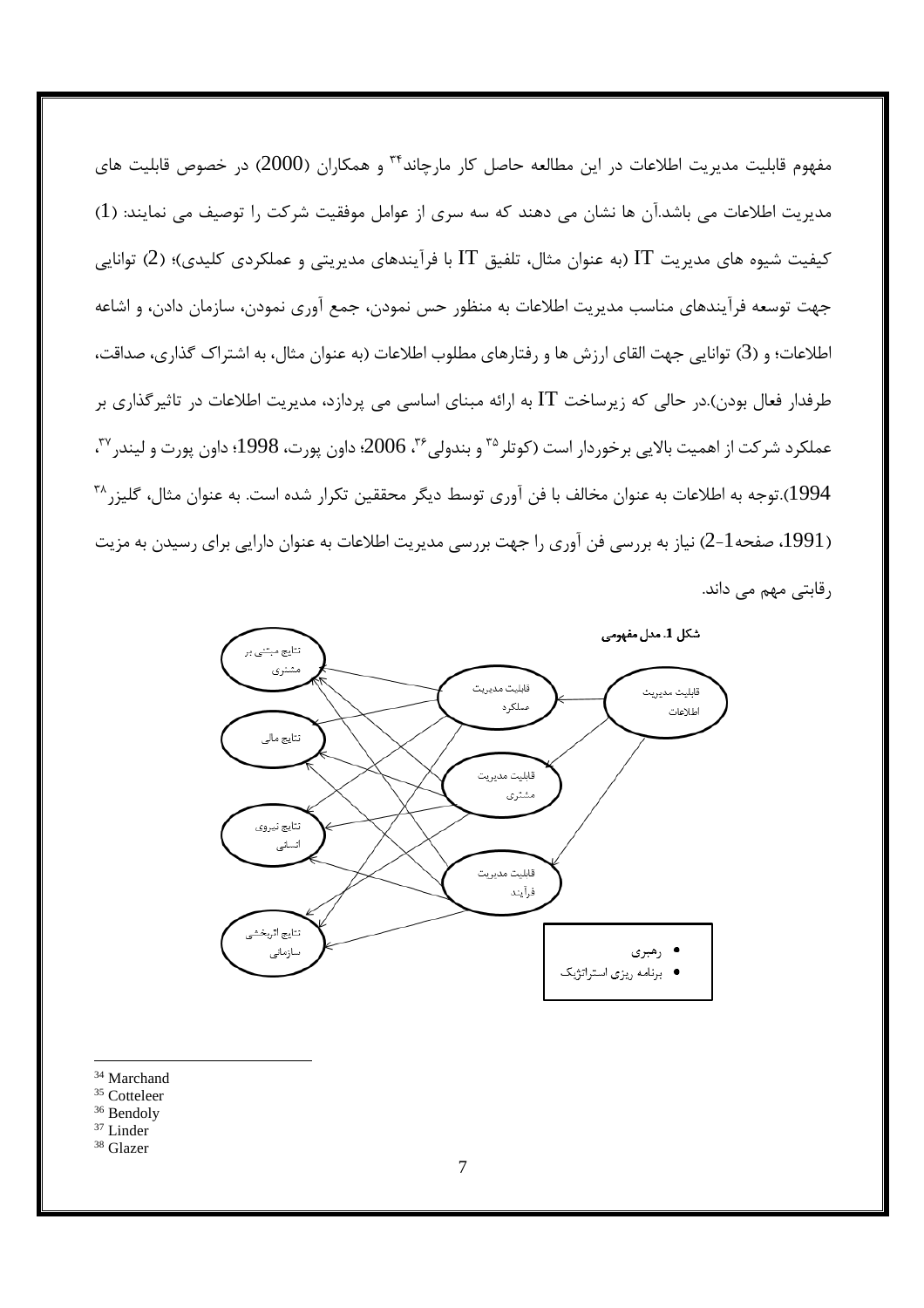مندلسون و پیلی (1998، صفحه 1432) همچنین این دیدگاه را تائید می نمایند، اشاره دارند به این موضوع که ارتباط بین شیوه های مدیریت اطلاعات شرکت ها و عملکرد کسب و کار آن ها برای تحقیق راهی مهم است.عاملان همچنین نقش مهم مدیریت اطلاعات را به رسمیت می شناسند.در حال<sub>ی</sub> که کارمند ارشد اطلاعات وال مارت<sup>۳۹</sup> اشاره داشته، عامل تغییر از فن آوری به اطلاعات منتقل شده است.فن آوری در این نقطه صرفا ابزاری برای پایان است.آنچه که در حقیقت استراتژک می باشد استفاده از اطلاعات و اینکه چگونه ما به بهره برداری و افزایش آن می پردازیم می باشد.در کسب و کاری هستیم که با سرعت اطلاعات رقابت می نماید، و کار من اطمینان حاصل نمودن از این موضوع می باشد که ما به طریقی آن را نشان می دهیم که برای اجرا و پیشرفت در کسب و کار خود از آن استفاده می کنیم (ویل گوم<sup>۴۰</sup>، 2007).

به بيان ديگر، توانايي جهت ارائه داده ها و اطلاعات دقيق، به موقع، و قابل اعتماد به نهادهاي مرتبط و سهامداران مي تواند شرکت ها را قادر به پیکربندی و سازمان دهی دیگر قابلیت های سازمانی نماید که ممکن است بر عملکرد شرکت تاثیر بگذارند.مطابق با مفهوم سازی مارچاند و همکاران (2000)، عملی نمودن این قابلیت را تائید نموده و به تعریف قابلیت مدیریت اطلاعات به عنوان توانایی برای (1) ارائه داده ها و اطلاعات به کاربران با سطوح مناسب دقت، به هنگام بودن، قابليت اطمينان، امنيت، و اعتماد؛ (2) ارائه اتصال و دسترسي جهاني با محدوده و دسترسي كافي؛ و (3) بررسي زیرساخت برای نیازها و مسیرهای کسب و کار در حال ظهور می پردازیم.به عبارت دیگر، تعریف Baldrige را برای قابلیت مدیریت اطلاعات می پذیریم زیرا با مفهوم سازی قبلی در ادبیات  ${\rm IS}$  به صورت منطقی سازگار می باشد.

## ارتباط قابلیت مدیریت اطلاعات با قابلیت های سازمانی

ما پیشنهاد می کنیم که قابلیت مدیریت اطلاعات توسعه این قابلیت های سازمانی مهم را تحت تاثیر قرار می دهد: قابلیت مدیریت مشتری، قابلیت مدیریت فرآیند، و قابلیت مدیریت عملکرد.در عوض، سوابقی در خصوص عملکرد سازمانی برتر وجود دارند (برای جمع بندی استدلالات ما ابعاد قابلیت مدیریت اطلاعات را با قابلیت های سازمانی به هم مرتبط سازيد، جدول الف 4 در پيوست الف مشاهده گردد).

<sup>&</sup>lt;sup>39</sup> Wal Mart

<sup>&</sup>lt;sup>40</sup> Wailgum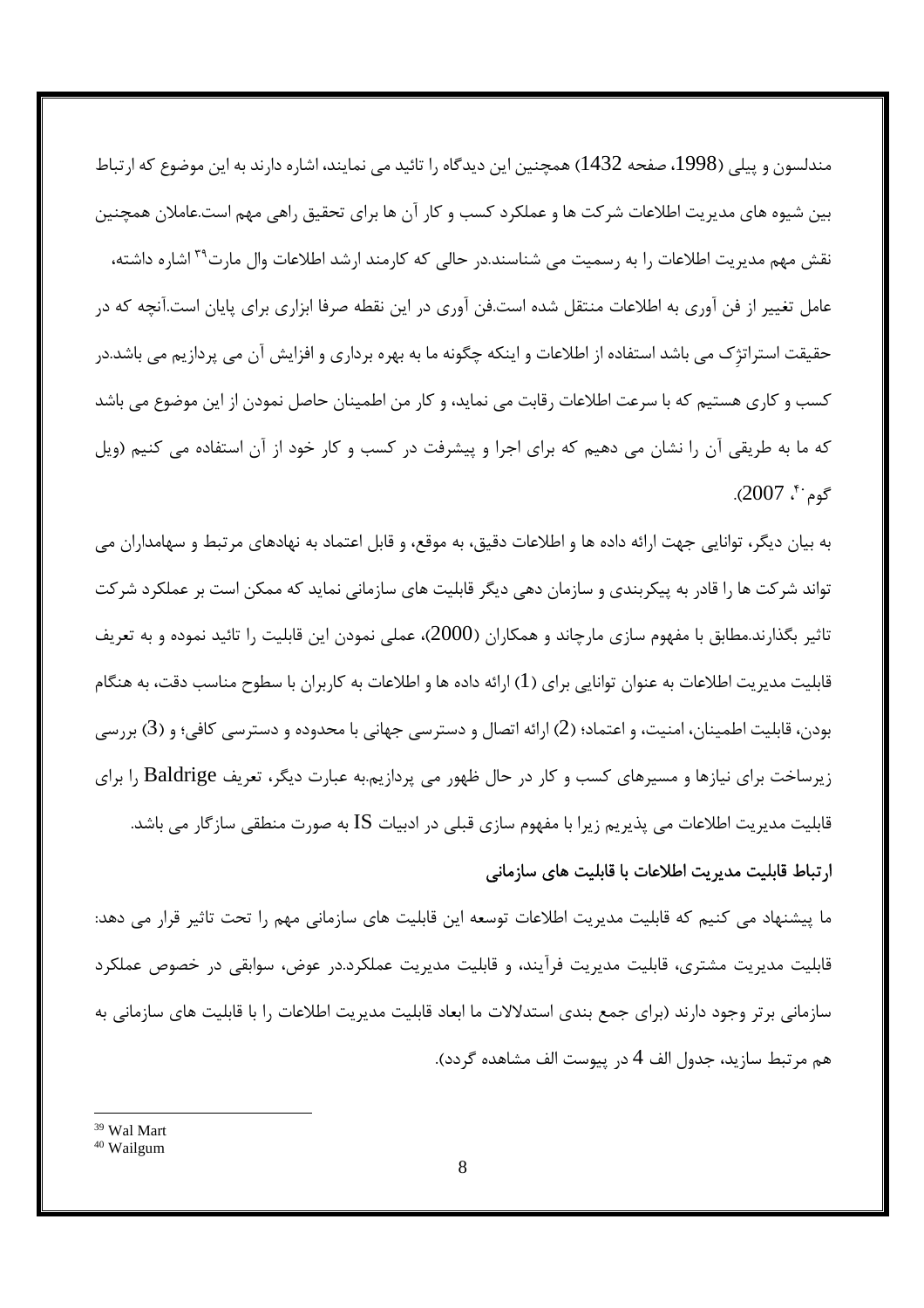قابلیت مدیریت مشتری به تعریف توانایی شرکت جهت تعیین الزامات، انتظارات، و ترجیحات مشتریان و بازارهای خود می پردازد و از محیط کسب و کار فعلی مشخص شده توسط رقابت بیش از حد از اهمیت قابل توجهی برخوردار است (لیانگ' ٔ و تانیرو' ٔ ٔ، 2006–07).نشانگر کیفیت روابط با مشتریان از این نظر می باشد که تا چه حدی شرکت برای به دست آوردن، جلب رضایت، و حفظ مشتریان آماده است.قابلیت مدیریت مشتری شرکت ها را قادر می سازد که برای به دست آوردن اطلاعات بازار و شناسایی فرصت ها برای معرفی محصولات جدید، جذب مشتریان جدید، حفظ مشتریان فعلي، و مورد هدف قرار دادن بازارهاي جديد به صداي مشتري گوش بدهد (جاوورسكي ۴۳ و كوهلي ۴۴. 1993).شركت ها باید نسبت به نقش های متفاوت مشتریان حساس باشند، و باید قادر به بهره برداری از سهم مشتری به منظور تحویل محصولات و خدمات بهتر باشند.

قابلیت مدیریت اطلاعات ابزار مهمی در خصوص قابلیت های مدیریت مشتری شرکت می باشد.ایوس<sup>۴۵</sup> و لیر مونس<sup>۴۶</sup> (1984) توصيف مي نمايند كه چگونه شركت ها مي توانند از جريان هاي اطلاعات IT سود ببرند و چگونه مي توانند از مراحل مختلف فرآیند خرید مشتریان خود حمایت نمایند.کریمی ۴۷ و همکاران (2001) گزارش می دهند که شرکت هایی با توانایی بهتر برای برنامه ریزی و تلفیق منابع IT و ارائه اطلاعات دقیق، به موقع، و قابل اعتماد برای سهامداران کلیدی در بهبود بخشیدن به خدمات مشتری و روابط مشتری موثرتر می باشند.قابلیت های مدیریت اطلاعات بهتر شرکت ها را قادر به کسب اطلاعات در مورد مشتریان می نماید و آن را از طریق اینترنت، جامعه مجازی، و شخصی سازی کانال های اطلاعاتی به مشتریان عرضه می دارد (نامبیسان^۴، 2002).کار تجربی اخیر نشان داده است که دانش و اطلاعات مشتر ک بین واحدهای IT و خدمات مشتری به صورت چشمگیری بر توانایی شر کت جهت بهبود بخشیدن به دانش مشتری و فرآیندهای کسب و کار مرتبط تاثیر می گذارد (جایاچاندران<sup>۴۹</sup> و همکاران، 2005؛ میتاس<sup>۵۰</sup> و

- $41$  Liang
- <sup>42</sup> Tanniru
- <sup>43</sup> Jaworski
- <sup>44</sup> Kolhi
- $45$  Ives
- <sup>46</sup> Learmonth
- <sup>47</sup> Karimi
- <sup>48</sup> Nambisan
- <sup>49</sup> Javachandran
- <sup>50</sup> Mithas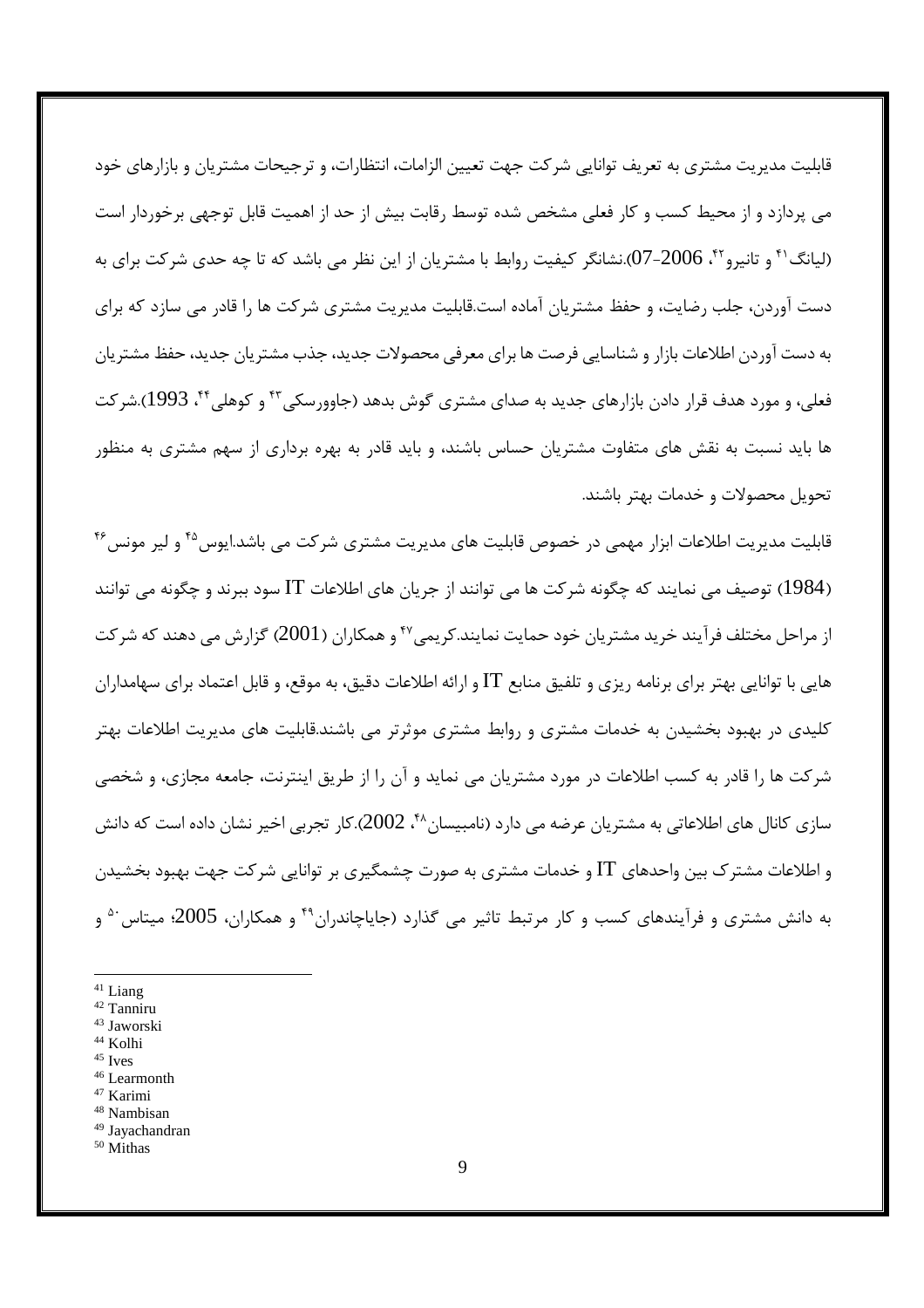همكا,ان، 2005؛ ,اي<sup>۵۱</sup> و همكا,ان، 2005).بنابراين، ما انتظار داريم قابليت مديريت اطلاعات شركت قابليت مديريت مشتری را ارتقاء بدهد.

# فرضيه 1: سظوح بالاتر قابليت مديريت اطلاعات قابليت مديريت مشتري را ارتقاء مي دهند.

قابلیت مدیریت فرآیند توانایی شرکت برای رسیدن به انعطاف پذیری، سرعت، و اقتصاد هزینه از طریق طراحی و مدیریت سه نوع عمده فرآیندها می باشد: (1) طراحی محصول و فرآیندهای تحویل، از جمله توسعه و ساخت محصول جدید؛ (2) فرایندهای رشد کسب و کار غیر محصول و غیر خدماتی، از جمله نوآوری، تحقیق و توسعه، مدیریت زنجیره تامین، و مدیریت پروژه؛ و (3) فرآیندهای حمایتی، از قبیل امور مالی و حسابداری، مدیریت تسهیلات، و مدیریت منابع انسانی.مدیریت فرآیند قابلیت کلیدی برای رقابت در محیطهای کسب و کار فعلی ومنبعی برای مزیت رقابتی می باشد (کتینگر <sup>۵۲</sup> و گروور، 1995).علاوه بر این، توانایی برای مدیریت فرآیندهای نمونه کارهای سازمانی، از جمله فرآیندهای پیکربندی مجدد برای اثربخشی ممتد، طراحی و استفاده از معیارها و کنترلهای مناسب، و به کارگیری فرآیندها به عنوان گزینه های استراتژیک، به عنوان ضرورت سازمانی ظاهر شده است (کالاکوتا<sup>۵۳</sup> و رابینسون<sup>۵۴</sup>، 2003).

قابليت مديريت اطلاعات ابزار مهم قابليت مديريت فرآيند است (داون پورت، 1993، 2000).مديريت اطلاعات موثر می تواند تونع فرآیند را به حداقل برساند با ارائه طرح مشترکی که تمامی کارگران برای انجام کار خود استفاده می نمایند، که در عوض این کار عملکرد سازمانی را تقویت می بخشد (به عنوان مثال، فری<sup>۵۵</sup> و همکاران، 1999).فیشر<sup>۵۶</sup> و همکاران (2000) توجه دارند که دقت داده ها برای حصول اطمینان از پیش بینی مناسب و طراحی فرآیندهای مدیریت زنجیره تامین مهم می باشد.ما استدلال می کنیم که قابلیت مدیریت اطلاعات به ارائه اتصال و دسترسی به طراحی و فرآیندهای مدیریت می پردازد که شرکت را به مشتریان، تامین کنندگان، و دیگر شرکای مهم کسب و کار متصل می نمایند (داون یورت، 1993).علاوه بر این، سطح بالای قابلیت مدیریت اطلاعات شرکت ها را قادر به طراحی

- $51$  Ray
- <sup>52</sup> Kettinger
- <sup>53</sup> Kalakota
- <sup>54</sup> Robinson
- <sup>55</sup> Frei
- <sup>56</sup> Fisher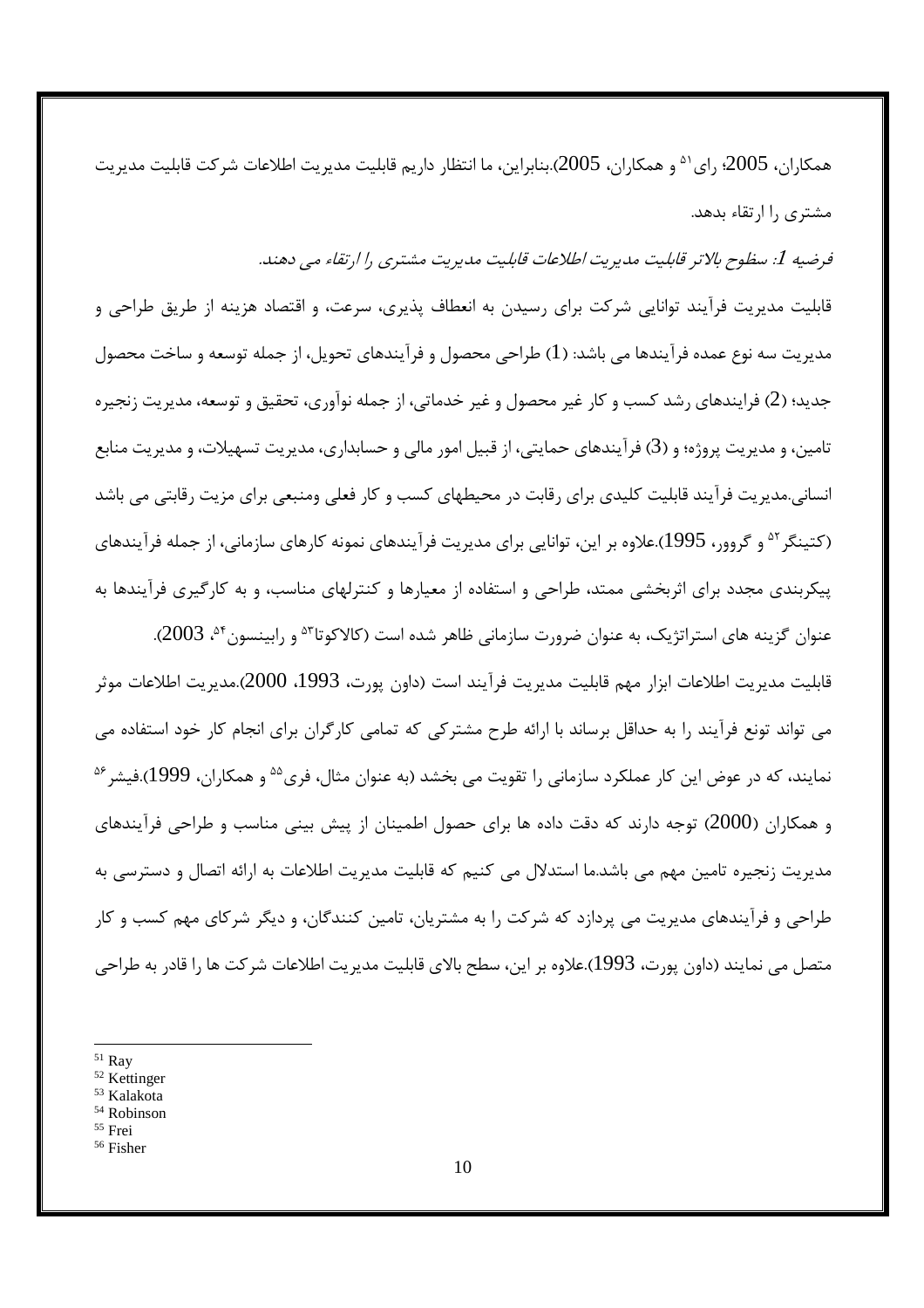معیارها و تحلیل هایی می نماید که به ارائه دید برای عملکرد به جا فرآیندهای متعدد، تلفیق بین فرآیندها، و توسعه هشدارهای تخریب عمکلرد در فرآیندها می پردازد(کالاکوتا و رابینسون، 2003).در نهایت، سطح بالای قابلیت مدیریت اطلاعات منجر به طراحی مجدد سریع تر و پاسخگوتر و پیکربندی مجدد فرآیندها در پاسخ به تغییرات در شرایط کسب و کار می شود.بنابراین، ما مورد زیر را پیشنهاد می دهیم:

فرضيه 2: سطوح بالاتر قابليت مديريت اطلاعات قابليت مديريت فرآيند را ارتقاء مي دهد.

قابلیت مدیریت عملکرد به توصیف توانایی شرکت جهت طراحی و مدیریت معیار عملکرد موثر و سیستم تحلیل می پردازد، از جمله انتخاب معیارهای مناسب، گردآوری داده ها از منابع مناسب عملکرد، تحلیل داده ها برای حمایت از تصمیم گیری مدیریتی، ارتباط عملکرد با سهامداران مناسب، و تنظیم نمودن سیستم مدیریت عملکرد با نیازها و مسیرهای کسب و کار فعلی و آتی (کاپلان و نورتون، 1992؛ NIST، 2002).محیط های فعلی کسب و کار شناسایی شده اند در حالي كه نياز به قابليت هاي محرك و پاسخ دارند؛ يعني، شركتها از طريق هماهنگ سازي زمان واقعي تصمیمات استراتژیک، تاکتیکی و عملیاتی کلیدی با چالش ها و فرصت های موجود در محیط های کسب و کار به موفقیت رسیده اند (داونی<sup>۵۷</sup>، 1994).به عنوان مثال، سیستم مدیریت عملکرد موثر می تواند شرکت را قادر به شناسایی وخامت در میزان انجام سفارش مشتری،درک علل ریشه ای این مشکل، و بررسی راه حل های جایگزین نماید.قابلیت مدیریت عملکرد خوب شرکت ها را قادر به هدایت آزمایش های استراتژیک می نماید، که در آن آن ها می توانند

یپامدهای معرفی محصول جایگزین، پیکربندی کانال، و/ یا تصمیمات مشارکت تامین کننده را ارزیابی نمایند. قابلیت مدیریت اطلاعات ابزاری مهم برای قابلیت های مدیریت عملکرد شرکت ها می باشد.داده های عملیاتی الکترونیکی و زمان واقعی (به عنوان مثال، مرتبط با مشتری، مرتبط با امور مالی، تامین کننده) از منابع متعدد ( به عنوان مثال، از منظر ثبت های فروش، اینترنت، اینترانت، کارخانه های تولیدی، شخص ثالث و دیگر منابع خارجی) تحلیل زمان به جا و حمایت از تصمیم را قادر به ارائه دیدگاه های مناسب برای تصمیمات استراتژیک، عملیاتی، و

<sup>&</sup>lt;sup>57</sup> DAveni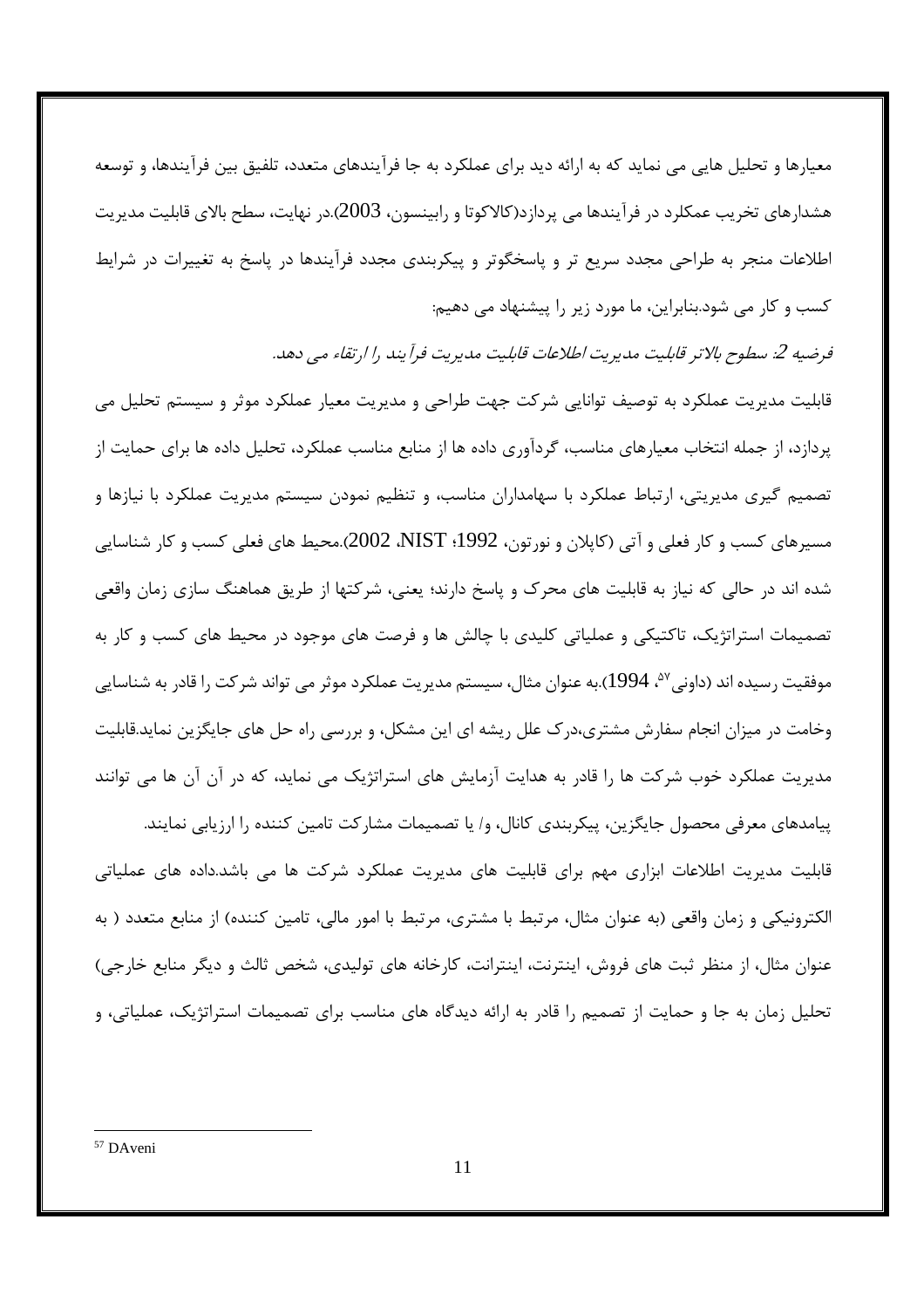تاکتیکی می نمایند.لدرر<sup>۵۸</sup> و مندلوو<sup>۵۹ (1987) به بررسی اهمیت جریان های اطلاعات IT در هماهنگ سازی اهداف</sup> مدیریت ارشد، مدیریت متوسط، و دیگر کارکنان با اهداف شرکت ها و شرایط بازار می پردازد.از طریق این جریان های اطلاعات، شرکت ها می توانند فعالیت های خود را با دقت بیشتر اندازه بگیرند و به ایجاد انگیزه مدیران برای پیاده سازی استراتژی های به صورت موفقیت آمیز کمک نمایند (پورتر و میلار، 1985، صفحات 159-160).تحقیق قبلی با استفاده از نمونه های موردی و مطالعات تجربی (به عنوان مثال، داون پورت و بیرس ۶۰، 1995؛ داون پورت و کلاهر ۶۱، 1998؛ لين ٢ و ميتاس، 2008؛ مارچاند و همكاران، 2002؛ ميتاس و همكاران، 2005؛ ويتاكر <sup>7</sup> و همكاران، 2007) بیشتر به بررسی اهمیت مدیریت اطلاعات به جا در مورد مشتریان و تامین کنندگان برای بازبینی پیشرفت در خصوص اهداف و معیارهای واسطه برای تصحیح به موقع دوره پرداخته است.بنابراین، فرض ما براین است که قابلیت مدیریت اطلاعات به خوبی توسعه یافته قابلیت مدیریت عملکرد برتر را تسهیل می بخشد.

فرضيه 3: سطوح بالاتر قابليت مديريت اطلاعات قابليت مديريت عملكرد را ارتقاء مي دهند.

## نقش واسطه قابلیت های سازمانی در عملکرد شرکت

فرض ما براین است که قابلیت های سازمانی ارتباط بین قابلیت مدیریت اطلاعات و عملکرد شرکت را واسطه گری می نمایند.ما به تعریف عملکرد شرکت به عنوان ساختار چند بعدی می پردازیم که دارای چهار عنصر می باشد: (1) عملکرد مبتنی بر مشتری، از جمله رضایت مشتری، و محصول یا عملکرد خدمات؛ (2) عملکرد مالی یا بازار، از جمله درآمد، سود، موقعیت بازار، چرخه زمانی پول نقد به پول نقد، و درآمدها به ازای هر سهم؛ (3) عملکرد منابع انسانی، از جمله رضایت کارمندان؛ و (4) اثربخشی سازمانی، از جمله زمان برای بازاریابی، سطح نوآوری، و تولید و انعطاف پذیری زنجیره تامین.مطابق با مبانی نظری ما در خصوص قابلیت ها و دیدگاه های مبتنی بر منابع، استدلال ما براین است که قابلیت های سازمانی دارایی های به اجاره داده شده هستند، و آن ها شرکت ها را قادر به کسب بازده های بیش از حد نرمال

 $58$  Lederer

<sup>&</sup>lt;sup>59</sup> Mendelow

<sup>&</sup>lt;sup>60</sup> Beers

 $61$  Klahr

 $62$  Lin

<sup>&</sup>lt;sup>63</sup> Whitaker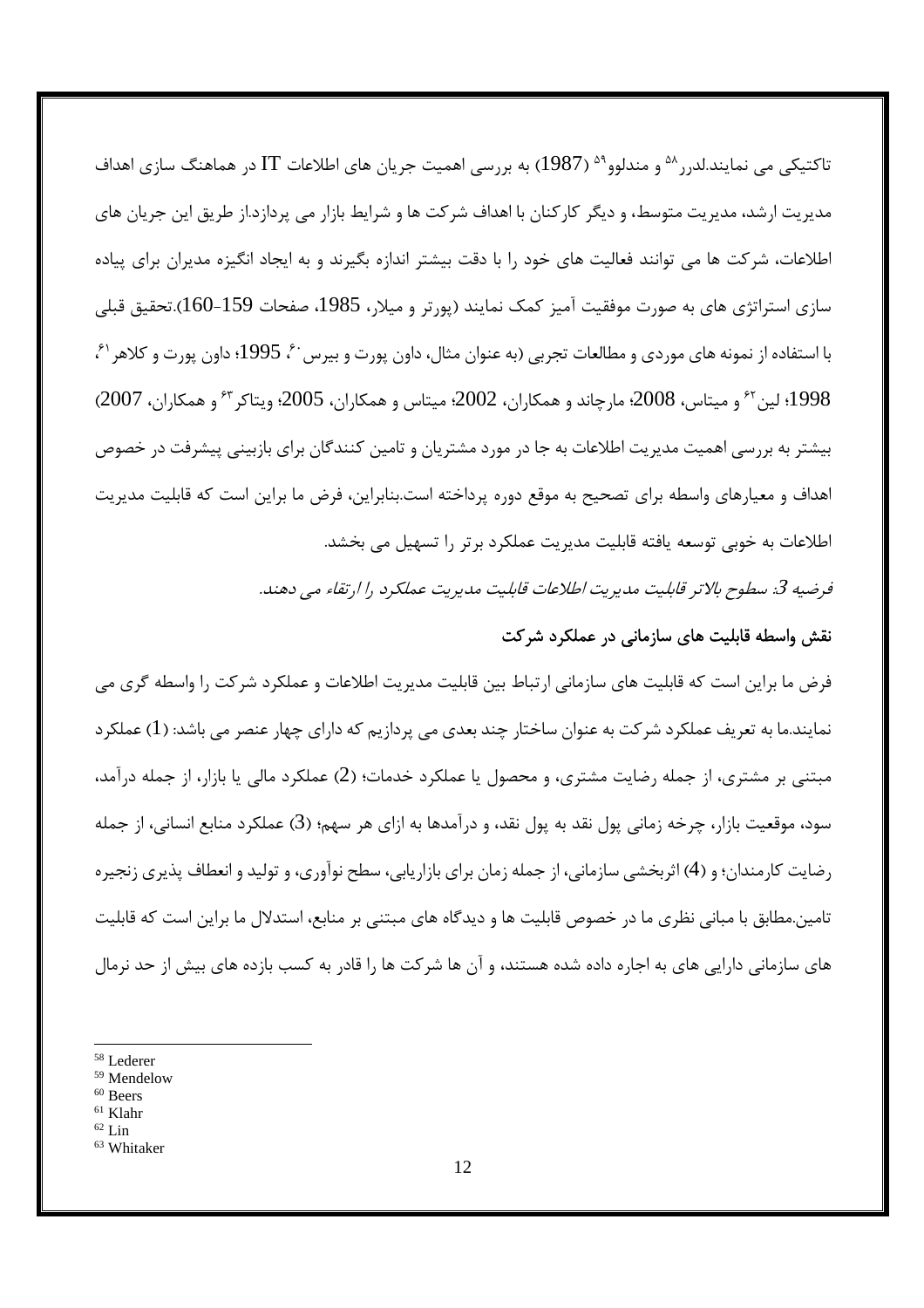مے نمایند.به عنوان مثال، قابلیت مدیریت عملکرد بر معیارهای متعدد عملکرد شرکت تاثیر مے گذارد با بررسے و اتخاذ عملیات اصلاحی در خصوص هر گونه موارد بالقوه یا واقعی توسط رهبران کسب و کار (آنتونی\* و گوین داراجان ُ گ 2005؛ کاپلان و نورتون، 1992).به همین ترتیب، مطالعات قبلی در خصوص استراتژی و بازاریابی استدلال می نمایند که قابلیت مدیریت مشتری (فورنل<sup>۶۶</sup>، میتاس، و مورگنسون<sup>۶۷</sup>، 2009الف، 2009ب؛ فورنل و همکاران، 2006؛ پیرز<sup>۶۸</sup> و راجرز <sup>۶۹</sup>، 2004، روست<sup>۷۰</sup> و همکاران، 2004) و قابليت مديريت فرآيند (کوتلر و بندولي، 2006؛ داون يورت، 1993) بر ابعاد متعدد عمکلرد شرکت تاثیر گذار هستند.بنابراین، موارد زیر را فرض می گیریم:

فرضيه 4. سطوح بالاتر (الف) قابليت هاي مديريت مشتري، (ب) قابليت هاي مديريت فرآ يند،و (ج) قابليت هاي مديريت عملکرد عملکرد سازمانی را ارتقاء می دهند.

فرضیه گی قابلیت های سازمانی تاثیر قابلیت مدیریت اطلاعات را بر عمکلرد شرکت میانجیگری می نمایند. ما به کنترل رهبری سازمانی و برنامه ریزی استراتژیک در مدل های قابلیت های سازمانی خود می پردازیم.رهبری سازمانی به پرورش توسعه قابلیت های سازمانی به عنوان سکویی برای حرکات رقابتی می پردازد (ایرل <sup>۷۱</sup> و فنی<sup>۷۲</sup>، 2000).همچنین شاخص هوشیاری کارآفرینانه، یا توانایی جهت درک ارزش قابلیت های سازمانی به عنوان سکویی برای استراتژی رقابتی می باشد، و به مرتب نمودن  $\rm{IT}$  ضروری و منابع کسب و کار جهت ایجاد این قابلیت های سازمانی می پردازد.برنامه ریزی استراتژیک اشاره دارد به فرآیند تصمیم گیری، از جمله تحلیل نیازهای مشتری، رقابت، تکنولوژي، نقاط قوت و ضعف، و خطرات (پورتر، 1996؛ پورتر، 2001).به ارائه قالبي براي ترکيب کسب و کار و منابع

<sup>64</sup> Anthony

- <sup>66</sup> Fornell
- $67$  Morgenson
- <sup>68</sup> Peppers
- <sup>69</sup> Rogers
- $70$  Rust  $71$  Earl
- <sup>72</sup> Feeny

<sup>&</sup>lt;sup>65</sup> Govindarajan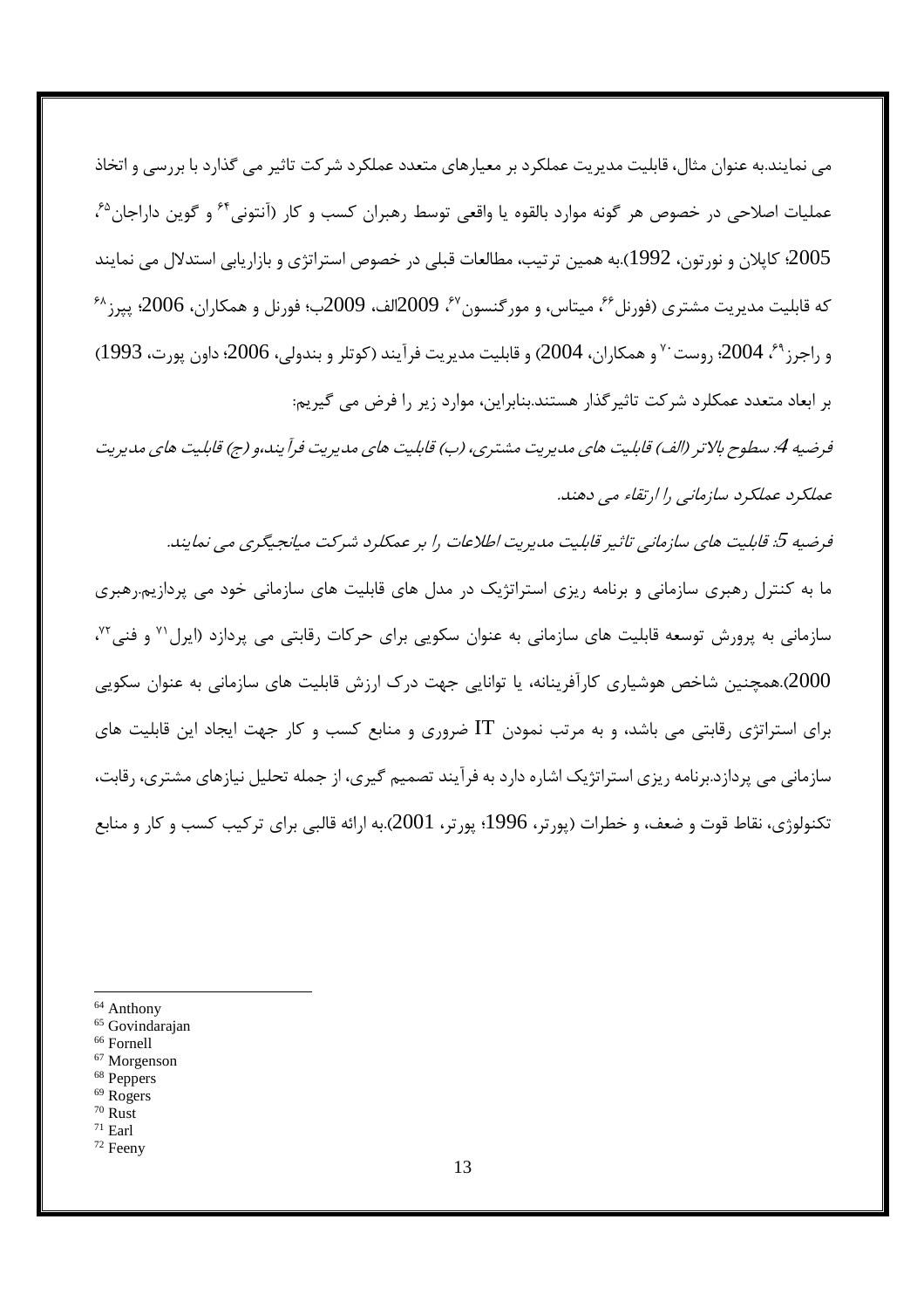it در توسعه قابلیت های سازمانی مطلوب می پردازد (سگارز <sup>۷۳</sup>و گروور، 1999)، حتی در محیط های آشفته (پورتر و , یو *ک*ین <sup>۷۴</sup>، 2000 مشاهده گردد). ما اندازه شر کت و بخش صنعت را در مدل های عملکرد شر کت خود کنترل می نمائید به منظور توجه به هر گونه تفاوت در عملکرد مربوط به منابع سازمانی یا تفاوت های درون صنعت (کاپون<sup>۷۵</sup> و همکاران، 1990؛ هندریکس<sup>۷۶</sup> و سینگال<sup>۷۷</sup>،  $.2001$ 

## طرح تحقیق و روش تحقیق

#### متن تحقيق

داده های آرشیوی به کار رفته در این مطالعه را از گروه های کسب و کار به دست آورده ایم که مدل تعالی عملکرد را مبتنی بر معیارهای Baldrige تائید نموده و ایجاد کرده اند (میتاس و سینها<sup>۷۸</sup>، 2010).گروه های کسب و کار شبیه به شرکت هایی هستند که در آن ها شرکت هایی در گروه کسب و کار روابط رسمی پایدار (به عنوان مثال، حقوق صاحبان سهام، مدیران مشترک) و غیررسمی (به عنوان مثال، مالکیت خانواده) را به اشتراک می گذارند.با این حال، برخلاف یک شرکت، شرکت های موجود در گروه کسب و کار نهادهای مستقل قانونی هستند، و سهام سرمایه گذاران خارجی می تواند به طور چشمگیری در سرتاسر شرکت های گروهی متغییر باشد (خانا<sup>۷۹</sup> و یافه <sup>۸۰</sup>، 2007 مشاهده گر دد).

گروه کسب و کار به طور تقریبی دارای 80 شرکت با درآمد سالانه ترکیبی بیش از 9 میلیارد دلار در سال 2002 بوده است.شرکت ها در گروه کسب و کار در محدوده وسیعی از صنایع وارد عمل می شوند، از جمله تولید (به عنوان مثال، فولاد، خودرو، مواد شیمیایی، مواد بادوام مصرف کننده) و خدمات (به عنوان مثال، مالی، ارتباطات از راه دور، مهمان نوازی).نه تنها به جمع آوری داد های تولید شده از ارزیابی های مبتنی بر چارچوب تعالی عملکرد Baldrige پرداختیم

<sup>&</sup>lt;sup>73</sup> Segars

<sup>74</sup> Rivkin

 $75$  Capon

<sup>&</sup>lt;sup>76</sup> Hendricks

<sup>&</sup>lt;sup>77</sup> Singhal

<sup>&</sup>lt;sup>78</sup> Sinha <sup>79</sup> Khanna

<sup>&</sup>lt;sup>80</sup> Yafeh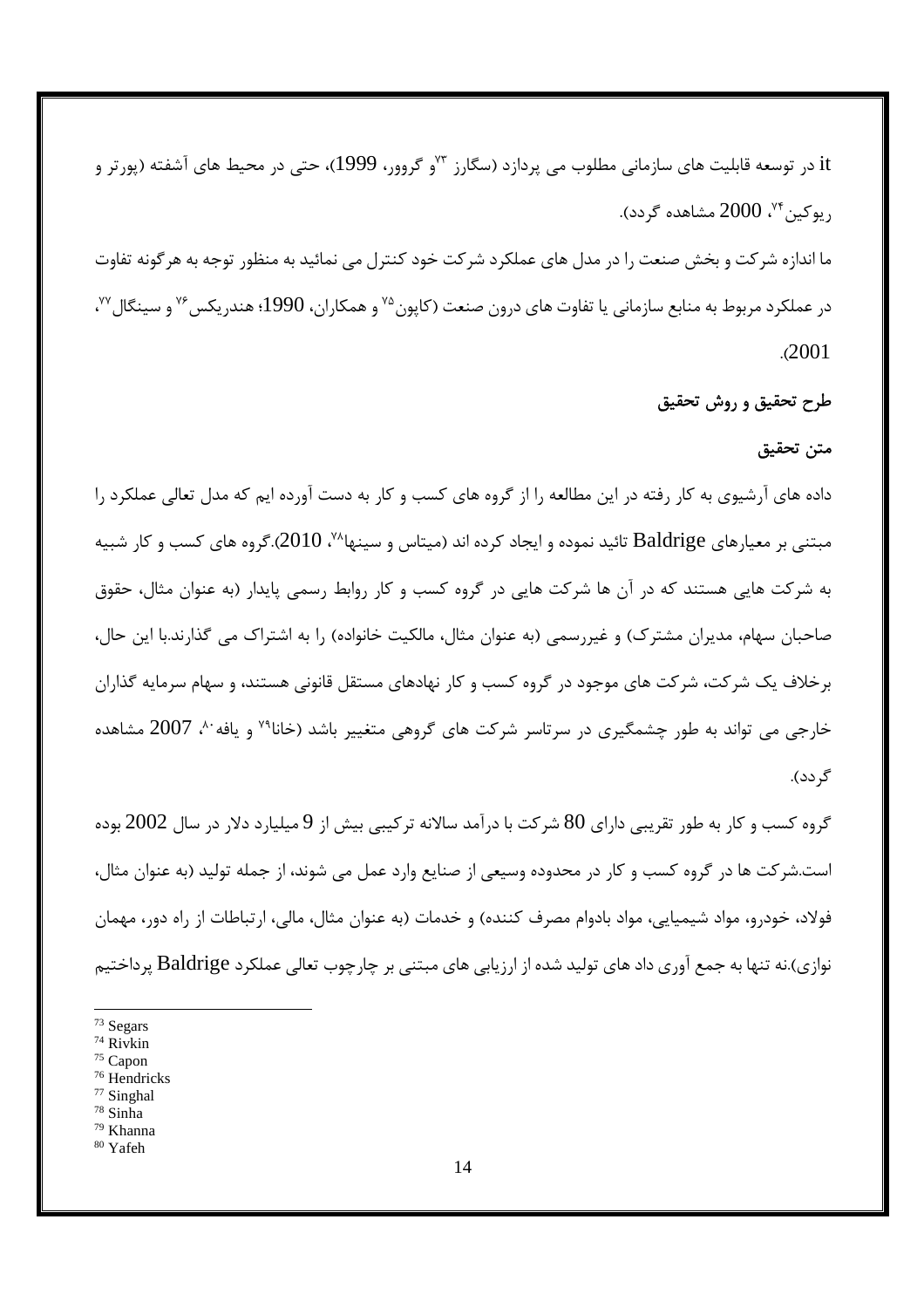بلکه به جمع آوری داده های موجود حاصل از ارزیابی برخی واحدهای درون سازمانی در داخل شرکت ها نیز پرداختیم.بیش از 80 درصد واحدهای شرکتی و درون سازمانی در نمونه ما دارای 200 و 20000 کارمند هستند.شرکت ها و واحدهای درون سازمانی متنوع بوده اند از لحاظ حدی که مورد تائید واقع شده اند و زیرساخت J, IT اجدب نموده اند، از قبیل سیستم های برنامه ریزی منبع سازمانی، سیستم های مدیریت زنجیره تامین، انباره I داده ها، ابزار مدیریت فرآیند، و نرم افزار کمکی.به عبارت دیگر، زیرساخت های IT آن ها در شرایط دور از دسترس و محدوده متنوع بوده اند.اکثر شرکت ها و واحدهای درون سازمانی دارای وب سایتی هم برای اهداف اطلاعاتی و هم برای اهداف کاربردی بوده اند.برخی شرکت ها پاداش های ملی و بین المللی برای طراحی و تعالی وب سایت های خود برنده شده اند.شر کت های متعدد و واحدهای درون سازمانی استفاده از اینترانت را برای به اشتراک گذاری دانش میان گروه های کاری بسیار پراکنده گزارش نموده اند.به طور کلی، تنوع کافی در قابلیت مدیریت اطلاعات در سرتاسر این شرکت ها و واحدهای درون سازمانی وجود داشته است.

#### عملیاتی نمودن سازہ

سازه های خود را براساس معیارهای آن ها که به دنبال پیاده سازی مدل تعالی عملکرد مبتنی بر چارچوب Baldrige در سايت تحقيق ما قرار مي گيرند عملياتي مي نمائيم (فلين و سالادين، 2001؛ NIST،2002).براين اساس، قابليت مديريت اطلاعات (INFMGMT) اندازه گيري مي شود به عنوان شاخص كيفيت، دقت، قابليت اطمينان، و به موقع بودن اطلاعات.علاوه بر این، این ساختار به ارزیابی تناسب مکانیسم های موجود دادها و زیرساخت IT برای مسیرها و نیازهای کسب و کار در حال تغییر می پردازد.برای قابلیت های سازمانی، قابلیت مدیریت مشتری (CUSMGMT) به اندازه گیری توانایی می پردازد جهت تعیین نیازها و الزامات مشتری و جهت تقویت روابط با مشتریات برای کسب، حفظ، و رضایت موثر.قابلیت مدیریت فرآیند (PROCMGMT) به اندازه گیری توانایی برای طراحی و مدیریت فرآیندهای خدمات و محصول، فرآیندهای رشد، و فرآیندهای حمایت می پردازد.در نهایت، قابلیت مدیریت عملکرد (PERMGMT) به اندازه گیری توانایی جهت جمع آوری و بازبینی معیارهای کلیدی عمکلرد و توانایی جهت اتصال تحلیل متریک با تصمیمی گیری می پردازد.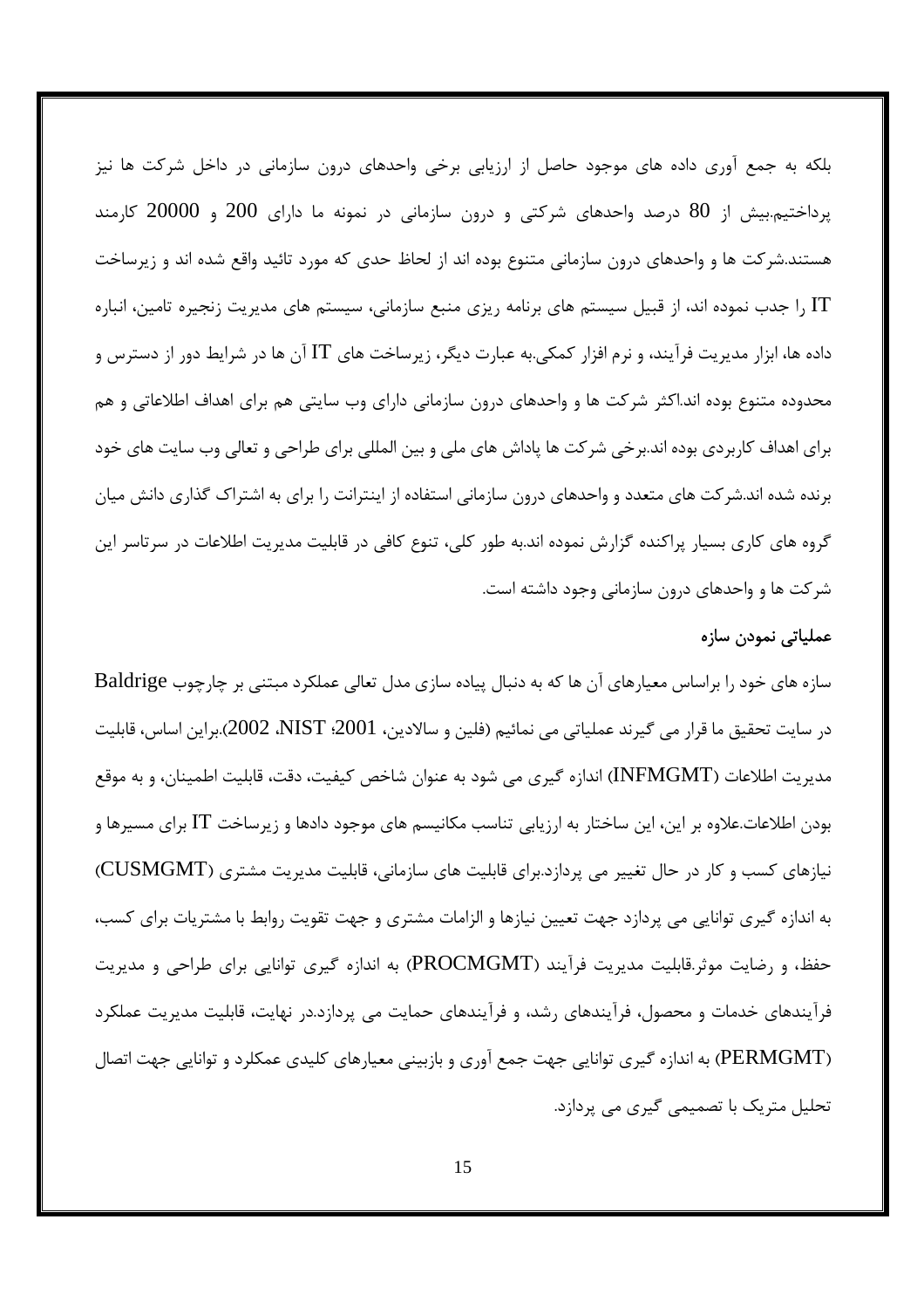معیا, های Baldrige به اندازه گیری عملکرد سازمانی چهار بعد ما می پردازند: اثر بخشی مشتری، مالی، منابع انسانی، و سازمانی.عملکرد مشتری(CUSTPERFT) به اندازه گیری سطوح و روندها در رضایت مشتری، حفظ مشتری، ارجاع مثبت، و پارامترهای عمکلرد محصول و خدماتی می پردازد که برای مشتریان مهم هستند.عملکرد مالی (FINPERF) به اندازه گیری روندها در بازگشت سرمایه گذاری، سود آوری، نقدینگی، سهم بازار، و رشد کسب و کار می پردازد.عملکرد منابع انسانی (HUMPERF) به اندازه گیری رضایت کارمند، توسعه کارمند، چرخش شغل، طرح کار، و یادگیری سازمانی می پردازد.در نهایت، اثربخشی سازمانی (ORGEFFECT) به اندازه گیری شاخص های عمکلرد عملیاتی طراحی، تولید، تحویل، و کسب و کار و فرآیندهای حمایتی می پردازد، از قبیل بهره وری، چرخه زمانی، و عملکرد تامین کننده.این معیارها عملکرد دارای سطوح، روندها، و بعد رقابتی هستند و بنابراین معیارهای

واد `` و هولاند `` (2004) , ا برای متغییرهای وابسته مطلوب جهت ارزیابی مزیت رقابتی IT جلب می نمایند. در میان متغییرهای کنترل، کیفیت رهبری(LEAD) به عنوان متغییر اثربخش اندازه گیری می شود که به کمک آن رهبران ارشد واحد کسب و کار را از طریق ارزش ها، مسیرها، و انتظارات عملکرد و بررسی عملکرد سازمانی آن ها هدایت می نمایند.کیفیت برنامه ریزی استراتژیک (STRAT) اشاره دارد به فرآیند برنامه ریزی استراتژیک در واحد کسب و کار، از جمله توسعه و استقرار استراتژی.امتیاز بالاتر این متغییر نشان می دهد که سازمان دارای فرایند به خوبی طراحی شده به جا می باشد جهت مدنظر قرار دادن خطرات و فرصت های متعدد کوتاه و بلند مدت و اینکه سازمان اهداف استراتژیک خود را به برنامه های اجرایی و پروژه های عملکردی ترجمه نموده است.از آنجایی که نمونه ما دارای یک مجموعه مشاهدات برای شرکت ها و مجموعه دیگر مشاهدات برای واحدهای درون سازمانی بوده است، از اصطلاح ساختگی FIRM (1=شرکت ها و 0= واحدهای درون سازمانی) برای بررسی این تفاوت استفاده نموده =1) ایم.اندازه (SIZE) ,ا با استفاده از مقیاس ترتیبی مبتنی بر تعداد کارمندان در یک شرکت یا واحد درون سازمانی كمتر از 200 كارمند، 2= 2001-2000، 3= 2000- 2000، و 4= بيش از 20000) ارزيابي نموديم.در نهايت بخش

<sup>&</sup>lt;sup>81</sup> Wade

<sup>&</sup>lt;sup>82</sup> Hulland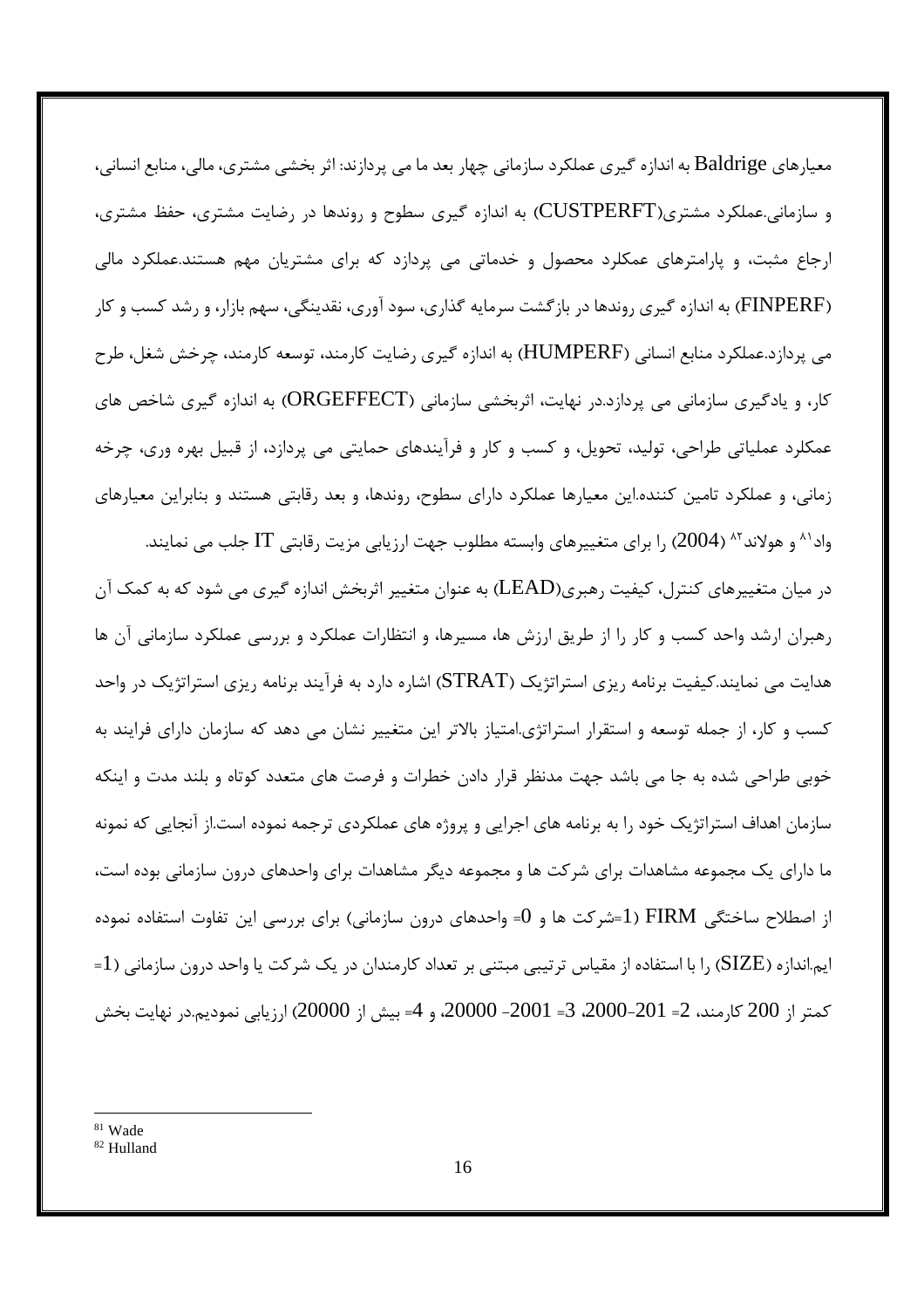صنعت (SERVICE) شرکت ها و واحدهای درون سازمانی را با ساتفاده از متغییر شاخص (1= خدمات و 0= ساخت و تولید) کدگذاری کردیم.

# فرآیند گردآوری داده ها

از آنجایی که امتیازات آیتم Baldrige محرمانه بوده و قابل دسترسی نیستند، اکثر کار قبلی از ابزار نظرسنجی برای تست نمودن و تائید مدل Baldrige استفاده می نماید (به عنوان مثال، فلین و سالادین، 2001) و بنابراین از محدودیت های ذاتی روش های مبتنی بر نظرسنجی در عذاب می باشد (وب و همکاران، 1966 مشاهده گردد).ناکافی بودن نظرسنجی ها برای اعتبار دادن کامل به مدل Baldrige و روابط ضمنی نظری در کار قبل به رسمیت شناخته شده است.به عنوان مثال، فلین و سالادین (2001، صفحه 642) نشان می دهند که امتیازات تطابق کامل برای دسته های Baldrige و دسته های فرعی نداشته اند و کایناک<sup>۸۳</sup> (2003، صفحه 427) نشان می دهد که داده های خودسنجی به منزله محدودیت عظیم هستند.بنابراین، به جمع آوری داده های آرشیوی به کار رفته در این مطالعه به صورت مستقیم از گروه کسب و کار پرداختیم که که تعهد قابل توجهی برای تعالی عملکرد مبتنی بر چارچوب Baldrige داشته اند.

گام اول در فرآیند Baldrige شامل خود تحلیل و گزارش دهی عملکرد و وضعیت توسعه قابلیت های کلیدی در چارچوب Baldrige می باشد.معیارهای Baldrige به ارائه دستورالعمل های دقیق برای شرکت ها و واحدهای سازمانی می پردازند جهت توسعه توصیفات غنی مربوط به قابلیت ها و نتایج مربوط به هر ساختار Baldrige.معیارهای Baldrige از الگوهای امتیازدهی جدا برای قابلیت ها و آیتم های نتایج استفاده می نمایند (امکان تخصیص دادن امتیازات آیتم به امتیازات در سطح دسته با استفاده از ارزش های مرتبط با هر آیتم وجود دارد)برای اینکه تاثیر هالو به امتیازات آیتم برسد پتانسیل را به حداقل می رسانند.جدول 1 نشانگر انواع پرسش هایی می باشد که شرکت های شركت كننده نياز دارند به هنگام توسعه توصيفات قابليت ها و نتايج آن ها.

<sup>&</sup>lt;sup>83</sup> Kaynak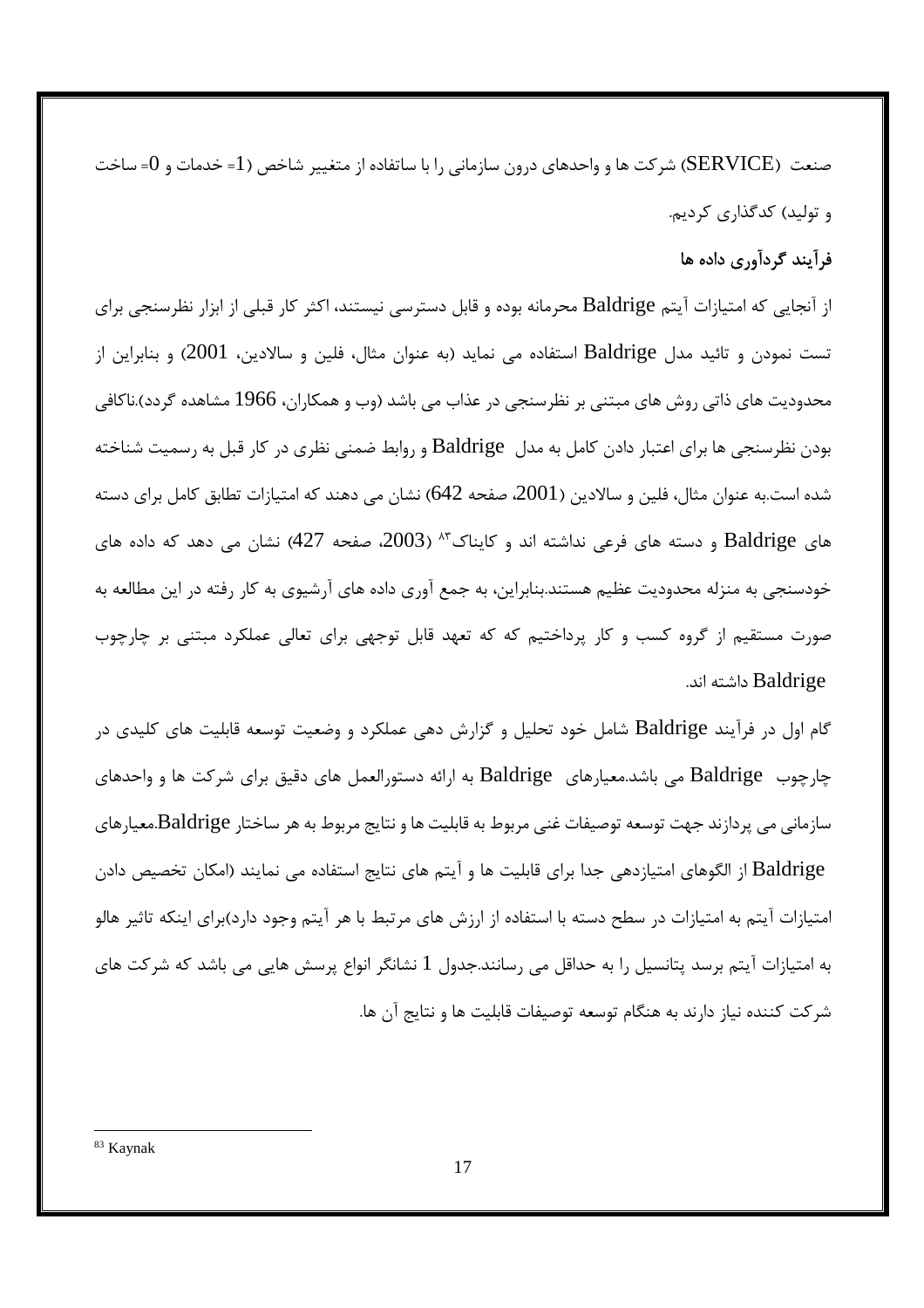به عنوان گام بعدی، با توجه به اندازه شرکت یا واحد درون سازمانی، محققین متعدد خارجی متعلق به یک تیم (تیم ها معمولا دارای سه تا نه عضو هستند) به صورت مستقل به بررسی پاسخ ها می پردازند و امتیازات را در سطح آیتم تنها براساس پاسخ های دقیق شرکت یا واحد درون سازمانی اختصاص می دهند.در حالی که استفاده از محققینی که به هیچ شرکت گروه کسب و کار تعلق ندارند مناسب نمی باشد، این مووضع گران قیمت باشد، و تائید نمودن این هزینه ها دشوار است از نظر هرگونه یافته پتانسیل به صورت عینی (در متن حسابرسی پروژه های IS، کیل\*^ و رابی<sup>^^</sup>، 2001 مشاهده گردد).در سایت تحقیق ما، هر محقق معمولا تنها یک شرکت یا واحد درون سازمانی را به ازای هر سال ارزیابی می نماید، و امتیازات با استفاده از روش مستند تعیین می شوند که در آن محققین توجه دارند به این موضوع که شیوه های تا چه حدی برای توسعه قابلیت مناسب هستند و قابلیت تا چه حدی توسعه یافته است (N1ST، 2002، صفحات 47-48).يس از اينكه محققين امتياز دهي اوليه خود را تكميل مي نمايند، جلسات اجماعي برگزار می شوند، و متخصصین مستقل درک خود را از طریق بحث و مذاکره با متخصصین همکار روشن می نمایند و به امتیاز مشترک می رسند.در نهایت، این متخصصین از سایت بازدید می نمایند و براساس یافته های بررسی سایت امتیازات اجماعی را اصلاح می کنند.داده های به دست آمده از طریق نوع Baldrige فرآیند بررسی در سایت تحقیقی ما مزیت های متعدد بارازشی وجود دارند.ابتدا، امتیازات بررسی مبتنی هستند بر امتیازات متعدد ورودی (خودسنجی، بحث و مذاکره اجماعی، و بازدید از سایت) ارائه شده توسط بررسی های متعدد خارجی (خارج از شرکت یا واحد درون سازمانی به جای اینکه صرفا تکیه بر خودسنجی های اجرایی داشته باشند).گروه کسب و کار واحد مستقل محققین تمام وقت را به وجود آورده اند و همچنین منابعی را برای آموزش و توسعه محققین در اکثر شرکت ها و واحدهای درون سازمانی تخصیص داده اند.این محققین مسئول به کارگیری فرآیند ارزیابی توصیف شده در گذشته و ایجاد امتیاز برای شرکت ها و واحدهای درون سازمانی متعدد از طریق خودسنجی، جلسات اجماعی، و بازدید سایت هستند.محققین به ارزیابی شر کت ها و واحدهای درونسازمانی به دنبال دستورالعمل ها در معیارهای Baldrige می پردازند، که صدها نفر ساعت

<sup>&</sup>lt;sup>84</sup> Keil

<sup>&</sup>lt;sup>85</sup> Robey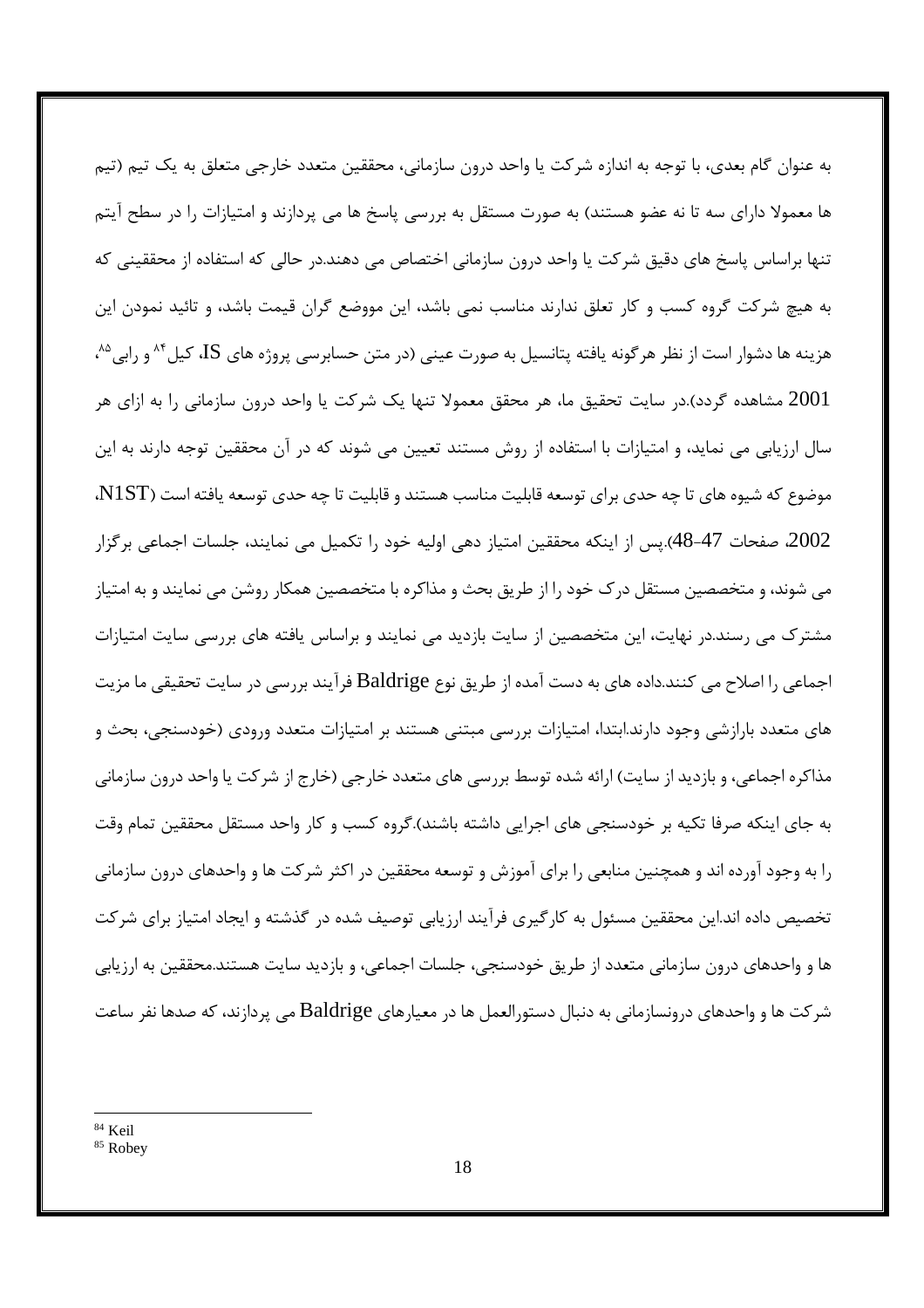ها وقت صرف بررسی هر شرکت یا واحد درون سازمانی نموده اند.چنین فرآیند ارزیابی وقت گیر به ارائه داد هایی با کیفیت بالا مے پردازد.

دوم، فرایند آموزش توسعه یافته و معتبر برای محققین تعصب در زمینه امتیازدهی را کاهش می دهد و اطمینان را ارتقاء می دهد که امتیازات به انعکاس پدیده های مدنظر می پردازند.ما قابلیت اعتماد را میان محققین در این گروه کسب و کار برای یک شرکت که می توانیم داده هایی در سطح محقق به دست بیاوریم بررسی نمودیم و دریافتیم که بین محدوده 7. 0 تا 8. 0 می باشد (سایت تحقیق ما به ذخیره داده های محققین متعدد برای تمامی شرکت ها و واحدهای درون سازمانی نیرداخته است).این محدوده از اعتبار سنجی شاخص استحکام فرایند بررسی Baldrige و آموزش محققین در سایت تحقیق ما می باشد.براساس آنچه که گفته شد، اعتقاد ما براین است که داده های مربوط به ییاده سازی مدل Baldrige در خصوص تعالی عملکرد این گروه کسب و کار به ارائه متن قوی جهت تست نمودن مدل تحقیق ما می پردازد.

داده هایی از ارزیابی شرکت ها و واحدهای درون سازمانی توسط محققین در گروه کسب و کار برای دوره زمانی 1999-2003 به دست آورده ایم.از آنجایی که معیارهای Baldrige از نظر آیتم ها و دسته ها از سال های 1999 تا 2002 مشابه باقی مانده اند، و از آنجایی که سایت تحقیق ما به استفاده از معیارهای 2002 حتی در سال 2003 ادامه داده است، ما برای تست نمودن مدل نظری خود مشاهداتی را از سال 1999 تا 2003 جمع آوری نموده ایم.ما کدگذاری سازگار متغییرها را در طول سال ها تضمین نمودیم برای مدنظر قرار دادن هر تغییر کوچک درمعیارها در طول دوره زمانی 1999-2002°40. مشاهده <sub>د</sub>ا برای سال 1999، 10 مشاهده برای سال 2000، 45 مشاهده برای سال 2001. 39 مشاهده برای سال 2002، و 26 مشاهده برای سال 2003 به دست آوردیم.

به طور کلی، از 77 شرکت و واحد درون سازمانی 160 بررسی داریم (52 بررسی برای 29 شرکت که به عنوان واحدهای کامل عمل نموده اند و 108 بررسی برای 48 واحد درون سازمانی در داخل شرکت ها).در میان شرکت ها،

<sup>&</sup>lt;sup>86</sup>معيار هاي Baldrige هر ساله تغييرات كوچكي را انجام مي دهند؛ اين موارد اساسا مربوط به تغييرات أيتم ها هستند (به عنوان مثال، وزن أيتم elan ممكن است از 80 در يك سال به 85 در سال ديگر تغيير نمايد، همانند مورد آيتم 1. 1 از سال هاي 1999 تا 2000) و برخي اوقات تنظيم مجدد/شمار ه گذار ی مجدد آیتم ها.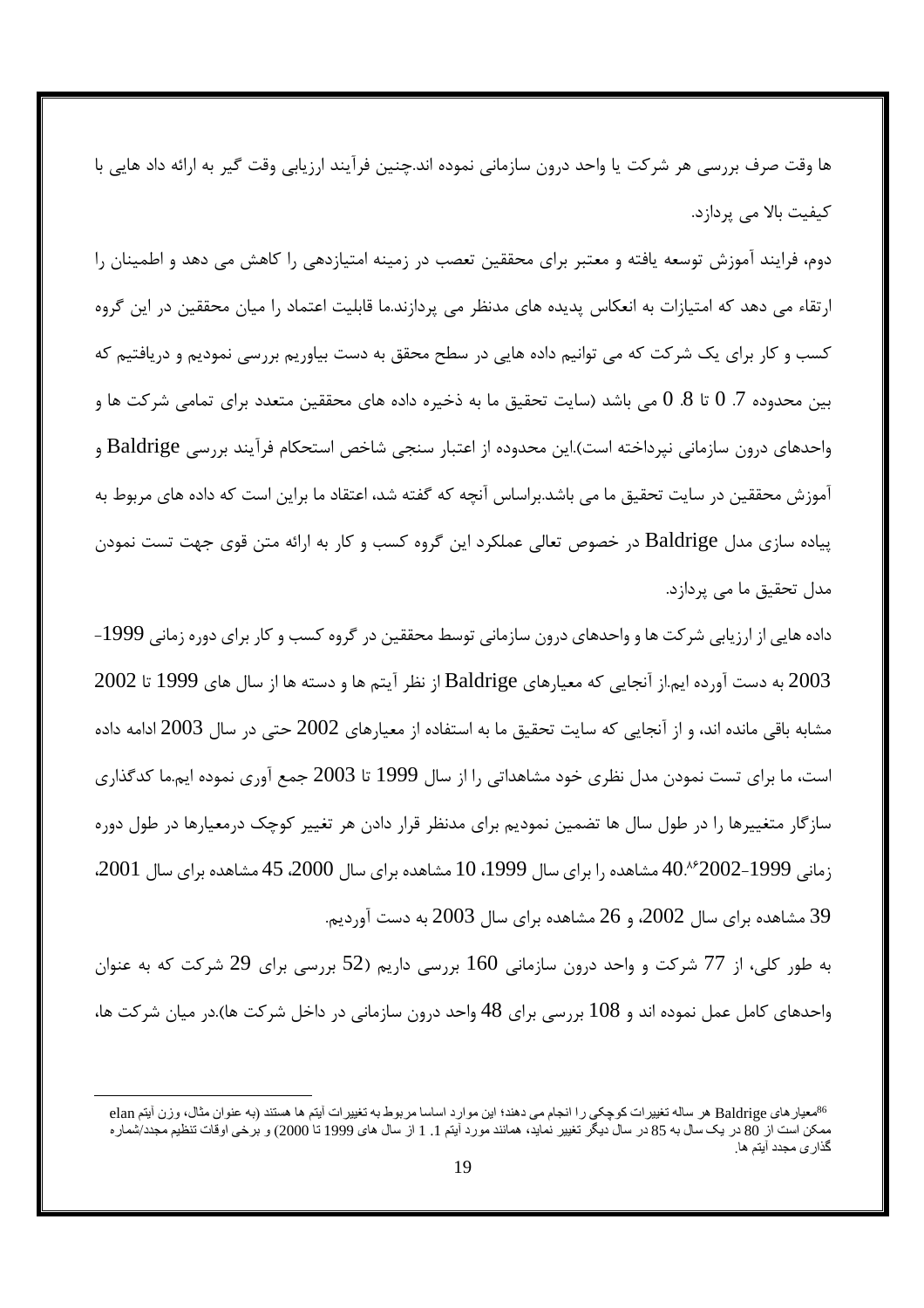5 شركت 4 بار ظاهر مى شوند، 3 شركت 3 بار ظاهر مى شوند، 2 شركت 2 بار ظاهر مى شوند، و باقى 19 شركت  $5$ فقط یک بار ظاهر می شوند. در میان واحدهای درون سازمانی، 2 واحد 4 بار ظاهر می شوند، 23 واحد 3 بار ظاهر می شوند، 8 واحد 2 بار ظاهر می شوند، و باقی 15 واحد فقط یک بار ظاهر می شوند.بنابراین، تنها یک بررسی برای 34 شرکت و واحد درون سازمانی و بررسی های متعدد برای 43 شرکت و واحد درون سازمانی در نمونه خود داریم.از آنجایی که پانل نامتعادلی از شرکت ها و واحدهای درون سازمانی داریم، از مشاهدات متعدد برای شرکت ها و واحدهای درون سازمانی استفاده می کنیم به منظور کاهش نگرانی های مربوط به عدم تجانس مشاهده نشده، همان گونه که پس از این بحث می کنیم.در حالی که از تمامی 160 مشاهده در تحلیل های اولیه خود که از تکنیک تخمین رگرسیون نامرتبط (SURE) استفاده می نمایند و در بررسی استحکام که از مدل های تاثیرات اتفاقی برای داده های پانل نامتعادل و LISREL استفاده می نماید بهره می بریم، تنها از 126 مشاهده (160-34) برای بررسی استحکام برای اتوژنتیک متغییر قابلیت مدیریت اطلاعات استفاده می کنیم.

جدول 1 نشانگر آیتم ها و گروه ها برای سازه های مختلف به کار رفته در این مطالعه می باشد.فرآیند Baldrige شاخص های متعدد و الگوی کدگذاری خاصی را مشخص می نماید برای ایجاد امتیازات عددی، که از 0 تا 100 برای هر آیتم می باشند.همچنین وزن این آیتم ها را در گروه خاصی مشخص می نماید.به عنوان مثال، قابلیت مدیریت فرآیند به عنوان یک گروه دارای سه آیتم می باشد، و این سه آیتم وزن های مختلفی دارند.از امتیازات در سطح آیتم و گروه در این مطالعه به عنوان وسیله ای مناسب برای هر سازه استفاده می نمائیم (برای جزئیات، جدول 1 مشاهده گردد).به عنوان مثال، زمانی که سازه در مدل مطابق با دسته می باشد (به عنوان مثال، مدیریت مشتری و قابلیت های مدیریت فرآیند)، از امتیاز در سطح دسته استفاده می کنیم، اما زمانی که با یک آیتم مطابق است (به عنوان مثال، قابلیت های مدیریت اطلاعات و مدیریت عملکرد)، از امتیازات در سطح آیتم استفاده می کنیم.هر زمان که از امتیازات دسته استفاده می کنیم، از وزن های Baldrige برای جمع نمودن آیتم ها استفاده می کنیم، روشی شبیه به روش پانیرسلوام<sup>۸۷</sup> و همکاران (1998).

<sup>87</sup> Pannirselvam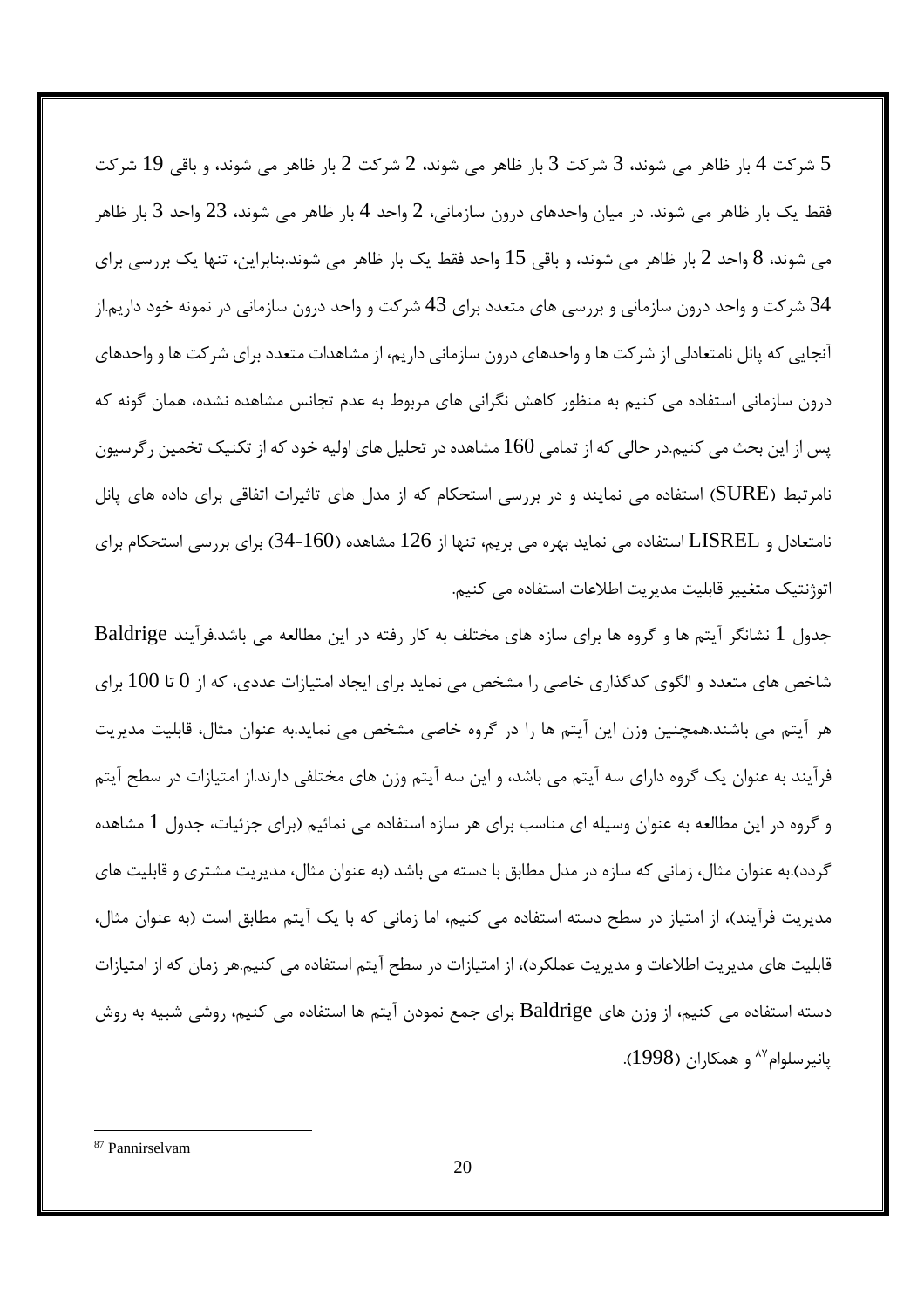جدول 2 به ارائه خلاصه آمار و همبستگی ها برای متغییرهایی می پردازد که در این مطالعه به کار برده ایم.انحراف معیارها نشان می دهند که تنوع کافی در امتیازات در طول تمامی سازه ها وجود دارد.جدول 2 همچنین به ارائه همبستگی میان متغییرهای کلیدی می پردازد.خطایاب های ما نشان می دهند که این همبستگی ها نگرانی چشمگیر در مدل های تجربی ما نیستند، همان گونه که پس از این بحث می کنیم.

از آنجایی که از شاخص های تراکمی برای معیارهای چند آیتمی موجود از فرآیند Baldrige استفاده می کنیم، نمونه گیری کافی از اعتبار محتوا مسائلی مهم تر از اعتبار همگرا و جدا کننده هستند (مسائل مربوط به اعتبار همگرا و جداکننده در مطالعاتی که از سازه هایی یا شاخص های انعکاسی استفاده می نمایند مهم تر هستند) ( دیامانتوپولوس<sup>۸۸</sup> و وینک هوفر <sup>۸۹</sup>، 2001).از آنجایی که دسته های Baldrige نزدیک به عمل هستند و به دلیل ریشه آن ها در ادبیات مديريت كل كيفي (TQM) و تكرار و اصلاحات آن ها كه بيش از يک دهه گسترش يافته اند، نسبتا جامع بوده و دارای دامنه نمونه گیری و اعتبار محتوا کافی هستند.علاوه بر این، همان گونه که قبلا بحث کردیم، معیارهای به کار رفته در این مطالعه عینی تر از (زیرا آن ها از اقدامات مبتنی بر سایت به دنبال روش استادندارد توسط محققین متعدد آموزش دیده خارج از شرکت می آیند) معیارهای ادراکی مبتنی بر نظر سنجی هستند.با این وجود، در جدول 2، قابلیت اطمینان (آلفای کرونباخ) دسته های Baldrige را متشکل از چندین آیتم هستند گزارش می نمائیم.با توجه به ده سازه موجود در جدول 1، هفت سازه از امتیاز جداگانه به صورت مستقیم استفاده می کنند، و سه سازه از یک امتیاز جداگانه استفاده می نمایند که با توجه به معیارهای Baldrige سنجیده می شود.به این ترتیب، آلفای کرونباخ را تنها برای سه سازه آخر گزارش می دهیم که از آیتم های متعدد استفاده می نمایند.این مقادیر به ارائه مدرک برای اعتبار همگرای دسته ها می پردازند که از آیتم های متعدد استفاده می نمایند.به همین ترتیب، شاهدی برای اعتبار جدا سازه های وجود دارد زیرا همبستگی ها در جدول 2 به طور کلی پائین تر از اعتبارات متغییرهای مربوطه هستند.اگرچه همبستگی STRAT با CUSTMGMT و PROCMGMT كمی بالاتر از آلفای STRAT می باشد، این موضوع

<sup>&</sup>lt;sup>88</sup> Diamantopoulos

<sup>&</sup>lt;sup>89</sup> Winklhofer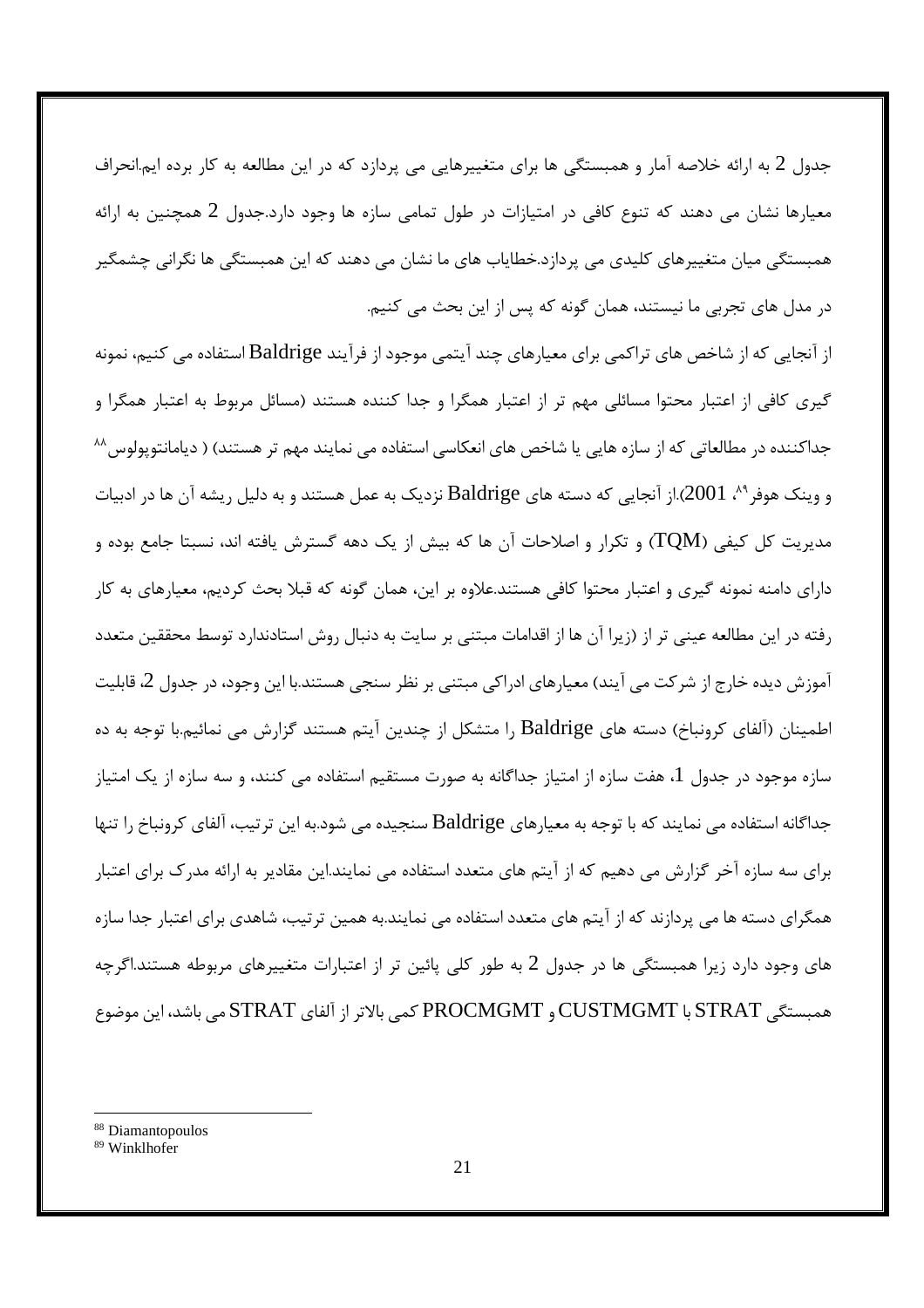دشواری های تخمین را تحمیل نمی نماید، زیرا STRAT و این متغییرها با همدیگر در هر مدلی به عنوان متغییرهای توضیحی ظاهر نمی شوند.

## مدل های تجربی و مسائل مربوط به اقتصاد

از روش برآورد مدل خطی استفاده می کنیم برای ایجاد ارتباط قابلیت مدیریت اطلاعات با عملکرد سازمانی، با واسطه گری از طریق مدیریت مشتری، مدیریت فرآیند، و قابلیت های مدیریت عملکرد، با توجه به مشخصات پایه زیر:  $Y = + INFMGMT + a<sub>n</sub> LEAD + a<sub>n</sub>STRAT + a<sub>14</sub>FIRM + (1)$  $Z =$  filo + A, 1NFMGM7' + A2 PERFMGMT + A3PROCMGMT A4CUSTMGM7' + A5FIRM  $+A_6SZE + 13.7SERVICE + e_2$ جایی که  $\rm Y$  نشانگر سه قابلیت سازمانی و  $\rm Z$  نشانگر چهار معیار عملکرد سازمانی می باشد. به دلیل ساختار بازگشتی مدل تحقیق ما- مدل دارای ماتریکس مثلثی پائین تر برای نسخه های بتا می باشد (برای تمایز بین مدل های بازگشتی و غیربازگشتی، بولن<sup>۹۰</sup>، 1989 مشاهده گردد)- برآورد هر معادله به صورت مستقل با

استفاده از روش حداقل مربعات معمول (OLS) و به دست آوردن برآوردهای پایدار و بدون تعصب ممکن می باشد  $(2006, 1, 2)$ وولدريج<sup>41</sup>، 2006).

| جدول 1. شرح گویایی از متغییرها |  |  |  |  |  |
|--------------------------------|--|--|--|--|--|
|--------------------------------|--|--|--|--|--|

| متغيير                | توصيف                                                                             |
|-----------------------|-----------------------------------------------------------------------------------|
| قابليت مديريت اطلاعات | آيتم 2. 4 مديريت اطلاعات: توصيف نمائيد كه چگونه سازمان شما از كيفيت و موجوديت     |
| (INFMGMT)             | داده ها و اطلاعات موردنیاز برای کارمندان، شرکاء/ تامین کنندگان، و مشتریان مطمئن   |
|                       | می باشد. در پاسخ خود، به پرسش های زیر پاسخ بدهید:                                 |
|                       | الف. موجوديت داده ها                                                              |
|                       | چگونه شما داده ها و اطلاعات موردنیاز را در دسترس قرار می دهید؟چگونه آن ها را برای |
|                       | کارمندان، شرکاء/تامین کنندگان، و مشتریان، به صورت مناسب در دسترس قرار می          |
|                       | دهد؟                                                                              |
|                       | چگونه شما از يكپارچگى، قابليت اعتماد، دقت، به موقع بودن، امنيت، و محرمانه بودن    |
|                       | اطمینان حاصل می کنید؟                                                             |

<sup>90</sup> Bollen

<sup>&</sup>lt;sup>91</sup> Wooldridge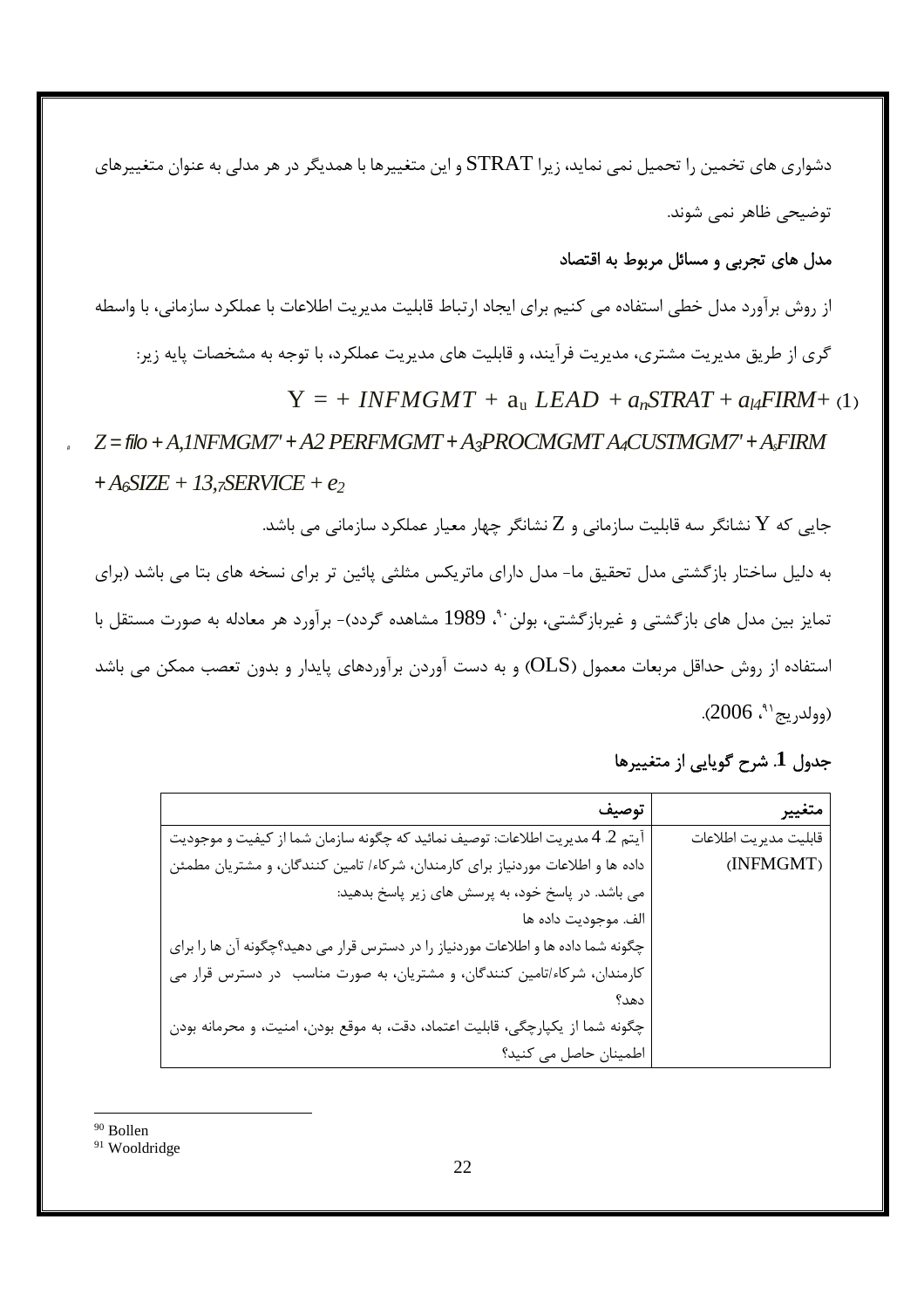| چگونه شما داده ها و اطلاعات را با نیازها و مسیرهای کسب و کار موجود در دسترس           |                       |
|---------------------------------------------------------------------------------------|-----------------------|
| قرار می دهید؟                                                                         |                       |
| ب. کیفیت سخت افزار و نرم افزار                                                        |                       |
| (1) چگونه شما مطمئن می شوید که سخت افزار و نرم افزار قابل اعتماد هستند؟               |                       |
| (2) چگونه شما سیستم های نرم افزار و سخت افزار خود را با نیازها و مسیرهای کسب و        |                       |
| کار خود در یک راستا قرار می دهید؟                                                     |                       |
| آيتم 1. 4 اندازه گيري و تحليل عملكرد سازماني* توصيف نمائيد كه چگونه سازمان شما        | قابليت مديريت عملكرد  |
| به ارائه سیستم های مدیریت عملکرد برای اندازه گیری، تحلیل، در یک راستا قرار دادن،      | (PERFMGMT)            |
| و بهبود بخشیدن به عملکرد در تمامی سطوح و در تمامی پدهای سازمان شما می پردازد.         |                       |
| آيتم 1. 3 دانش بازار و مشترى: شرح بدهيد كه چگونه سازمان شما به تعيين الزامات،         | قابلیت مدیریت مشتری   |
| انتظارات، و ترجیحات مشتریان و بازارها می پردازد برای اطمینان از ارتباط ممتد           | (CUSTMGMT)            |
| محصولات/ خدمات شما و توسعه فرصت های جدید.                                             |                       |
| أيتم 2. 3 روابط و رضايت مشترى* توضيح بدهيد كه چگونه سازمان شما جهت كسب،               |                       |
| جلب رضایت، و حفظ مشتریان و توسعه فرصت های جدید به ایجاد ارتباط می                     |                       |
| پردازد.همچنین شرح بدهید که چگونه سازمان شما رضایت مشتری را تعیین می نماید.            |                       |
| آیتم 1. 6 فرآیندهای خدمات و محصول: توضیح بدهید که چگونه سازمان شما فرآیندهای          | قابليت مديريت فرآيند  |
| کلیدی را برای طراحی محصول و خدمات و تحویل مدیریت می نماید.                            | (PROCMGMT)            |
| آیتم 2 6 فرآیندهای کسب و کار: توضیح بدهید که چگونه سازمان شما فرآیندهای               |                       |
| کلیدی خود را برای رشد و موفقیت کسب و کار مدیریت می نماید.                             |                       |
| آيتم 3. 6 فرآيندهاي حمايت: توضيح بدهيد كه چگونه سازمان شما فرآيندهاي كليدي            |                       |
| خود را مدیریت می نماید فرآیندهایی که از عملیات روزانه و کارمندان شما در خصوص          |                       |
| تحویل محصولات و خدمات حمایت می نمایند.                                                |                       |
| آیتم 1. 7 نتایج مبتنی بر مشتری: خلاصه نمائید نتایج مشتری محور کلیدی سازمان            | نتایج مبتنی بر مشتری  |
| خود را، از جمله رضایت مشتری و نتایج عملکرد محصول و خدمات تقسیم نمائید نتایج           | (CUSTPERF)            |
| خود را توسط گروه های مشتری و بخش های بازار، به صورت مناسب. داده های رقابتی            |                       |
| مناسب را در نظر بگیرید.                                                               |                       |
| آيتم 2. 7 نتايج مالي و بازار: خلاصه نمائيد نتايج عملكرد بازار و مالي كليدي سازمان خود | نتايج مالي(FINPERF)   |
| را توسط بخش های بازار، به صورت مناسب.داده های رقابتی مناسب را در نظر بگیرید.          |                       |
| آيتم 3. 7 نتايج منابع انساني: خلاصه نمائيد نتايج منابع انساني كليدي سازمان خود را،    | انسانى<br>نتايج منابع |
| از جمله رضایت مشتری، و توسعه و عملکرد سیستم کار.تقسیم نمائید نتایج خود را برای        | (HUMPERF)             |
| بررسی تنوع محل کار خود و انواع و دسته های مختلف کارمندان، به صورت مناسب.داده          |                       |
| های رقابتی مناسب را در نظر بگیرید.                                                    |                       |
| آيتم 4. 7 نتايج اثربخشي سازماني: خلاصه نمائيد نتايج عملكرد كليدي سازمان خود را        | نتايج اثربخشى سازمانى |
| که به دست پابی اثربخشی سازمانی کمک می نمایند.داده های رقابتی مناسب را در نظر          | (ORGEFFECT)           |
| بگير يد.                                                                              |                       |
| آيتم 1. 1 رهبري سازماني: توصيف نمائيد چگونه رهبران ارشد سازمان شما را هدايت مي        | كيفيت رهبري (LEAD)    |
| نمایند، از جمله اینکه چگونه آن ها عملکرد سازمانی را بررسی می نمایند.                  |                       |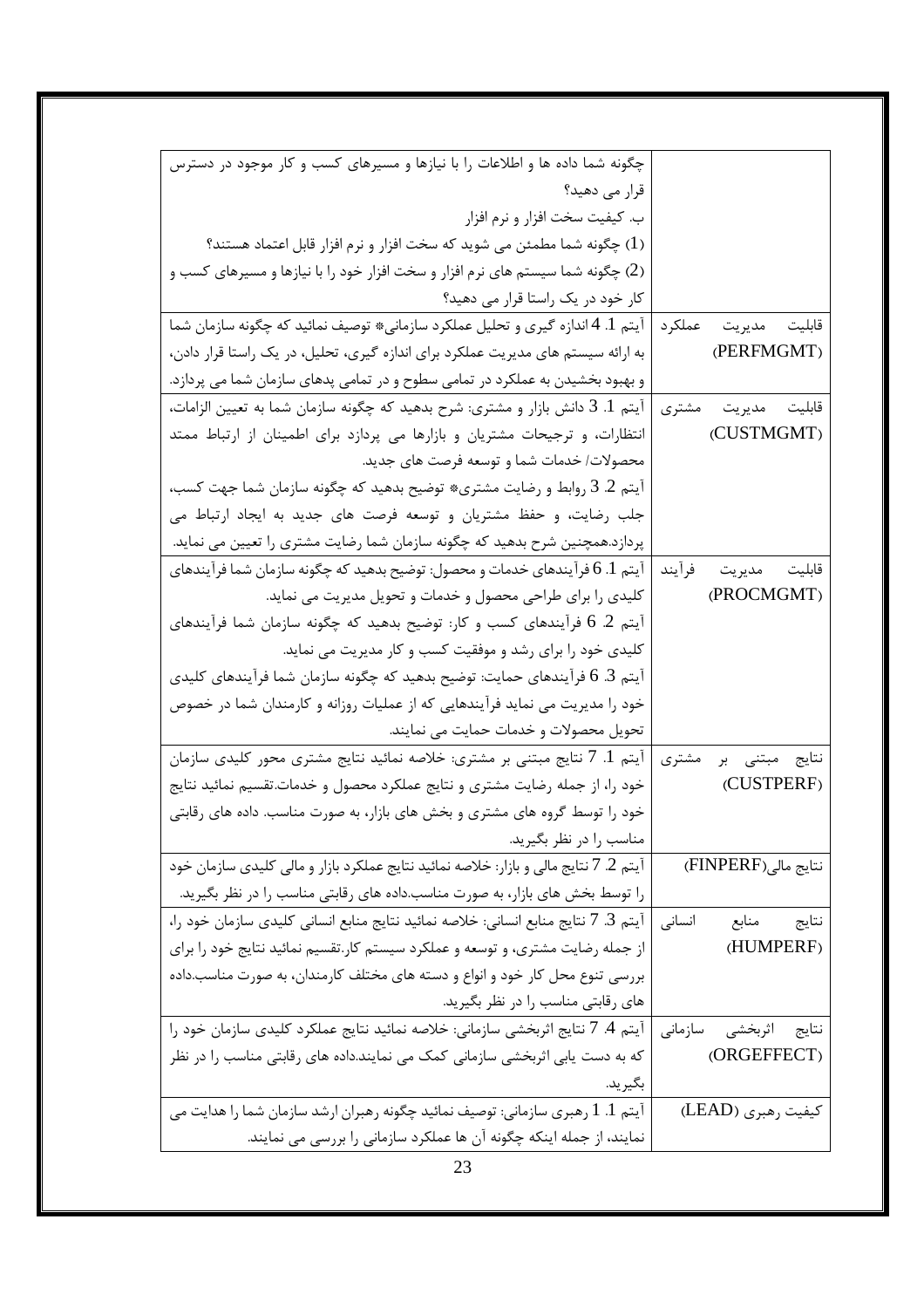| ریزی   آیتم 1. 2 توسعه استراتژی: توصیف نمائید چگونه سازمان شما اهداف استراتژیک خود را | كيفيت<br>بر نامه  |
|---------------------------------------------------------------------------------------|-------------------|
| عملي مي نمايد، از جمله ارتقاء وضعيت رقابتي و عملكرد كلي خود.                          | استراتژیک (STRAT) |
| آيتم 2. 2 توسعه استراتژي: توصيف نمائيد چگونه سازمان شما اهداف استراتژيک خود را        |                   |
| به برنامه هایی عملیاتی تبدیل می نماید.خلاصه نمائید برنامه های سازمان و معیارها/       |                   |
| شاخص های عملکردی کلیدی مرتبط خود را. ارائه نمائید عملکرد آتی سازمان خود را            |                   |
| براساس این شاخص ها/ معیارهای عملکرد کلیدی.                                            |                   |

 $\overline{8}$  $\overline{a}$  $10$  $12$  $\overline{1}$  $\overline{2}$  $\overline{3}$  $\overline{4}$ 5  $\overline{6}$  $11$  $13$ LEAD  $1.00$ STRAT 0.90  $1.00$  $\overline{2}$  $\overline{3}$ **INFMGMT** 0.84  $0.86$ 1.00 PERFMGMT  $\overline{4}$ 0.81  $0.80$ 0.79  $100$  $\overline{5}$ **CUSTMGMT** 0.88  $0.88$ 0.83  $0.81$  $1.00$ 6 PROCMGMT 0.87  $0.87$ 0.83 0.77  $0.88$ 1.00 **CUSTPERF** 0.80  $0.82$  $0.85$  $0.78$ 0.76 0.79 1.00  $\overline{B}$ FINPERF 0.80 0.83 0.81 0.70 0.79 0.82 0.72 1.00 **HUMPERE**  $0.77$  $100$  $\Omega$ 0.84 0.79 0.75 0.78 0.83 0.80 0.85 10 ORGEFFECT 0.82  $0.79$  $0.76$  $0.82$  $0.82$ 0.80  $0.87$  $0.70$ 0.86  $1.00$ SIZE  $0.17$  $0.26$  $0.27$  $1.00$  $11$  $0.18$  $0.14$  $0.16$  $0.21$  $0.20$  $0.19$  $0.20$ 12 SERVICE  $-0.01$  $-0.01$  $0.03$  $0.01$  $-0.02$  $-0.04$  $-0.02$  $0.03$  $-0.05$  $-0.11$  $-0.37$ 1.00  $-0.35$  $-0.34$ 13 FIRM  $-0.37$  $-0.35$  $-0.31$  $-0.38$  $-0.32$  $-0.28$  $-0.35$  $-0.20$  $0.24$  $-0.15$ 1 4972 41.55 4478  $3547$  $3416$ 38.37  $0.41$  $0.33$ Mean 38.78 47 20 46.51  $4222$  $224$ SD 15.61 15.23 18.52 14.35 16.62  $16.12$ 15.07 18.66 14.52 14.59  $0.70$  $0.49$  $0.47$ Min  $10$  $10$  $10$  $2.7$  $15$ 8  $\pmb{0}$  $10$  $\overline{O}$  $\overline{0}$  $\overline{O}$  $\mathbf 0$  $\overline{1}$ Max 80 70.6 80 70 75 75 60 75 60 70  $\overline{4}$ 

### جدول 2. آمار خلاصه و همبستگی ها (N=160)

Note: Correlations equal to or greater than 0.27 are statistically significant at  $p < .05$ . Cronbach's alpha for STRAT, CUSTMGMT, and PROCMGMT are 0.85, 0.95, and 0.93, respectively.

با این حال، شرایط خطای معادلات فردی در قابلیت سازمانی و مدل های عملکرد شرکت ممکن است همبستگی داشته باشند زیرا این معادلات مربوط به همان واحد کسب و کار یا شرکت هستند. ما اجازه دادیم که این خطاهای همبسته بالقوه برآوردهای پایدار و کارآمدی از پارامترها به دست بیاورند با استفاده از تکنیک SURE، که تعلق دارد به مدل های معادله سیستم که معمولا در ادبیات اقتصاد سنجی به کار رفته است (گلدبر گر<sup>۹۲</sup>، 1972).اگرچه بهره وری افزایش نمی پابداگر معادلات مدل SURE از همان رگرسیون ها استفاده نمایند و اگرچه OLS نتایج یکسانی همانند با نتایج SURE در بر دارد، کاربرد SURE در چنین شرایطی تحمیل محدودیت ها را بر براورد پارامترها ممکن می سازد، از قبیل برابری پارامترها در معادلات، ویژگی که از آن استفاده می کنیم،

<sup>&</sup>lt;sup>92</sup> Goldberger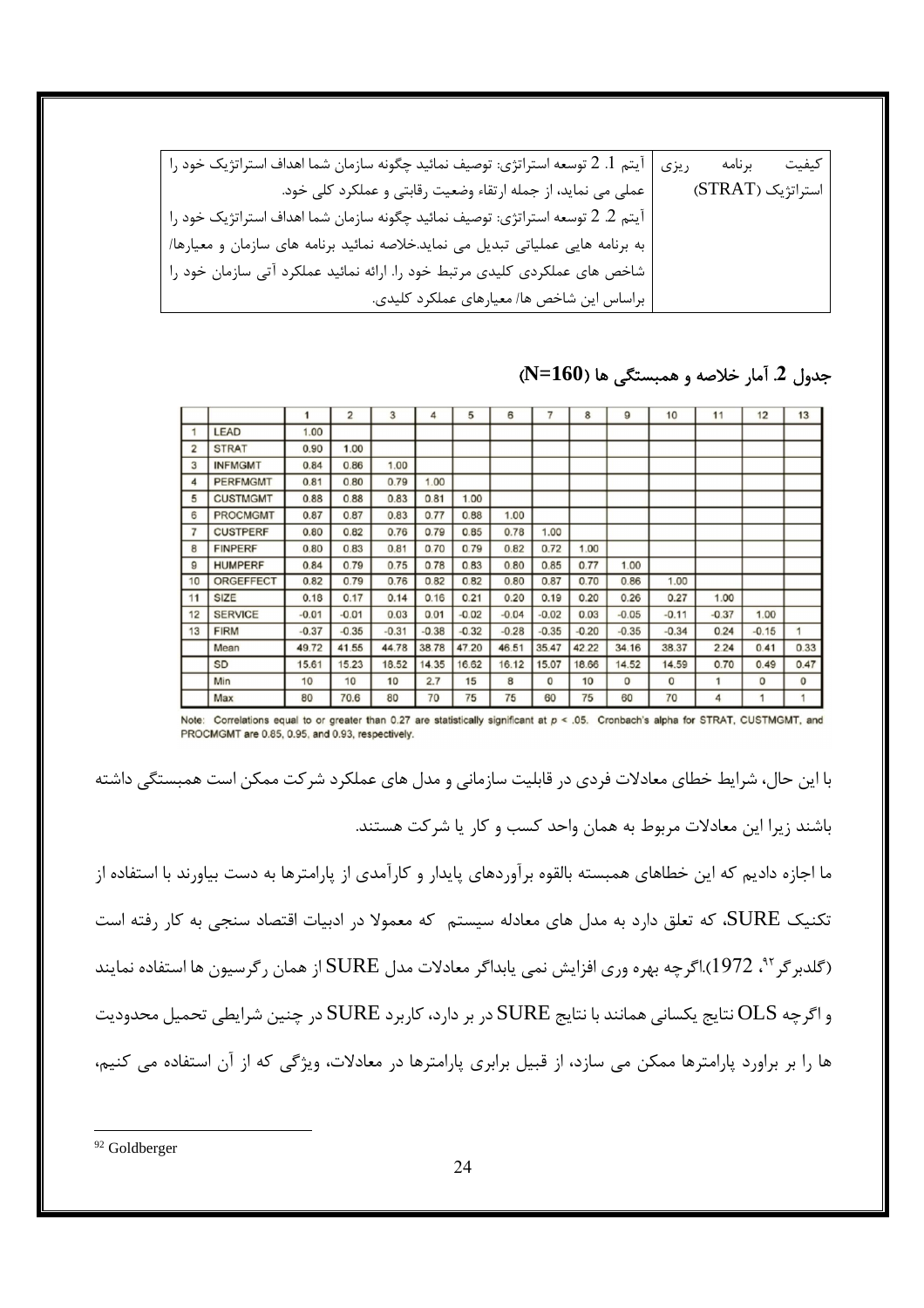همان گونه که پس از این بحث می کنیم.تست Breusch-Pagan استقلال اصطلاحات خطا را در معادلات رد نموده است، از مناسب بودن تکنیک SURE حمایت کرده است.اشاره می نمائیم به کاربرد SURE برای نتایج اصلی خود در مقايسه با LISREL يا حداقل مربعات جزئي (PLS) زيرا انواع LISREL يا PLS از مدل هاي مسير معمولا مورد استفاده قرار می گیرند زمانی که معیارهای ادراکی از یک پاسخ دهنده برای سازه هایی وجود دارد که نیاز به شاخص های چندین آیتمی دارند.در مجموعه ما، ماهیت داده ها نسبت به نظرسنجی معمولی نسبتا عینی تر می باشد زیرا داده ها از تائید و بازدید سایت توسط چندین محقق بیرونی به دنبال فرآیند مستند می آیند، همان گونه که در معیار Baldrige قرار داده شده است.همان گونه که قبلا اشاره کردیم، این مدل ها از تمامی 160 مشاهده برای 77 شرکت و واحد درون سازمانی استفاده می نمایند به دلیل استفاده از معیارهای هم زمان.

ابتدا پارامترهای SURE را برآورد نمودیم بدون محدود نمودن هیچ پارامتری ( برای این نتایج، ستون های 1-3 جدول 3 و ستون های 1-4 جدول 4 مشاهده گردد).همچنین محدود نمودیم پارامترهای شیب را در معادلات 1 الف-ج و 2 الف-2 د تا برای به دست آوردن برآوردهای ارزشمند این پارامترها برابر باشند.محدودیت ما در خصوص  $1$ ضرایب شیب در معادلات 1 الف-1ج و 2الف- 2 د برابر هستند که همین موضوع منجر به برآورد پارامترهای کمتر می شود، بنابراین بهره وری را افزایش می دهد که به کمک همین موضوع می توانیم پارامترهای باقی مانده را برآورد نمائیم.نتایج در ستون 4 جدول 3 و ستون 5 جدول 4 نشان داده می شوند.همخطی بین متغییرهای مستقل را با مقایسه عوامل تورم واریانس تست نمودیم.حداکثر مقدار عامل تورم واریانس و تعداد شاخص شرایط در مدل های ما کمتر از 94. 5 و 17. 23 بودند، که نشان می دهند تاثیر چند خطی متغییرهای مستقل بر برآورد پارامتر مسئله جدی نمی باشد.همچنین مشاهدات و فهرست ها را در نمونه خود تست نمودیم و هیچ گونه مشکل قابل توجهی را تشخیص نداديم.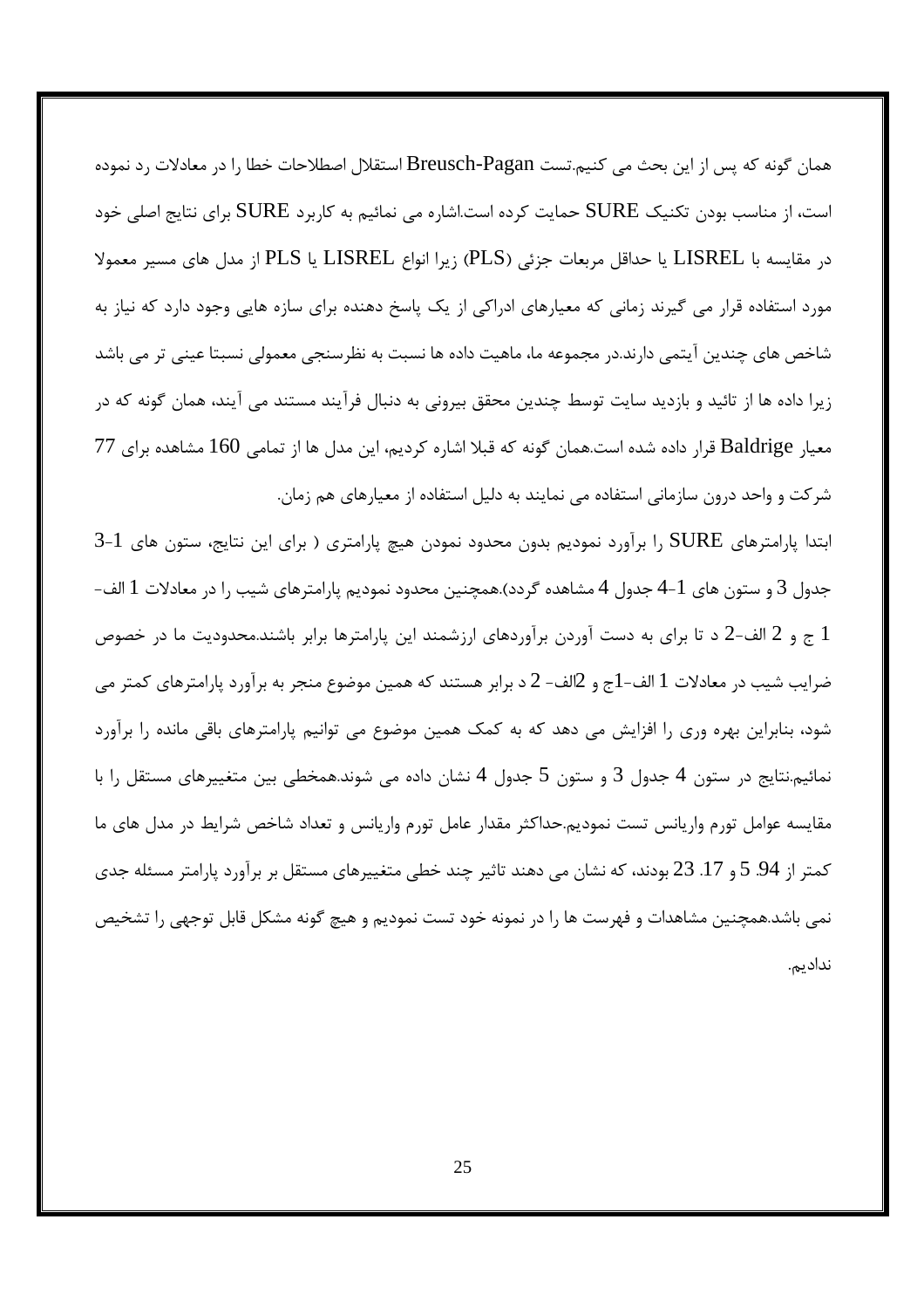# نتايج

## نتایج تحلیل های اصلی

فرضیات 1، 2، و 3 پیش بینی نمودند که قابلیت مدیریت اطلاعات دارای ارتباط مثبتی با سه قابلیت سازمانی مدیریت مشتری، مدیریت فرآیند، و مدیریت عملکرد می باشد.مدل های 1، 2، و 3 در جدول 3 (مدل های SURE نامحدود) نشان می دهند که قابلیت مدیریت اطلاعات به صورت چشمگیری مربوط به مدیریت مشتری  $p < 158, p < \mathrm{coeff} = 158,$ (05. مديريت فرآيند (01.  $p < 197, p < 197, p < 0$ )، و مديريت عملكرد (01. > 0, $p < 237, p < 237, p < 0$ ) مي باشد.در همان زمان، مقادیر ضرایب برای قابلیت مدیریت اطلاعات نشان می دهند که قابلیت مدیریت اطلاعات قوی ترین تاثیر را بر مدیریت عملکرد دارد، که توسط مدیریت فرآیند، و سپس مدیریت مشتری دنبال شده است، در حالی که مدل 4 جدول 3 (مدل محدود) نشان می دهد، قابلیت مدیریت اطلاعات به صورت چشمگیری مربوط به مدیریت مشتری، مدیریت فرآیند و مدیریت عملکرد می باشد بنابراين، براي سه تاثير مفروض قابليت مديريت اطلاعات حامي مي يابيم. $(\mathrm{coeff} = .200, p < .01) )$ 

در میان متغییرهای کنترل، همان گونه که انتظار می رود، رهبری شرکت و برنامه ریزی استراتژیک دارای تاثیر چشمگیر بر توسعه قابلیت های سازمانی هستند.در حالی که بزرگ نمایی ضرایب رهبری و برنامه ریزی استراتژیک بالاتر از قابلیت مدیریت اطلاعات هستند، این موضوع از اهمیت قابلیت مدیریت اطلاعات نمی کاهد زیرا تصور شرکت در صورت عدم وجود قابلیت مديريت اطلاعات دشوار است.

فرضیات 4الف،4ب، و 4ج پیش بینی نمودند که قابلیت های سازمانی ارتباط چشمگیری با عملکرد سازمانی دارند.نتایج جدول این فرضیات را نشان می دهند.مدل های 1 تا 4 (مدل های  $\rm SURE$  نامحدود) نشانگر ارتباط بین قابلیت ها و معیارهای  $4$ مولفه های فردی عملکرد شرکت هستند.عملکرد مشتری به صورت قابل توجهی توسط قابلیت مدیریت مشتری = coef) قحت تاثير قرار مي گيرد.عملكرد مالي توسط قابليت (coef = .241, $p < .01$ ). 485,  $p < .01$ ) مدیریت فرآیند (Coef = .430, $p < 0$ 1) و قابلیت مدیریت مشتری (Coef = .190,  $p < 10$ ) تحت تاثیر قرار می گيرد.عملكرد منابع انساني توسط هر سه قابليت تحت تاثير قرار مي گيرد: قابليت مديريت مشتري ,(coef = .339,p < .01)، قابليت مديريت فرآيند ,(05. $p < 175, p < 175, p < \cot$ )، و قابليت مديريت عملكرد .(01. $p < 208, p < 208$ . = 6)اثربخشي سازماني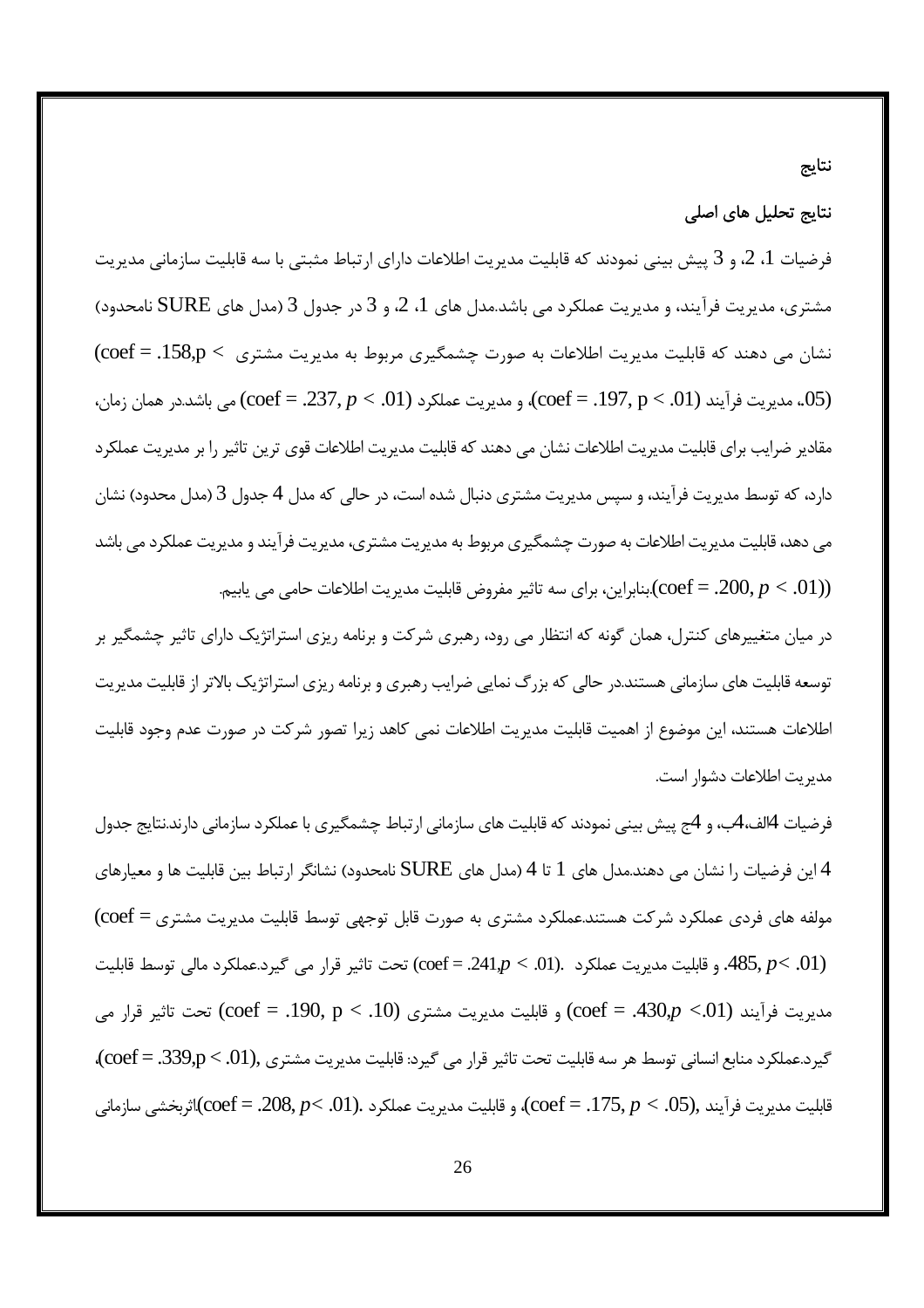( $\mathrm{coeff} = .213, p$  همچنین نشانگر الگوی مشابه می باشد و توسط تمامی سه قابلیت تحت تاثیر قرار می گیرد: مدیریت مشتری مديريت فرآيند ,(05. $p<.05$  = .172,  $p<.01$ )، و مديريت عملكرد .(01. $p<.09$ . = .389)براساس اين نتايج، مي $\zeta.05$ . توانیم به این نتیجه برسیم که قابلیت مدیریت مشتری به صورت چشمگیری بر تمامی ابعاد عملکرد شرکت تاثیر می گذارد.با این حال، اهمیت آماری برای تاثیر قابلیت مدیریت عملکرد بر عملکرد مالی یا برای تاثیر فرایند قابلیت مدیریت بر عملکرد مشتری پیدا نکردیم.نتایج مدل با پارامترهای محدود (مدل 5، جدول 4) نشان می دهند که تمامی سه قابلیت سازمانی به صورت مثبت با عملکرد در ارتباط هستند: مدیریت مشتری ,(coef = .289, $p < .01$ )، مدیریت فرآیند ,(coef = .209,p < .01)، و مدیریت

عملكرد .(01. $p < 221, p < \rm coef$ ).در مجموع، اين نتايج حامي قوي براي فرضيات 4لف، 4ب، و 4ج ارائه مي نمايند. فرضیه 5 پیش بینی نمود که قابلیت های سازمانی بر تاثیرات قابلیت مدیریت اطلاعات وساطت می نمایند.برای تست نمودن اين فرضيه، تحليل واسطه را توسط آزمون Sobel (بارون<sup>٩٣</sup> و كني<sup>٩۴</sup>، 1986؛ سوبل<sup>٩٥</sup>، 1982) انجام داديم.جدول 5 نشانگر این نتایج می باشد.با ساتفاده از برآورد پارامتر مدل های SURE محدود (ستون 4 جدول 3 و ستون 5 جدول 4)، در می پابیم که تاثیرات قابلیت مدیریت اطلاعات بر تمامی معیارهای عملکرد شرکت از طریق مدیریت مشتری، مدیریت فرآیند، و قابلیت های مدیریت عملکرد واسطه گری می شوند (ستون های 1–3 در جدول 5 مشاهده گردد).از آنجایی که ضریب قابلیت مدیریت اطلاعات از نظر آماری در ستون 5 جدول 4 معنی دار است، نتایج ما برای میانجیگری جزئی در این مدل ها شاهد ارائه می دهند.این نتایج با استدلال نظری سازگار هستند که قابلیت مدیریت اطلاعات را با دیگر قابلیت های سازمانی و عملکرد شرکت ربط مے ٖدھد.

همچنین با استفاده از مدل های نامحدود تحلیل های واسطه در جداول 2 و 3 انجام دادیم (برای این نتایج، ستون های 4-6 جدول 5 مشاهده گردد).به طور کلی، این نتایج نشان می دهند که قابلیت مدیریت اطلاعات بر عملکرد شرکت از طریق قابلیت های سازمانی تاثیر می گذارد.از بین 12 تست برای میانجیگری مبتنی بر مدل های نامحدود، 9 تست نشان می دهند که میانجیگری از طریق قابلیت های سازمانی رخ می دهد.از آنجایی که ضریب قابلیت مدیریت اطلاعات بدون معنی مشود زمانی

<sup>&</sup>lt;sup>93</sup> Baron

<sup>&</sup>lt;sup>94</sup> Kenny

 $95$  Sobel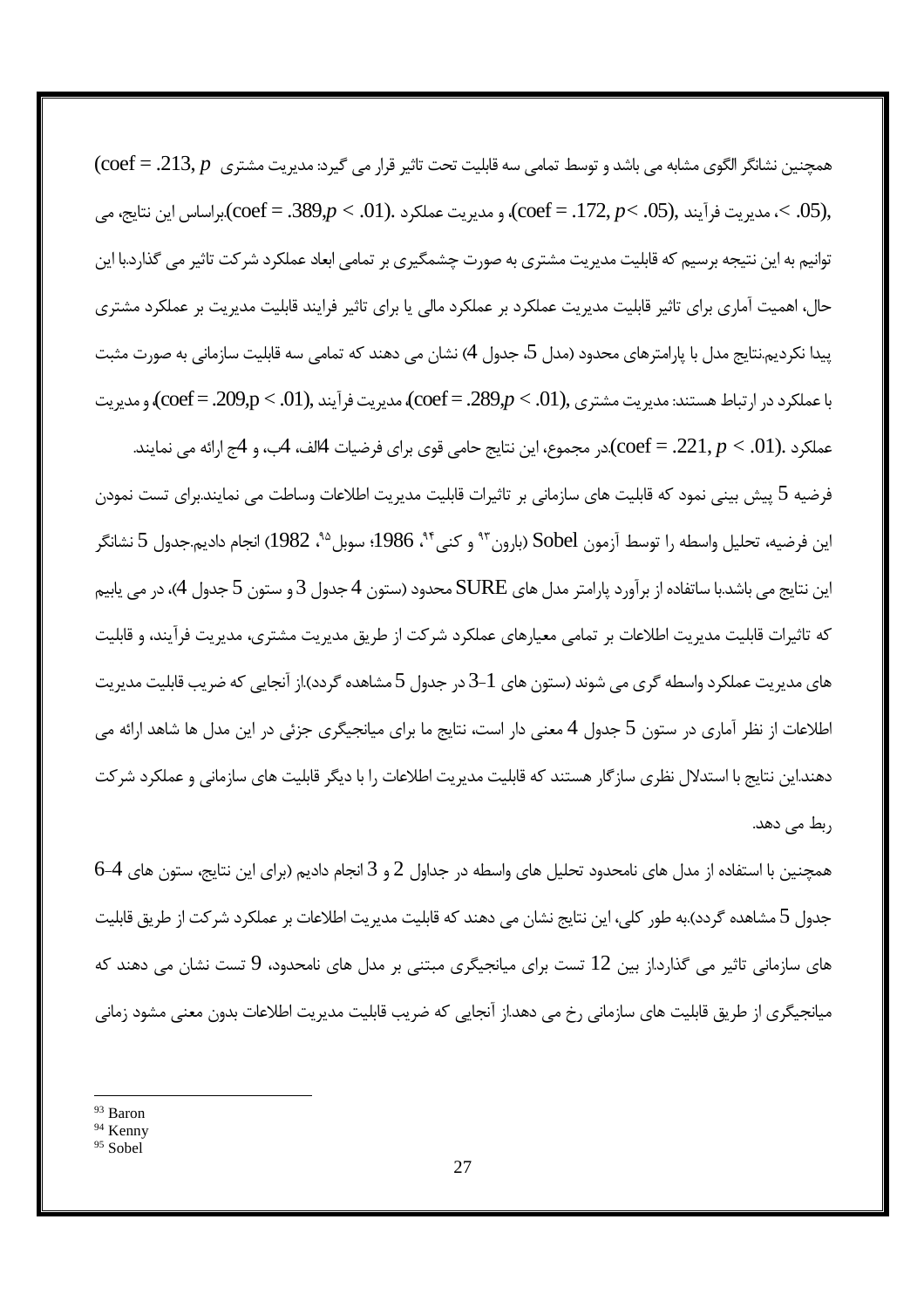که ما قابلیت های سازمان را در مدل های عملکرد شرکت خود جای می دهیم برای عملکرد مشتری، عملکرد منابع انسانی، و اثربخشی سازمانی، شاهد گسترده ای برای واسطه گری MI در این مدل ها می پابیم.اگرچه واسطه گری را نمی پابیم که از طریق تمامی سه قابلیت فردی سازمانی برای عملکرد مشتری رخ بدهد (ستون های 4–6 جدول 5 مشاهده گردد)، این موضوع اثر نمی گذارد بر ارتباط بین قابلیت مدیریت اطلاعات و عملکرد شرکت که به صورت کامل از طریق قابلیت های سازمانی معنی دار واسطه گری می شود.از آنجایی که قابلیت مدیریت اطلاعات به داشتن تاثیر مستقیم بر عملکرد مالی تاثیر می گذارد، این موضوع نشان می دهد که قابلیت های سازمانی صرفا به صورت جزئی تاثیر قابلیت مدیریت اطلاعات را بر عملکرد مالی واسطه گری می نمایند.

| PERFMGMT = $\alpha_{10}$ + $\alpha_{1}$ , INFMGMT + $\alpha_{12}$ LEAD + $\alpha_{13}$ STRAT + $\alpha_{14}$ FIRM + $\varepsilon_{14}$<br>CUSTMGMT = $\alpha_{20}$ + $\alpha_{24}$ INFMGMT + $\alpha_{22}$ LEAD + $\alpha_{23}$ STRAT + $\alpha_{24}$ FIRM+ $\varepsilon_{18}$<br>$PROCMGMT = \alpha_{30} + \alpha_{31}$ INFMGMT + $\alpha_{32}$ LEAD + $\alpha_{33}$ STRAT + $\alpha_{34}$ FIRM+ $\varepsilon_{32}$ |                                                          |                                                       |                                                      | (1a)<br>(1b)<br>(1c)               |
|----------------------------------------------------------------------------------------------------------------------------------------------------------------------------------------------------------------------------------------------------------------------------------------------------------------------------------------------------------------------------------------------------------------------|----------------------------------------------------------|-------------------------------------------------------|------------------------------------------------------|------------------------------------|
|                                                                                                                                                                                                                                                                                                                                                                                                                      |                                                          | Constrained Model <sup>t</sup>                        |                                                      |                                    |
|                                                                                                                                                                                                                                                                                                                                                                                                                      | (1)                                                      | (2)                                                   | (3)                                                  | (4)                                |
|                                                                                                                                                                                                                                                                                                                                                                                                                      | Performance<br>Management<br>Capability<br>(Equation 1a) | Customer<br>Management<br>Capability<br>(Equation 1b) | Process<br>Management<br>Capability<br>(Equation 1c) | <b>Organizational Capabilities</b> |
| Information Management Capability                                                                                                                                                                                                                                                                                                                                                                                    | $0.237***$                                               | $0.158***$                                            | $0.197***$                                           | $0.200***$                         |
|                                                                                                                                                                                                                                                                                                                                                                                                                      | (0.001)                                                  | (0.012)                                               | (0.002)                                              | (0.000)                            |
| Leadership                                                                                                                                                                                                                                                                                                                                                                                                           | $0.319***$                                               | $0.401***$                                            | $0.405***$                                           | $0.375***$                         |
|                                                                                                                                                                                                                                                                                                                                                                                                                      | (0.001)                                                  | (0.000)                                               | (0.000)                                              | (0.000)                            |
|                                                                                                                                                                                                                                                                                                                                                                                                                      | $0.183*$                                                 | $0.434***$                                            | $0.360***$                                           | $0.321***$                         |
| <b>Strategic Planning</b>                                                                                                                                                                                                                                                                                                                                                                                            | (0.073)                                                  | (0.000)                                               | (0.000)                                              | (0.000)                            |
| R-squared                                                                                                                                                                                                                                                                                                                                                                                                            | 0.711                                                    | 0.821                                                 | 0.808                                                | 0.69, 0.81, 0.80                   |

# جدول 3 برآورد پارامتر SURE مربوط به قابلیت سازمانی (N=160)

# جدول 4.برآورد پارامتر SURE مدل های عملکرد شرکت (N=160)

| CUSTPERF = $\beta_{10}$ + $\beta_{11}$ INFMGMT + $\beta_{12}$ PERFMGMT + $\beta_{13}$ PROCMGMT + $\beta_{14}$ CUSTMGMT + $\beta_{14}$ FIRM + $\beta_{15}$ SIZE+ $\beta_{17}$ SERVICE + $\varepsilon_{24}$ |                             |                |                |                      | (2a)                           |  |
|-----------------------------------------------------------------------------------------------------------------------------------------------------------------------------------------------------------|-----------------------------|----------------|----------------|----------------------|--------------------------------|--|
| $FINPERF = \beta_{22} + \beta_{21} INFMGMT + \beta_{22} PERFMGMT + \beta_{23} PROCMGMT + \beta_{24} CUSTMGMT + \beta_{25} FIRM + \beta_{26} SIZE + \beta_{27} SERVICE + \epsilon_{28}$<br>(2b)            |                             |                |                |                      |                                |  |
| HUMPERF = $\beta_{x0}$ + $\beta_{x1}$ NFMGMT + $\beta_{x2}$ PERFMGMT + $\beta_{x2}$ PROCMGMT + $\beta_{x3}$ CUSTMGMT + $\beta_{x3}$ FIRM + $\beta_{x4}$ SIZE+ $\beta_{x7}$ SERVICE + $\varepsilon_{2c}$   |                             |                |                |                      | (2c)                           |  |
| $ORGEFFECT = \beta_{so} + \beta_{s1}$ INFMGMT + $\beta_{s2}$ PERFMGMT + $\beta_{s4}$ PROCMGMT + $\beta_{s4}$ CUSTMGMT + $\beta_{s4}$ FIRM + $\beta_{s6}$ SIZE + $\beta_{s7}$ SERVICE + $\varepsilon_{20}$ |                             |                |                |                      | (2d)                           |  |
|                                                                                                                                                                                                           | <b>Unconstrained Models</b> |                |                |                      | Constrained Model <sup>t</sup> |  |
|                                                                                                                                                                                                           | (1)                         | (2)            | (3)            | (4)                  | (5)                            |  |
|                                                                                                                                                                                                           |                             |                | Human          | Organizational       |                                |  |
|                                                                                                                                                                                                           | Customer                    | Financial      | Resource       | <b>Effectiveness</b> |                                |  |
|                                                                                                                                                                                                           | <b>Focused Results</b>      | <b>Results</b> | <b>Results</b> | <b>Results</b>       |                                |  |
|                                                                                                                                                                                                           | (Equation 2a)               | (Equation 2b)  | (Equation 2c)  | (Equation 2d)        | Firm Performance               |  |
| <b>Information Management</b>                                                                                                                                                                             | 0.061                       | $0.391***$     | 0.046          | 0.050                | $0.137***$                     |  |
| Capability                                                                                                                                                                                                | (0.365)                     | (0.000)        | (0.478)        | (0.424)              | (0.003)                        |  |
| Performance Management<br>Capability                                                                                                                                                                      | $0.241***$                  | $-0.022$       | $0.208***$     | $0.389***$           | $0.221***$                     |  |
|                                                                                                                                                                                                           | (0.003)                     | (0.830)        | (0.008)        | (0.000)              | (0.000)                        |  |
| Process Management<br>Capability                                                                                                                                                                          | 0.041                       | $0.430***$     | $0.175***$     | $0.172**$            | $0.209***$                     |  |
|                                                                                                                                                                                                           | (0.642)                     | (0.000)        | (0.040)        | (0.034)              | (0.001)                        |  |
| <b>Customer Management</b><br>Capability                                                                                                                                                                  | $0.485***$                  | $0.190*$       | $0.339***$     | $0.213**$            | $0.289***$                     |  |
|                                                                                                                                                                                                           | (0.000)                     | (0.098)        | (0.000)        | (0.011)              | (0.000)                        |  |
| R-squared                                                                                                                                                                                                 | 0.750                       | 0.741          | 0.751          | 0.774                | 0.73, 0.68, 0.74, 0.75         |  |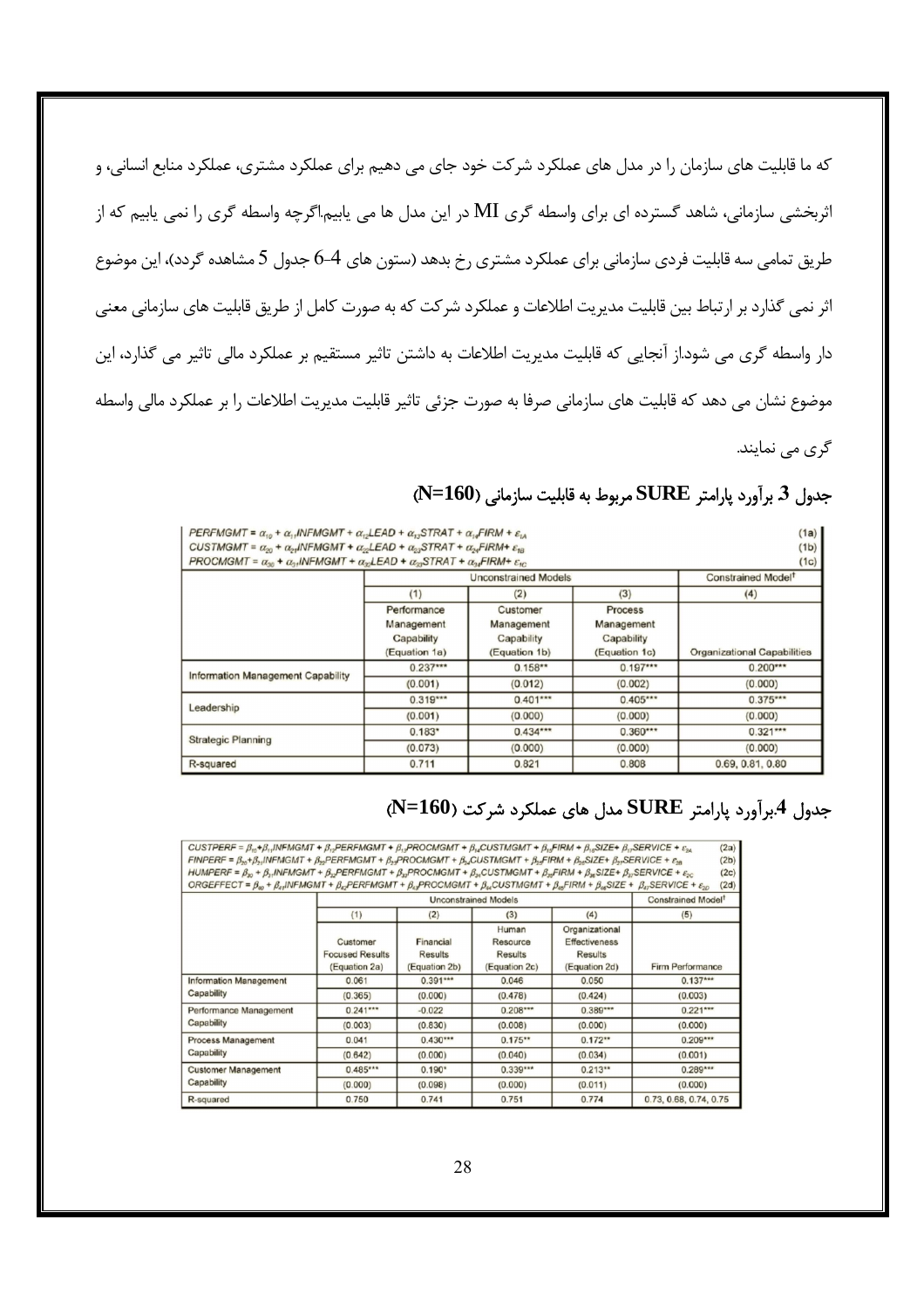## جدول 5. تحليل واسطه گري

|                                        | Results Using Constrained Models <sup>t</sup>                                                                  |                                                                                                            |                                                                                                          | Results Using Unconstrained Models <sup>#</sup>                                                             |                                                                                                            |                                                                                                          |
|----------------------------------------|----------------------------------------------------------------------------------------------------------------|------------------------------------------------------------------------------------------------------------|----------------------------------------------------------------------------------------------------------|-------------------------------------------------------------------------------------------------------------|------------------------------------------------------------------------------------------------------------|----------------------------------------------------------------------------------------------------------|
|                                        |                                                                                                                |                                                                                                            | 3                                                                                                        | 4                                                                                                           |                                                                                                            | 6                                                                                                        |
|                                        | Performance<br>Management<br>Capability<br>mediated<br>effect of<br>Information<br>Management<br>Capability on | Process<br>Management<br>Capability<br>mediated<br>effect of<br>Information<br>Management<br>Capability on | Customer<br>Management<br>Capability<br>mediated effect of<br>Information<br>Management<br>Capability on | Performance<br>Management<br>Capability<br>mediated effect of<br>Information<br>Management<br>Capability on | Process<br>Management<br>Capability<br>mediated<br>effect of<br>Information<br>Management<br>Capability on | Customer<br>Management<br>Capability<br>mediated effect of<br>Information<br>Management<br>Capability on |
| Customer<br>Performance                | 444                                                                                                            | 444                                                                                                        | 444                                                                                                      | darka.                                                                                                      | <b>NS</b>                                                                                                  | de de                                                                                                    |
| Financial<br>Performance               | $+ + +$                                                                                                        | $+ + +$                                                                                                    | $+ + +$                                                                                                  | <b>NS</b>                                                                                                   | $+ +$                                                                                                      | <b>NS</b>                                                                                                |
| Human Resource<br>Performance          | $+ +$                                                                                                          |                                                                                                            |                                                                                                          | $\ddot{\phantom{a}}$                                                                                        |                                                                                                            | $\ddot{ }$                                                                                               |
| Organizational<br><b>Effectiveness</b> | $* * *$                                                                                                        | 228                                                                                                        | ***                                                                                                      | ***                                                                                                         | ٠                                                                                                          | ٠                                                                                                        |

p values are in parentheses; \*p < .10, \*\*p < .05, and \*\*\*p < .01.

\*Results in columns 1 through 3 use parameter estimates of constrained models in Tables 3 and 4. <sup>‡</sup>Results in columns 4 through 6 use parameter estimates of unconstrained models in Tables 3 and 4.

به عبارت دیگر، یا قابلیت مدیریت اطلاعات به تنهایی بر عملکرد مالی تاثیر می گذارد (به عنوان مثال، از طریق مزایای خودکار یا مبتنی بر بهره وری)، یا دیگر قابلیت های سازمانی واسطه علاوه بر مواردی که در این مطالعه مشخص نمودیم وجود دارند.به طور کلی، نتایج تحلیل های میانجیگری برای تاثیرات قابلیت سازمانی قابلیت مدیریت اطلاعات بر عملکرد شر کت حامی ارائه می نمایند، اگرچه حدود وساطت با توجه به قابلیت سازمانی خاص و معیار عملکرد شرکت مختلف مے باشد.

#### تحلیل های مازاد

جهت بررسی استحکام نتایج ما، از تحلیل های مازاد استفاده نموده ایم.از تکنیک های اقتصادسنجی متعدد برای رویارویی با مسائل مربوط به عدم استقلال مشاهدات برای همان واحد کسب و کار یا شرکت در طول زمان، و عدم تجانس مشاهده نشده استفاده کنید.عدم استقلال مشاهدات را برای همان واحد کسب و کار یا شرکت و عدم تجانس مشاهده نشده با برآورد مدل های پانل برای داده های نامتعادل، از قبیل مدل های تاثیرات تصادفی مدنظر قرار می دهیم.مدل های پانل همچنین تفاوت های میان واحدهای درون سازمانی و شرکت ها را که ثابت هستند مدنظر قرار می دهند ، از قبیل تاثیرات یادگیری (یعنی، هرگونه تفاوت مشاهده نشده در میزان یادگیری شرکت ها و واحدهای درون سازمانی).معادلات زیر را برای مدل های پانل مشخص می نمائیم: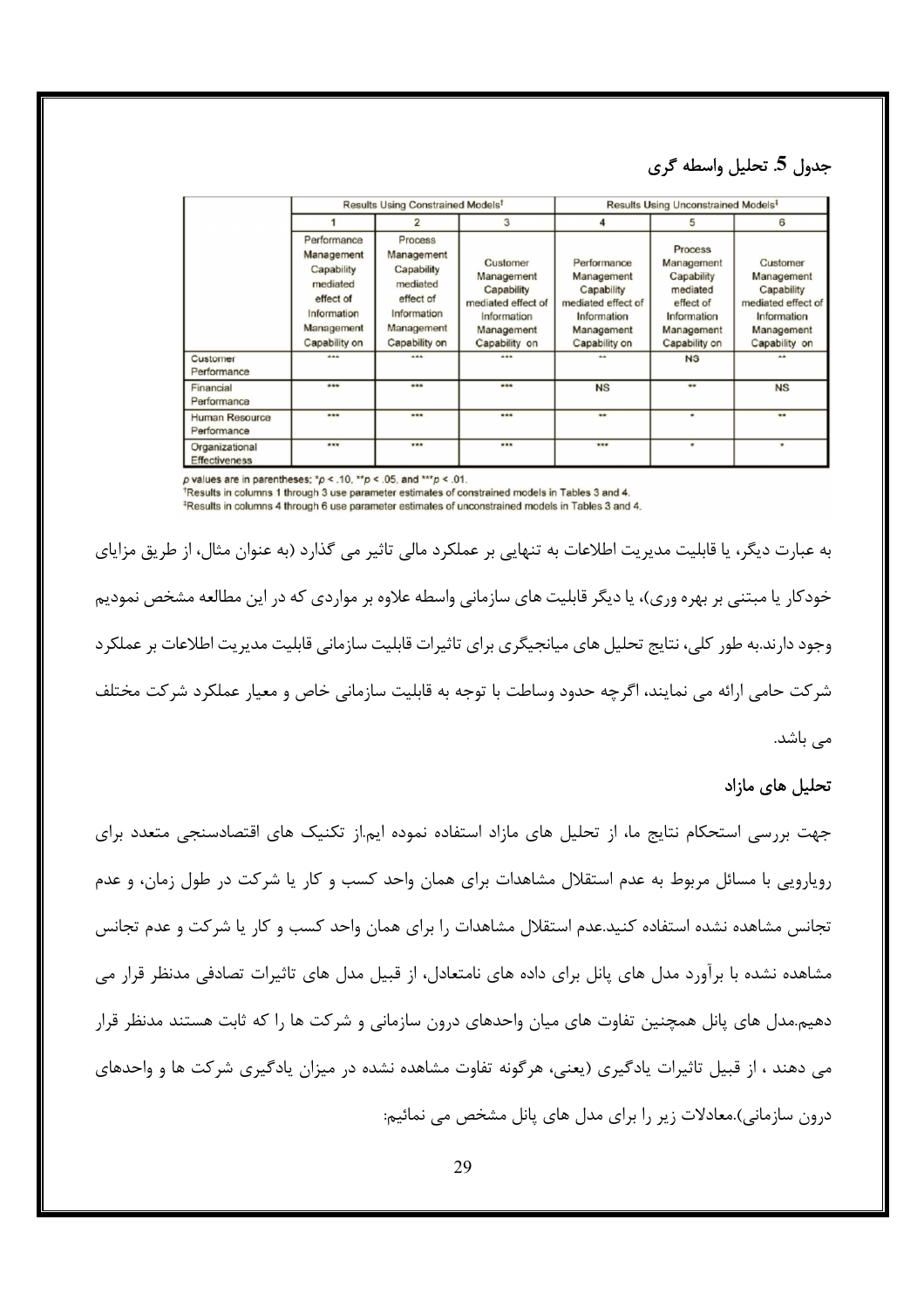$$
Y_{ii}=X_{1ii}\beta+u_i+\varepsilon_{1ii} \qquad (3)
$$

$$
Z_{it} = X_{2it}\beta + u_i + \varepsilon_{2it} \qquad (4)
$$

جایی که  $Y$  و  $X$  نشانگر متغییرهای درون زا هستند، از قبیل قابلیت های سازمانی یا عملکرد شرکت؛ ا $\frac{X_I}{\ }$  و  $Y$  نشانگر بردار ویژگی های شرکت هستند، از قبیل قابلیت مدیریت اطلاعاتی، قابلیت های سازمانی و دیگر متغییرهای کنترل؛ ا<mark>β</mark> پارامترهای برآورد شده هستند؛ زیرنویس i نشانگر شرکت ها و زیرنویس t نشانگر زمان می باشد؛ ا<sup>,μ</sup> نشانگر عوامل ثابت مشاهده نشده مرتبط با شركت i هستند؛ و الحمللاح خطاي مرتبط با هر مشاهده مي باشد.اين مدل ها اساسا نتايجي نشابه با نتايج ذكر شده در قبل را به وجود مي آورند (پيوست 8، جداول ب1 و ب2مشاهده گردد؛ همچنين شکل 2 مشاهده گردد).از آنجایی که این مدل های تاثیرات تصادفی عدم تجانس پایدار مشاهده نشده را مدنظر قرار می دهند (از جمله تاثیرات یادگیری-یعنی، هرگونه تفاوت در میزان یادگیری شرکت ها)، این احتمال را رد می نمایند

كه منابع ثابت عدم تجانس روابط گزارش شده در اين مطالعه را مدنظر قرار بدهند (بالتاگي<sup>۹۶</sup>، 2001). مسائلی را در خصوص اتوژنتیک متغییر قابلیت مدیریت اطلاعات با انجام تست هاس من ۱ $^{978}$ (۱) مورد بررسی قرار می دهیم.از روش ارائه شده توسط وولدریج (2006) برای انجام تست هاس من استفاده کردیم.تست هس من شامل مقایسه دو برآوردگر می باشد: تحت فرض صفر، هر دو برآوردگر سازگار هستند، اما یکی از آن ها کارآمدتر از دیگری است؛ رد فرضیه صفر نشان می دهد که یکی یا هر دو برآوردگر متناقض هستند.از آنجایی که تست هاس من قادر به رد فرضیه صفر نیست، این موضوع در استفاده از مدل های  $\rm SURE$  اعتماد ایجاد می نماید مدل هایی که قابلیت مدیریت اطلاعات را به عنوان برون زا می داند.از آنجایی که از ابزارهای متعدد در تست هاس من استفاده می کنیم، از روش ارائه شده توسط سارگان (1958) و باس من<sup>۹۸</sup> استفاده نمودیم برای بررسی فرضیه صفر به منظور اعتبار ابزار حذف شده .شکست ما در رد نمودن فرضیه صفر نشانگر اعتماد در تناسب استفاده از این متغییرها به عنوان ابزار می ىاشد.

<sup>&</sup>lt;sup>96</sup> Baltagi

<sup>&</sup>lt;sup>97</sup> Hausman

<sup>98</sup> Basmann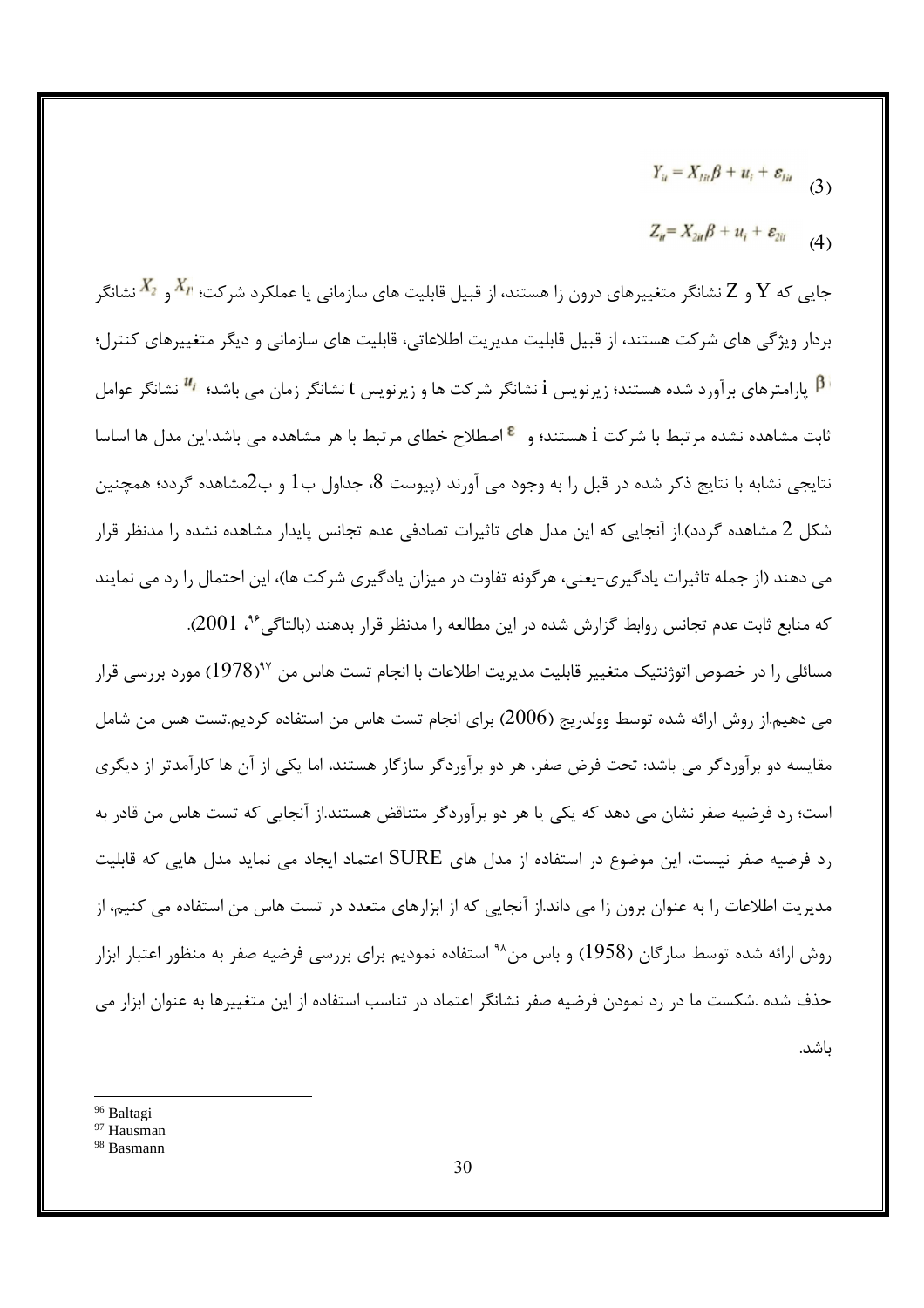به عنوان بررسی استحکام بیشتر، مدل معادله ساختاری (SEM) را با استفاده از LISREL برآورد نمودیم جهت برآورد نمودن تمامی روابط به صورت هم زمان.شکل 2 نشانگر نتایج برآورد SEM با استفاده از LISREL می باشد.نتایج LISREL برای قابلیت مدیریت اطلاعات- ارتباط قابلیت های سازمانی شبیه هستند به معنی داری و عدم معنی نتایج در جدول 3.نتایج قابلیت های سازمانی- ارتباط عملکرد شرکت به صورت گسترده شبیه هستند به نتایج گزارش شده در جدول 4 (ستون های 1-4)، البته تا حدودی با خطاهای معیار بالاتر، که منجر به عدم معنی آماری روابط بین قابلیت مدیریت مشتری و عملکرد منابع انسانی و بین قابلیت مدیریت فرآیند و اثربخشی سازمانی شده است. همچنین مدل هایی را برای شرکت ها و واحدهای سازمانی به صورت جداگانه برآورد نموده ایم (پیوست ب، جداول ب3 و ب4 مشاهده گردد).این مدل ها به ارائه برآوردهای پارامتر بسیار شبیه برای قابلیت مدیریت اطلاعات در مدل های قابلیت سازمانی و برای قابلیت های سازمانی در مدل های عملکرد شرکت می پردازد.

در نهایت، همان گونه که قبلا اشاره کردیم، به دلایل صرفه جویانه، به صراحت در مدل های عملکرد شرکت خود قابلیت مدیریت منابع انسانی را نداشته ایم (چیزی که همچنین به عنوان بخشی از معیارهای Baldrige ارزیابی شده است).از آنجایی که قابلیت مدیریت منابع انسانی ممکن است با مدیریت اطلاعات و دیگر قابلیت ها از یک سو و عملکر د شركت از سوى ديگر ارتباط داشته باشد (تاتلىٌّ و همكاران، 2007الف، 2007ب)، جهت كاهش نگرانى ها در مورد تعصب متغییر حذف شده، مدل های عملکرد شرکت خود را برآورد نمودیم از جمله قابلیت مدیریت منابع انسانی (پیوست ب، جدول ب5 مشاهده گردد).این مدل ها نتایج کیفی مشابه را همان گونه که ما قبلا گزارش دادیم ارائه نمودند.بنابراین، نتایج بسیار مشابه در سرتاسر انواع تکنیک های تجربی در خصوص استحکام نتایج اصلی مطالعه به ارائه اعتماد می پردازند.

#### بحث و بررسی

هدف این مطالعه در ک این موضوع بود که چگونه قابلیت مدیریت اطلاعات بر عملکرد شر کت تاثیر می گذارد.ما استدلال نمودیم که سه قابلیت سازمانی مدیریت مشتری، مدیریت فرآیند، و مدیریت عملکرد روابط بین قابلیت مدیریت اطلاعات

<sup>99</sup> Tatli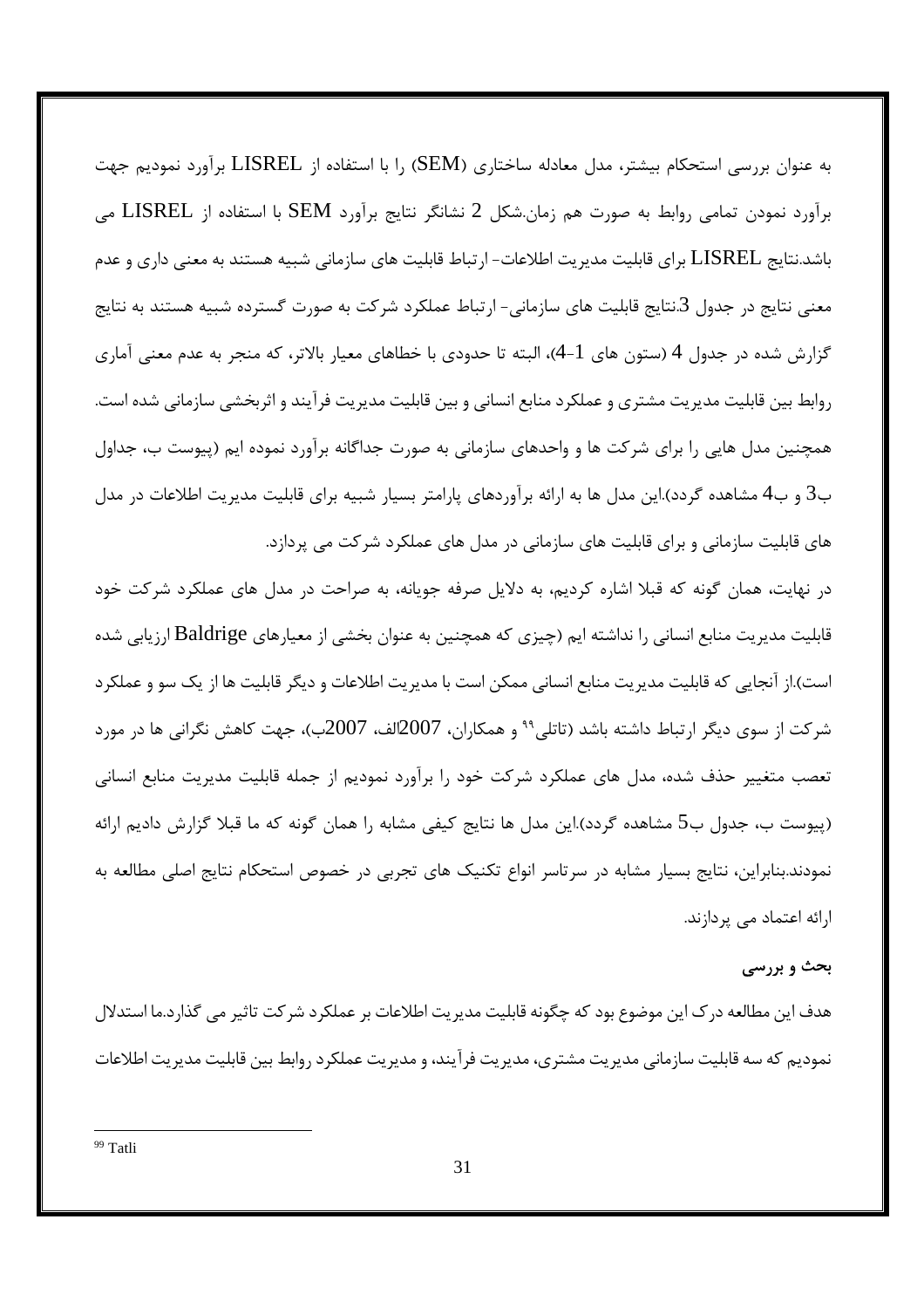و عملکرد شرکت را واسطه گری می نمایند.برای مدل نظری مطرح شده حامی یافتیم با استفاده از امتیازات واقعی ایجاد شده توسط ارزیابی های عملکرد Baldrige شرکت ها و واحدهای درون سازمانی گروه بزرگی از کسب و کار. این مطالعه دو کمک بزرگ انجام می دهد.ابتدا، به ارزش کسب و کار ادبیات IT کمک می نمائیم (بارو<sup>۱۰۰</sup> و موخويادهاي'``، 2000؛ كافمن''`` و كريبل''``، 1988؛ لوكاس''`، 1993) با كشف سه قابليت سازماني مهم كه در تحقیق قبلی توجهی کسب نکرده اند و نشان می دهد چگونه این قابلیت ها دارای قابلیت مدیریت اطلاعات بوده و آن را با ارزش شرکت تبدیل می نمایند.همچنین این ادبیات را تکمیل می نمائیم با توجه نمودن به این موضوع که چگونه مدیریت اطلاعات بر عملکرد شرکت تاثیر می گذارد، در مقایسه با توجه کار قبلی بر این موضوع که چگونه دارایی های اربه عنوان مثال، سرمایه گذاری های  $\Gamma$ ، برنامه های کاربردی  $\Gamma$ ) بر معیارهای متعدد عملکرد شرکت تاثیر می It گذارند، از قبیل بهره وری، سود آوری، خطر، و ارزش سهامدار، و ناملموس ها، از قبیل رضایت مشتری (بارادواج و همکاران، 1999؛ برینجولف سون<sup>۱۰۵</sup> و هیت<sup>۶۰۶</sup>، 1996؛ دیوان<sup>۱۰۷</sup> و همکاران، 2007؛ میتاس و همکاران، 2005؛ میتاس و همکاران، 2008).مجموعه داده های ما ساده بوده و کمتر در معرض خطاهای اندازه گیری واکنشی و ویژگی های محقق می باشد (وب و همکاران، 1966؛ وب و ویک^``، 1979).

دوم، مدل  $\rm Baldrige$  با نظریه پی بندی می گردد توسط ترکیب ادبیات دانشگاهی با  $\rm IS$  و  $\rm TQM$ .این موضوع به تماس دین و بوون (1994، صفحه 411)پاسخ می دهد جهت شناسایی نیاز برای توسعه نظریه در حوزه های مختلف، و به صورت خاص، جهت توسعه نسخه برداری برای پردازش اطلاعات،

اطلاعات، و كار قبيل را توسعه مي دهد (فلين و سالادين، 2001) با توجه نمودن به مولفه فرعي مدل Baldrige. در حالی که معیارهای Baldrige دسته تحلیل و اطلاعات را فرض می گیرند به عنوان مرکز عصبی مدل Baldrige

 $104$  Lucas

 $100$  Barua

<sup>&</sup>lt;sup>101</sup> Mukhopadhyay

 $102$  Kauffman

 $103$  Kriebel

 $105$  Brynjolfsson

 $106$  Hitt

 $107$  Dewan

 $108$  Weick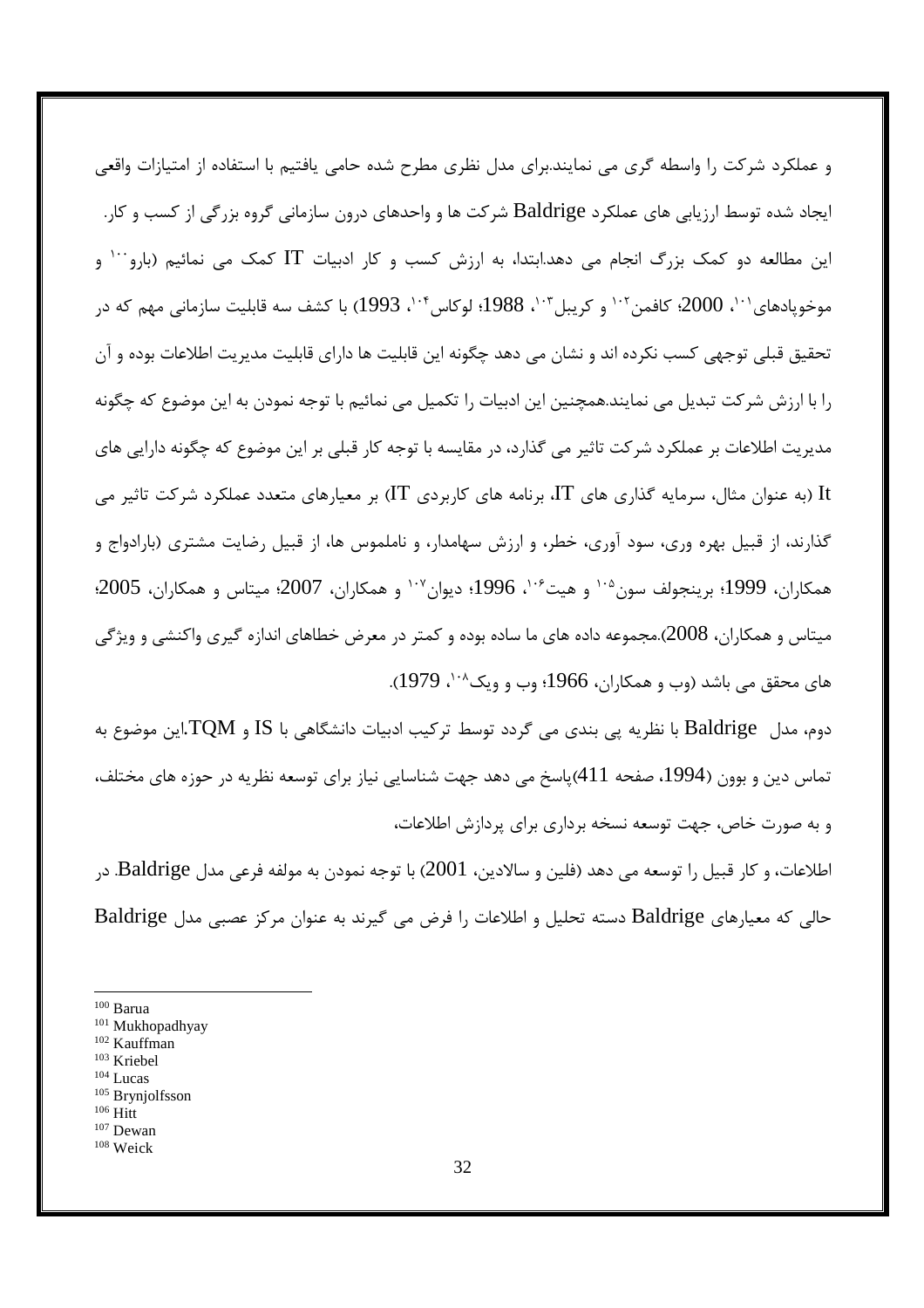مربوط به تعالی عملکرد، مطالعه ما اولین آزمایش تجربی این اسناد را ارائه می نماید که قابلیت مدیریت اطلاعات در حقیقت قابلیت بنیادی است که به دیگر قابلیت های سازمانی ارتقاء می دهد، چیزی که در عوض بر عملکرد شرکت تاثیر می گذارد.

قبل از بررسی مفاهیم، برخی محدودیت ها را در خصوص این تحقیق مورد توجه قرار می دهیم، چیزی که همچنین فرصت هایی را برای تحقیق بیشتر نشان می دهد.ابتدا، توجه خود را به قابلیت خاص IT و سه قابلیت سازمانی خاص محدود نموديم.





تحقیق بیشتر می تواند مدل نظری را با مشارکت دیگر قابلیت های IT، از قبیل اشتراک IS/ کسب و کار، برنامه ریزی .<br>IT، و مدیریت ارتباط فروشنده توسعه بدهد (فینی و ویل کاکس<sup>۰۰۹</sup>، 1998).دوم، بررسی سوابق قابلیت مدیریت اطلاعات شر کت ها، از جمله ارزیابی زیرساخت تکنولوژیکی در شر کت ها به همراه نقش عواملی از قبیل رهبری سازمانی

<sup>109</sup> Willcocks